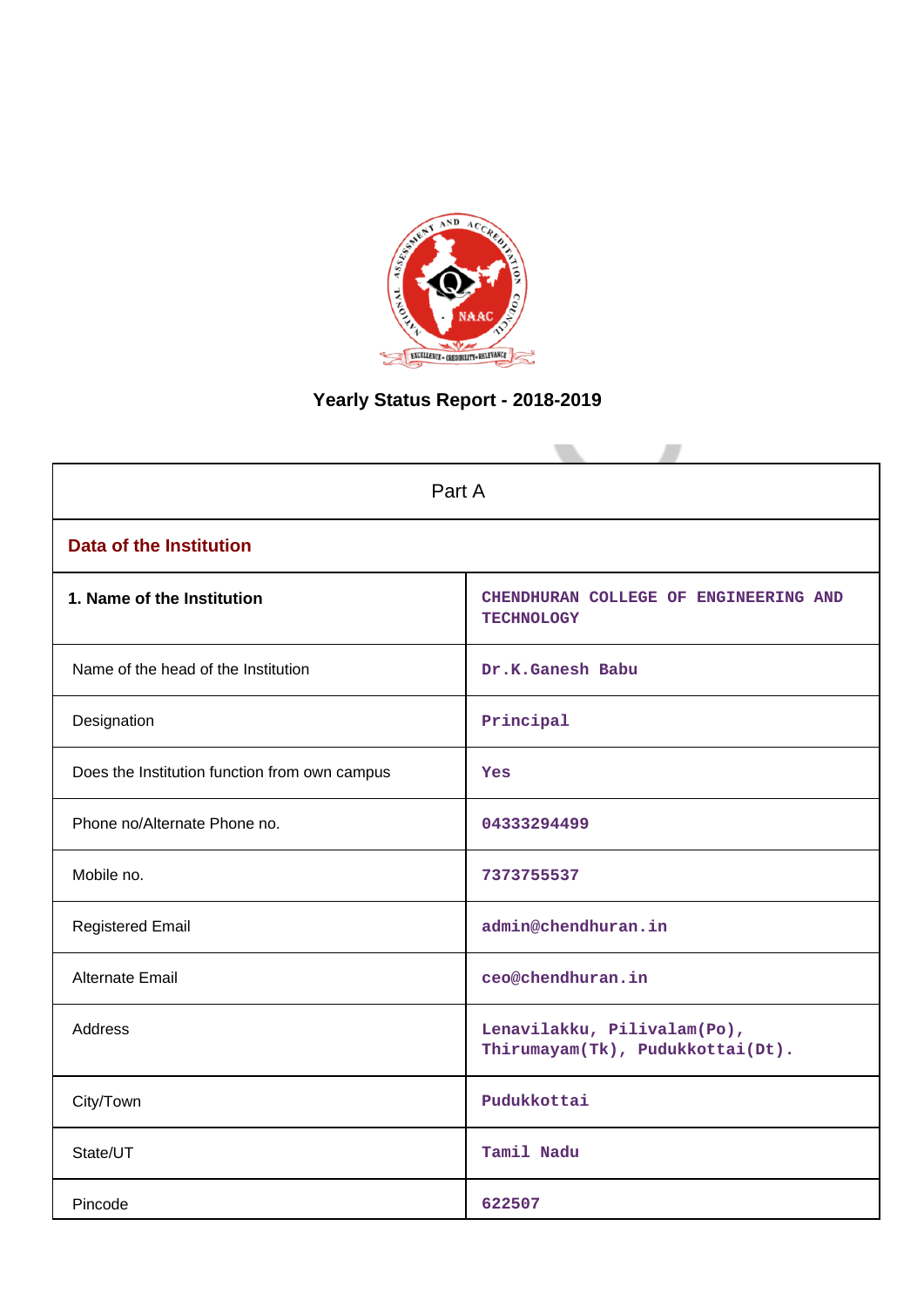| 2. Institutional Status                                                  |       |             |                                                                           |                                       |                   |  |  |
|--------------------------------------------------------------------------|-------|-------------|---------------------------------------------------------------------------|---------------------------------------|-------------------|--|--|
| Affiliated / Constituent                                                 |       |             | Affiliated                                                                |                                       |                   |  |  |
| Type of Institution                                                      |       |             | Co-education                                                              |                                       |                   |  |  |
| Location                                                                 |       |             | Rural                                                                     |                                       |                   |  |  |
| <b>Financial Status</b>                                                  |       |             | Self financed                                                             |                                       |                   |  |  |
| Name of the IQAC co-ordinator/Director                                   |       |             | Dr. R.Ashokkumar                                                          |                                       |                   |  |  |
| Phone no/Alternate Phone no.                                             |       |             | 04333249666                                                               |                                       |                   |  |  |
| Mobile no.                                                               |       |             | 9791547316                                                                |                                       |                   |  |  |
| <b>Registered Email</b>                                                  |       |             | admin@chendhuran.in                                                       |                                       |                   |  |  |
| Alternate Email                                                          |       |             | ceo@chendhuran.in                                                         |                                       |                   |  |  |
| 3. Website Address                                                       |       |             |                                                                           |                                       |                   |  |  |
| Web-link of the AQAR: (Previous Academic Year)                           |       |             | http://chendhuran.ac.in                                                   |                                       |                   |  |  |
| 4. Whether Academic Calendar prepared during<br>the year                 |       |             | Yes                                                                       |                                       |                   |  |  |
| if yes, whether it is uploaded in the institutional website:<br>Weblink: |       |             | http://chendhuran.ac.in/ACCalander.pdf                                    |                                       |                   |  |  |
| <b>5. Accrediation Details</b>                                           |       |             |                                                                           |                                       |                   |  |  |
| Cycle                                                                    | Grade | <b>CGPA</b> | Year of                                                                   | Validity                              |                   |  |  |
|                                                                          |       |             | Accrediation                                                              | Period From                           | Period To         |  |  |
| 1                                                                        | $B+$  | 2.56        | 2017                                                                      | 19-Jul-2017                           | $18 - Jul - 2022$ |  |  |
| 6. Date of Establishment of IQAC                                         |       |             | $21 - Jan - 2016$                                                         |                                       |                   |  |  |
| 7. Internal Quality Assurance System                                     |       |             |                                                                           |                                       |                   |  |  |
|                                                                          |       |             | Quality initiatives by IQAC during the year for promoting quality culture |                                       |                   |  |  |
| Item /Title of the quality initiative by<br><b>IQAC</b>                  |       |             | Date & Duration                                                           | Number of participants/ beneficiaries |                   |  |  |
| Regular Meeting of IQAC                                                  |       |             | 20<br>$10 - Aug - 2018$<br>2                                              |                                       |                   |  |  |
|                                                                          |       |             |                                                                           |                                       |                   |  |  |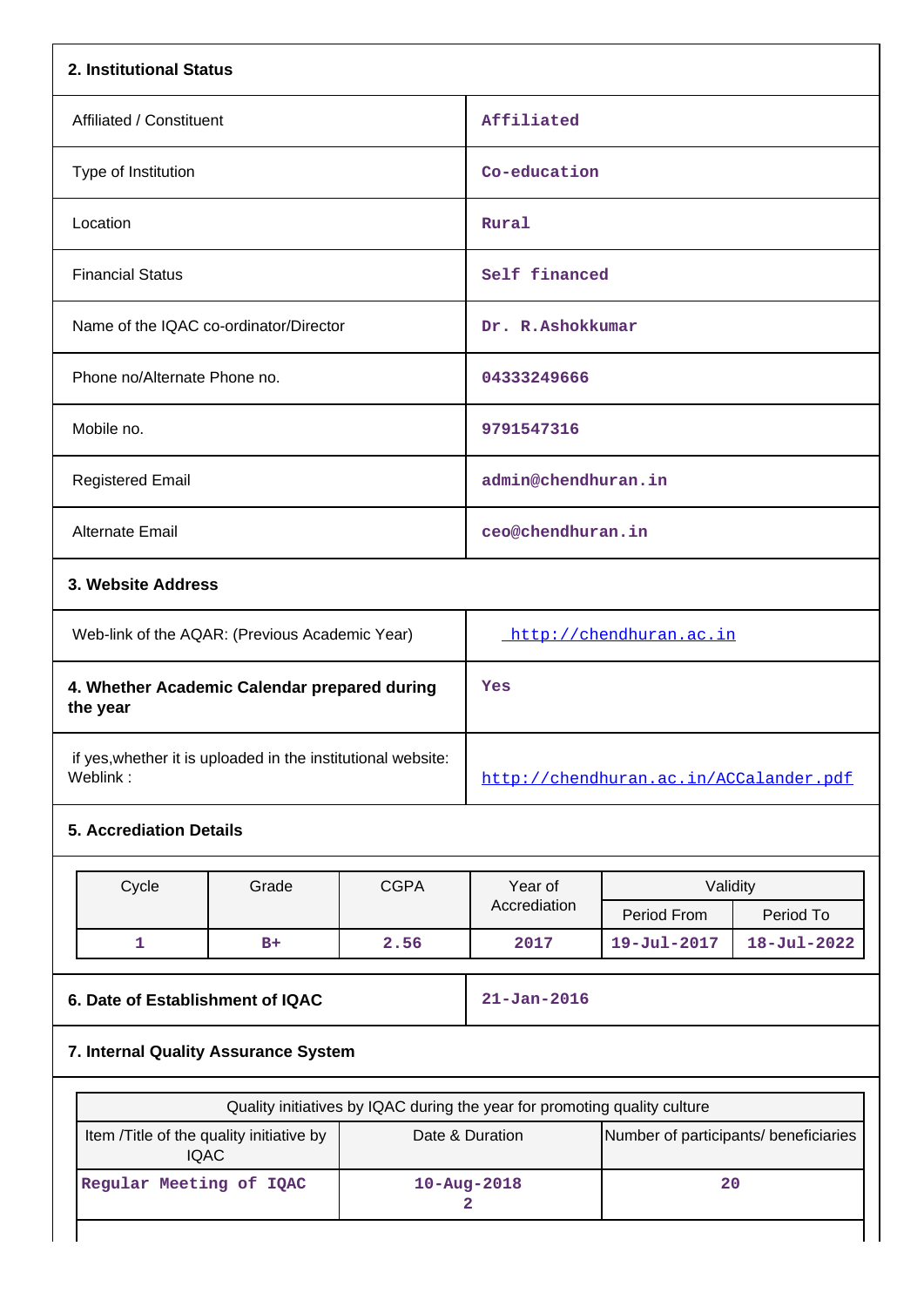| Institution/Departmen<br>t/Faculty                                                                                                                                                                                                           | Scheme                |                       | <b>Funding Agency</b> | Year of award with<br>duration                                      | Amount |
|----------------------------------------------------------------------------------------------------------------------------------------------------------------------------------------------------------------------------------------------|-----------------------|-----------------------|-----------------------|---------------------------------------------------------------------|--------|
| <b>NIL</b>                                                                                                                                                                                                                                   | <b>NIL</b>            |                       | <b>NIL</b>            | 2019                                                                | 0      |
|                                                                                                                                                                                                                                              |                       | No Files Uploaded !!! |                       | 0                                                                   |        |
|                                                                                                                                                                                                                                              |                       |                       |                       |                                                                     |        |
| 9. Whether composition of IQAC as per latest<br><b>NAAC</b> guidelines:                                                                                                                                                                      |                       |                       | Yes                   |                                                                     |        |
| Upload latest notification of formation of IQAC                                                                                                                                                                                              |                       |                       | View File             |                                                                     |        |
| 10. Number of IQAC meetings held during the<br>year :                                                                                                                                                                                        |                       |                       | $\mathbf{2}$          |                                                                     |        |
| The minutes of IQAC meeting and compliances to the<br>decisions have been uploaded on the institutional<br>website                                                                                                                           |                       |                       | Yes                   |                                                                     |        |
| Upload the minutes of meeting and action taken report                                                                                                                                                                                        |                       |                       | View File             |                                                                     |        |
| 11. Whether IQAC received funding from any of<br>the funding agency to support its activities<br>during the year?                                                                                                                            |                       |                       | No                    |                                                                     |        |
| 12. Significant contributions made by IQAC during the current year(maximum five bullets)                                                                                                                                                     |                       |                       |                       |                                                                     |        |
| • The Students attendance and academic performance improved. • Alumini activities<br>for institutional growth developed. . Soft - Skills development made a milestone.<br>. Faculty's contribution on other activities development enhanced. |                       |                       |                       |                                                                     |        |
|                                                                                                                                                                                                                                              | No Files Uploaded !!! |                       |                       |                                                                     |        |
| 13. Plan of action chalked out by the IQAC in the beginning of the academic year towards Quality<br>Enhancement and outcome achieved by the end of the academic year                                                                         |                       |                       |                       |                                                                     |        |
|                                                                                                                                                                                                                                              | Plan of Action        |                       |                       | Achivements/Outcomes                                                |        |
| Auditing of Internal Examinations<br>Question Papers Setting                                                                                                                                                                                 |                       |                       |                       | Set of 2 Important Question Papers,                                 |        |
|                                                                                                                                                                                                                                              |                       |                       |                       | Select and conduct one question papers<br>for internal examinations |        |

 $\mathop{\textstyle\prod}$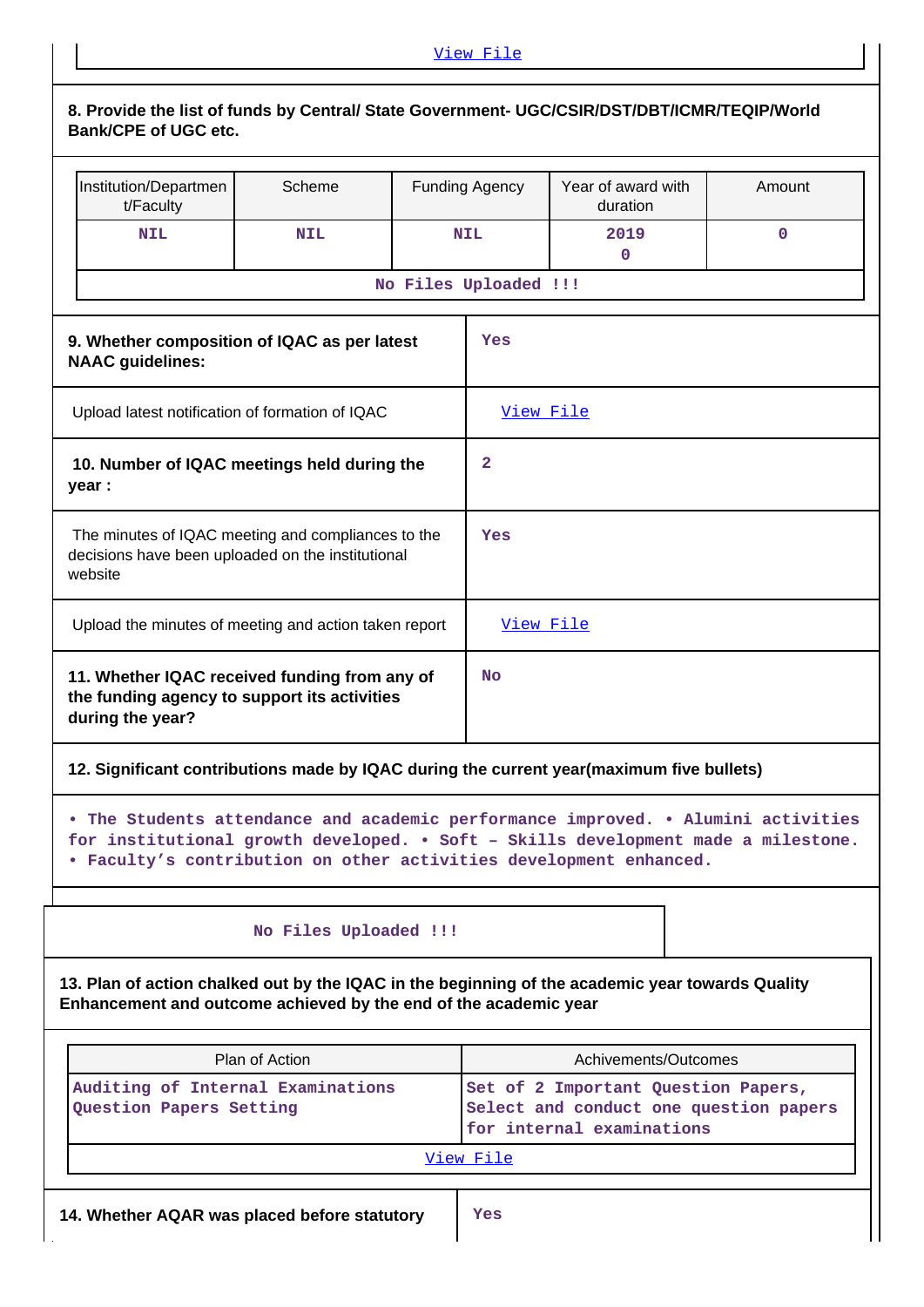| body?                                                                                                                |                                                                                                                                                                                                                                                                                                                                                                                                                                                                                                                                                                                                                                                                                                                                                                                                                                                                                                          |
|----------------------------------------------------------------------------------------------------------------------|----------------------------------------------------------------------------------------------------------------------------------------------------------------------------------------------------------------------------------------------------------------------------------------------------------------------------------------------------------------------------------------------------------------------------------------------------------------------------------------------------------------------------------------------------------------------------------------------------------------------------------------------------------------------------------------------------------------------------------------------------------------------------------------------------------------------------------------------------------------------------------------------------------|
| Name of Statutory Body                                                                                               | <b>Meeting Date</b>                                                                                                                                                                                                                                                                                                                                                                                                                                                                                                                                                                                                                                                                                                                                                                                                                                                                                      |
| <b>Streeing Committee</b>                                                                                            | $10 - \text{Feb} - 2020$                                                                                                                                                                                                                                                                                                                                                                                                                                                                                                                                                                                                                                                                                                                                                                                                                                                                                 |
| 15. Whether NAAC/or any other accredited<br>body(s) visited IQAC or interacted with it to<br>assess the functioning? | Yes                                                                                                                                                                                                                                                                                                                                                                                                                                                                                                                                                                                                                                                                                                                                                                                                                                                                                                      |
| Date of Visit                                                                                                        | $22 - Jun - 2017$                                                                                                                                                                                                                                                                                                                                                                                                                                                                                                                                                                                                                                                                                                                                                                                                                                                                                        |
| 16. Whether institutional data submitted to<br>AISHE:                                                                | Yes                                                                                                                                                                                                                                                                                                                                                                                                                                                                                                                                                                                                                                                                                                                                                                                                                                                                                                      |
| Year of Submission                                                                                                   | 2019                                                                                                                                                                                                                                                                                                                                                                                                                                                                                                                                                                                                                                                                                                                                                                                                                                                                                                     |
| Date of Submission                                                                                                   | $10 - Jan - 2019$                                                                                                                                                                                                                                                                                                                                                                                                                                                                                                                                                                                                                                                                                                                                                                                                                                                                                        |
| 17. Does the Institution have Management<br><b>Information System?</b>                                               | Yes                                                                                                                                                                                                                                                                                                                                                                                                                                                                                                                                                                                                                                                                                                                                                                                                                                                                                                      |
| If yes, give a brief descripiton and a list of modules<br>currently operational (maximum 500 words)                  | Biometric attendance tracking system is<br>deployed for both staffs and students'<br>. CHENEMS has been executed to provide<br>the smart card based authentication to<br>students and staffs. ICT resources are<br>fully utilized for student's knowledge<br>enhancement based on University<br>curriculum requirement. Billing<br>management system is maintained for<br>both staffs and students for delivery<br>improvement and account verification to<br>have comfortable access. Students and<br>staffs are well communicated their<br>academic and administrative activities<br>through online platform which enhance<br>the quality of delivery system. For the<br>betterment of the students and faculty<br>members Library Management System has<br>following facilities: security, stock<br>verification and other library works<br>and Model Integrated Library Management<br>System (ILMS). |
|                                                                                                                      | Part B                                                                                                                                                                                                                                                                                                                                                                                                                                                                                                                                                                                                                                                                                                                                                                                                                                                                                                   |

# **CRITERION I – CURRICULAR ASPECTS**

# **1.1 – Curriculum Planning and Implementation**

 1.1.1 – Institution has the mechanism for well planned curriculum delivery and documentation. Explain in 500 words

**Teaching learning processes need revitalization of the methods of teaching so**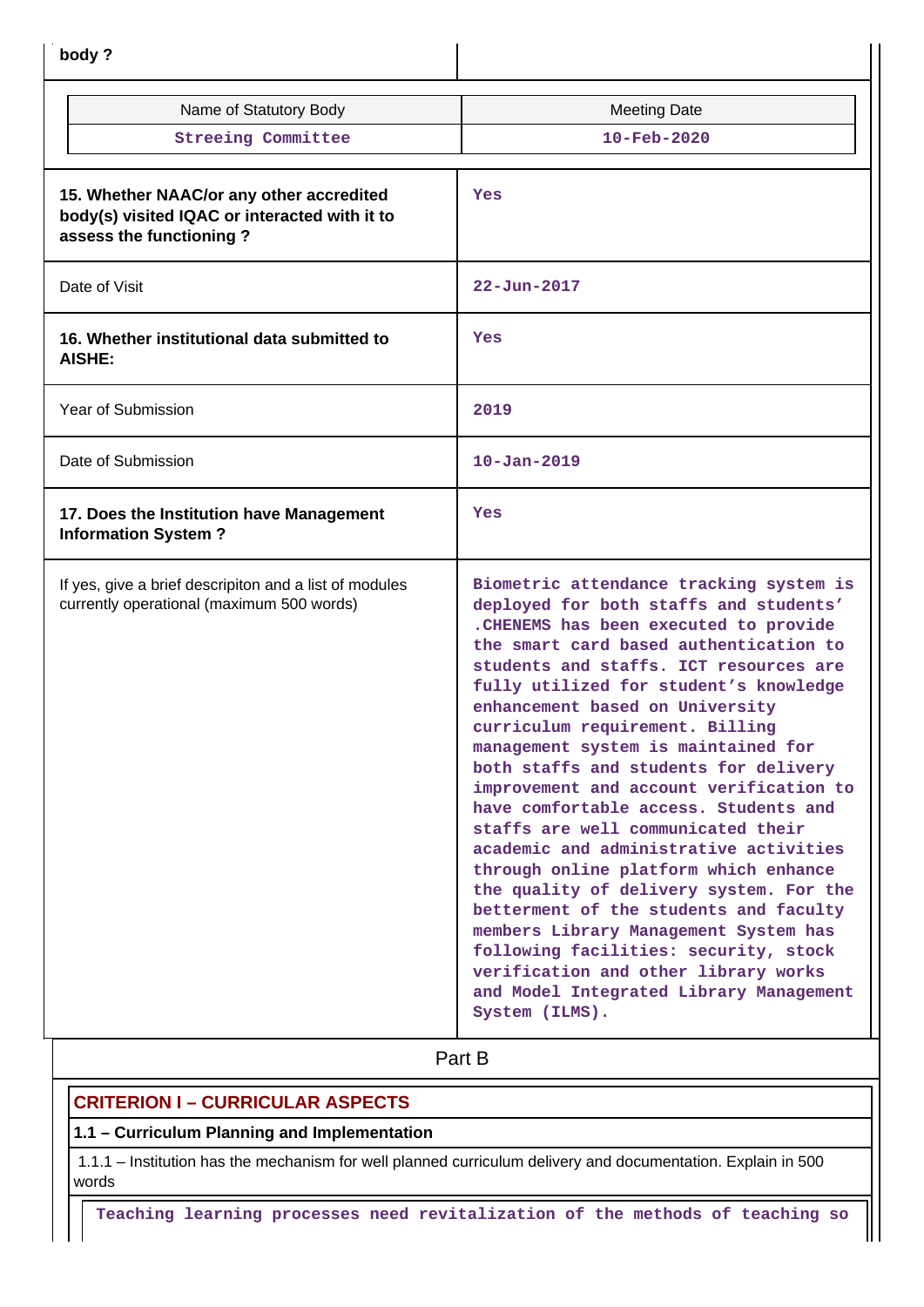**as to reach the students effectively. This involves the effective delivery of course as well as subject contents not only through the conventional chalk and talks method, but also using the advanced teaching tools and techniques. NPTEL enabled teaching learning processes are widely practiced to enhance the teaching learning outcomes through well planned and effective delivery of the curriculum which include. • Academic Calendar and Teaching Plan are prepared before the commencement of every semester. • Notes of lessons are prepared. • The students are provided with the copy of syllabi • The students refer the Question Bank prepared by the staff members and also given assignments on regarding the question bank. • The contents of the syllabi are delivered by the teachers through the convenient method. Besides teaching, learning practices are always encouraged and practiced. 'Smart' Boards, NPTEL sources are available to provide virtual library facilities. • To enhance the learning outcome the faculties utilize all the various methods. • The available internet facility in the campus and the books, journals and E-resources of learning materials promote self-learning • For every semester there is Conduction of Seminars / conferences/ workshops facilitate advanced learning • The projects and mini projects guided by the teachers helps the students to gain practical learning.**

| 1.1.2 - Certificate/ Diploma Courses introduced during the academic year   |                 |                          |          |                                                                                                                                                                                                                                                                                                  |                                                                                                                                    |  |  |  |  |
|----------------------------------------------------------------------------|-----------------|--------------------------|----------|--------------------------------------------------------------------------------------------------------------------------------------------------------------------------------------------------------------------------------------------------------------------------------------------------|------------------------------------------------------------------------------------------------------------------------------------|--|--|--|--|
| Certificate                                                                | Diploma Courses | Dates of<br>Introduction | Duration | Focus on employ<br>ability/entreprene<br>urship                                                                                                                                                                                                                                                  | <b>Skill</b><br>Development                                                                                                        |  |  |  |  |
| Natural<br>Language<br>Processing:<br>NLP with<br>transformer<br>in Python | <b>NIL</b>      | 15/09/2018               | 4        | Natural<br>Language<br>Processing<br>or NLP is a<br>field of<br>linguistics<br>and deep<br>learning rel<br>ated to unde<br>rstanding<br>human<br>language.<br><b>NLP</b> deals<br>with tasks<br>such that it<br>understands<br>the context<br>of speech<br>rather than<br>just the<br>sentences. | Imagery<br>training<br>Modeling.<br>Mirroring. I<br>ncantations.                                                                   |  |  |  |  |
| Data<br>Analytics<br>with Pantas                                           | <b>NIL</b>      | 02/03/2019               | 4        | Pandas<br>provide<br>extended<br>data<br>structures<br>to hold<br>different<br>types of<br>labeled and<br>relational<br>data. Pandas<br>is highly                                                                                                                                                | Calculating<br>across rows<br>and down<br>columns.<br>Applying<br>operations<br>to<br>independent<br>groups<br>within the<br>data. |  |  |  |  |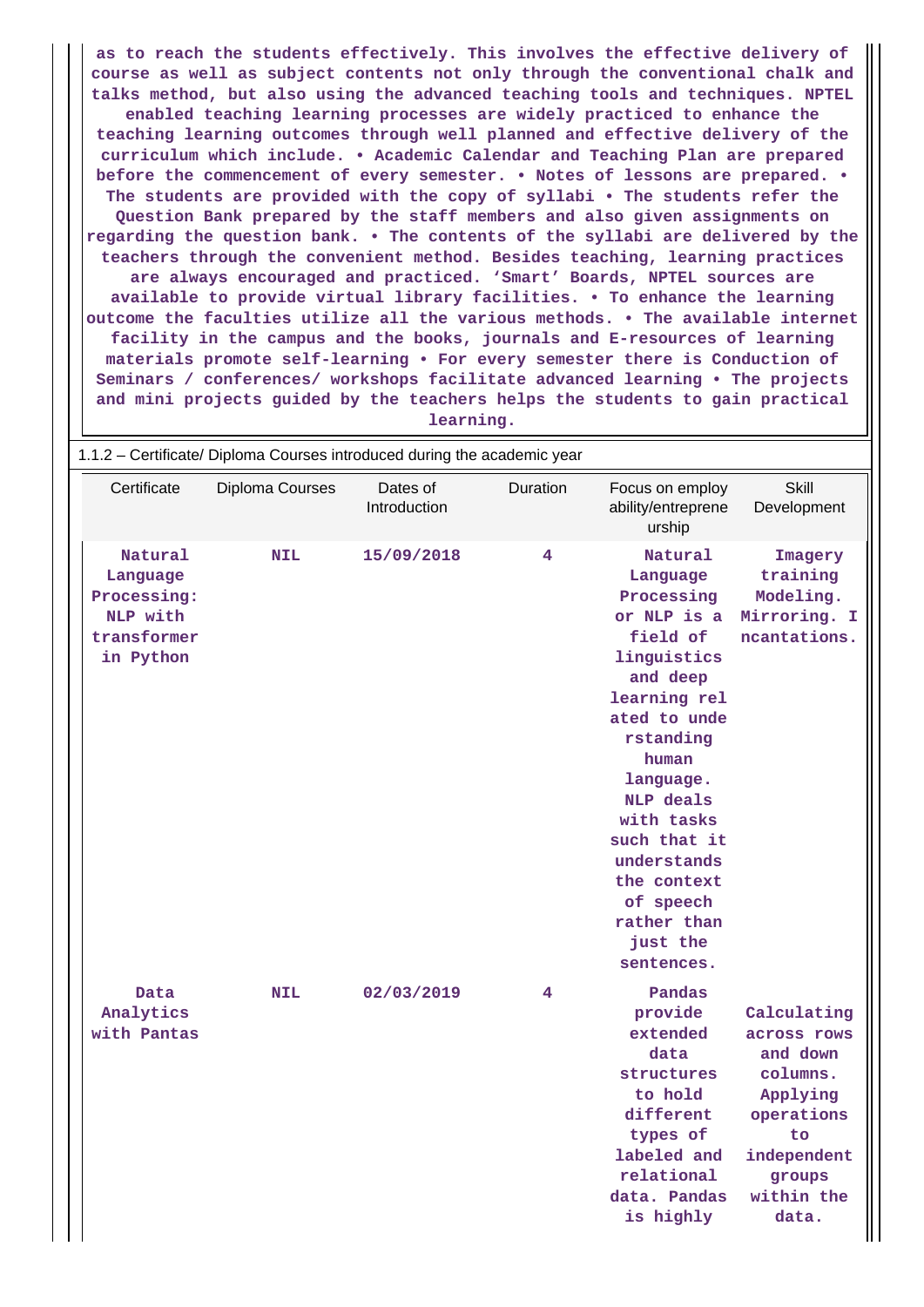|  |                                        |            |            |   | flexible and<br>provides<br>functions<br>for<br>performing<br>operations<br>like<br>merging,<br>reshaping,<br>joining, and<br>concatenatin<br>g data.                                                                                                                                                                              | Reshaping<br>data into<br>different<br>forms.                                                                                                                                                                                                           |
|--|----------------------------------------|------------|------------|---|------------------------------------------------------------------------------------------------------------------------------------------------------------------------------------------------------------------------------------------------------------------------------------------------------------------------------------|---------------------------------------------------------------------------------------------------------------------------------------------------------------------------------------------------------------------------------------------------------|
|  | Microwave<br>Bench using<br>CST Studio | <b>NIL</b> | 27/01/2018 | 4 | The electr<br>omagnetic<br>field<br>simulation<br>software<br>package CST<br><b>MICROWAVE</b><br>STUDIO (MWS)<br>was used to<br>compute the<br>cold-test<br>parameters -<br>frequency-<br>phase<br>dispersion,<br>on-axis<br>impedance,<br>and<br>attenuation<br>- for a trav<br>eling-wave<br>tube (TWT)<br>slow-wave<br>circuit. | Construct<br>Simulate<br>Antennas<br>Visualize<br><b>Extract</b><br>Primary<br>Results<br>Handle<br>imported CAD<br>models.<br>Design<br>simple<br>matching<br>network. Use<br>Hybrid<br>Solver to<br>simulate<br>more complex<br>RF Systems.           |
|  | Foundation<br>of IoT<br>Devices        | <b>NIL</b> | 09/02/2019 | 4 | Internet<br>of things is<br>to have<br>devices that<br>self report<br>in real-<br>time,<br>improving<br>efficiency<br>and bringing<br>important<br>information<br>to the<br>surface more<br>quickly than<br>a system<br>depending on<br>human interv<br>ention.                                                                    | AI,<br>Machine<br>Learning,<br>and Data<br>Science.<br>Embedded<br>Systems<br>Engineering.<br>Networking<br>Security.<br>Mobile<br>Development<br>Knowledge.<br>User<br>Experience<br>and User<br>Interface<br>Design. IoT<br>Development<br>Frameworks |
|  |                                        | <b>NIL</b> | 04/03/2019 | 4 | Heating,                                                                                                                                                                                                                                                                                                                           | In-Depth                                                                                                                                                                                                                                                |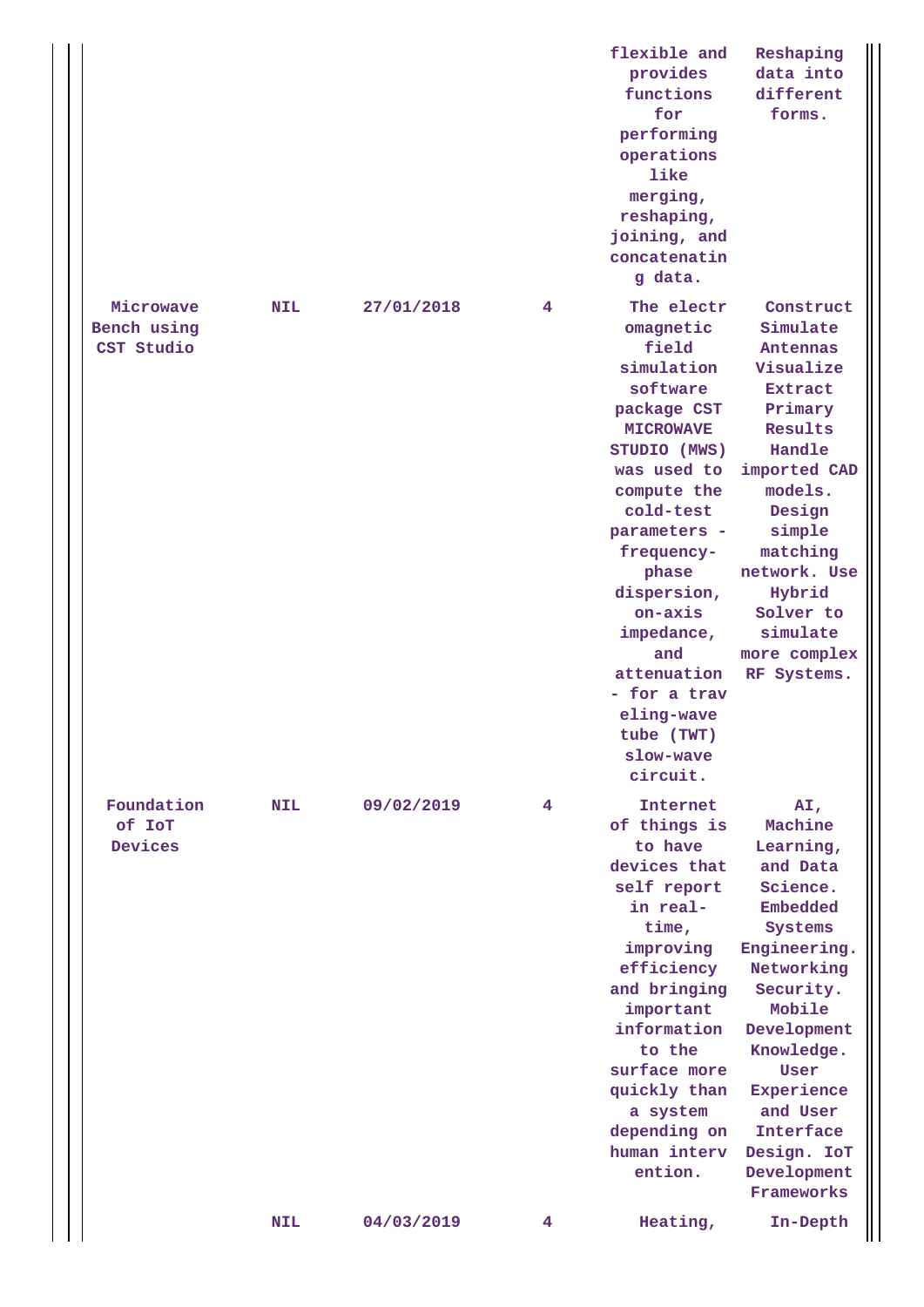| Residential<br>Heating, Air<br>Conditioning<br>and Refriger<br>ation |            |            |   | Ventilation<br>and Air-Cond HVAC Systems<br>itioning<br>(HVAC)<br>system are<br>to help<br>maintain<br>good indoor<br>air quality<br>through<br>adequate<br>ventilation<br>with<br>filtration<br>and provide<br>thermal<br>comfort.                     | Knowledge of<br>and Methods.<br>Acute Troubl<br>eshooting<br>and Problem-<br>Solving<br>Skills.<br>Extensive<br>Knowledge of<br>Safety<br>Standards<br>and<br>Protocols.<br>Soft Skills,<br>Communicatio<br>n, and<br>Flexibility. |
|----------------------------------------------------------------------|------------|------------|---|---------------------------------------------------------------------------------------------------------------------------------------------------------------------------------------------------------------------------------------------------------|------------------------------------------------------------------------------------------------------------------------------------------------------------------------------------------------------------------------------------|
| Multibody<br>Dynamics<br>using<br>SolidWorks                         | <b>NIL</b> | 24/09/2018 | 4 | Creative<br>Knoweledge<br>development<br>in Product<br>design and M<br>anufacturing                                                                                                                                                                     | Drawing<br>skip.01in<br>Creativeness                                                                                                                                                                                               |
| Environment<br>and Sustaina<br>bility                                | <b>NIL</b> | 21/02/2019 | 4 | Tо<br>conserve<br>natural<br>resources<br>and to<br>develop<br>alternate<br>sources of<br>power while<br>reducing<br>pollution<br>and harm to<br>the<br>environment                                                                                     | <b>Awareness</b><br>about<br>environment<br>friendly<br>system<br>creation                                                                                                                                                         |
| Housing<br>Planning<br>Management                                    | <b>NIL</b> | 08/10/2018 | 4 | Housing is<br>a unique<br>commodity in forecasting.<br>that it<br>affects a<br>major<br>portion of<br>any<br>households<br>annual<br>income. It<br>is also an<br>essential<br>component of<br>living<br>standard,<br>comfort,<br>security and<br>social | Planning<br>and<br>Risk<br>management.<br>Budgeting.<br>Tracking and<br>monitoring.<br>Project<br>management m<br>ethodologies<br>. Meeting<br>facilitation<br>Subject<br>matter<br>expertise.                                     |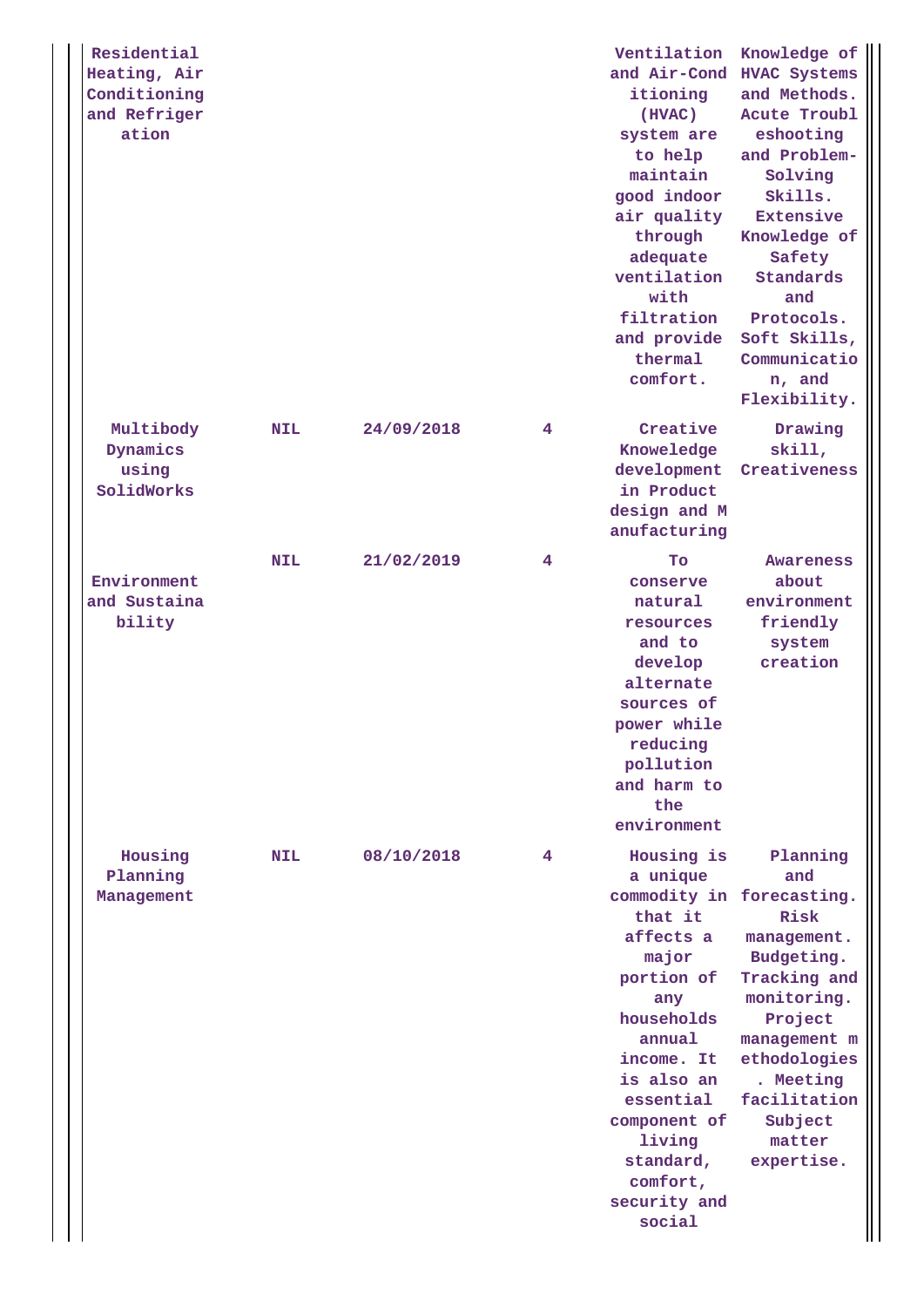|                                                                                            |                                                                                                                                                                                                                                   |                                            |   | status.                                                                                                           |                                                                               |  |  |  |
|--------------------------------------------------------------------------------------------|-----------------------------------------------------------------------------------------------------------------------------------------------------------------------------------------------------------------------------------|--------------------------------------------|---|-------------------------------------------------------------------------------------------------------------------|-------------------------------------------------------------------------------|--|--|--|
| Power<br>System<br>Stability<br>issues in<br>Indian Grid                                   | <b>NIL</b>                                                                                                                                                                                                                        | 09/09/2018                                 | 4 | Knoweledge<br>development<br>in the area<br>of Grid<br>Control and<br>stability of<br>power in the<br>grid system | Gain<br>awareness<br>and creative<br>system<br>design for<br>indian<br>Grids. |  |  |  |
| Renewable<br>Energy<br>System using<br>Bio-Gas                                             | <b>NIL</b>                                                                                                                                                                                                                        | 02/02/2019                                 | 4 | Future<br>energy<br>system<br>creation<br>design for<br>Bio-Gas<br>Plant.                                         | Wide<br>information<br>gathering<br>and improved<br>designs<br>skill          |  |  |  |
| 1.2 - Academic Flexibility                                                                 |                                                                                                                                                                                                                                   |                                            |   |                                                                                                                   |                                                                               |  |  |  |
| 1.2.1 - New programmes/courses introduced during the academic year                         |                                                                                                                                                                                                                                   |                                            |   |                                                                                                                   |                                                                               |  |  |  |
| Programme/Course                                                                           |                                                                                                                                                                                                                                   | Programme Specialization                   |   |                                                                                                                   | Dates of Introduction                                                         |  |  |  |
| BE                                                                                         |                                                                                                                                                                                                                                   | <b>NIL</b>                                 |   |                                                                                                                   | Nill                                                                          |  |  |  |
|                                                                                            |                                                                                                                                                                                                                                   | View File                                  |   |                                                                                                                   |                                                                               |  |  |  |
| Name of programmes adopting                                                                | 1.2.2 - Programmes in which Choice Based Credit System (CBCS)/Elective course system implemented at the<br>affiliated Colleges (if applicable) during the academic year.<br>Programme Specialization<br>Date of implementation of |                                            |   |                                                                                                                   |                                                                               |  |  |  |
| <b>CBCS</b>                                                                                |                                                                                                                                                                                                                                   |                                            |   |                                                                                                                   | <b>CBCS/Elective Course System</b>                                            |  |  |  |
| BE                                                                                         |                                                                                                                                                                                                                                   | <b>CIVIL</b>                               |   |                                                                                                                   | 05/07/2018                                                                    |  |  |  |
| BE                                                                                         |                                                                                                                                                                                                                                   | CSE                                        |   |                                                                                                                   | 05/07/2018                                                                    |  |  |  |
| ВE                                                                                         |                                                                                                                                                                                                                                   | вер                                        |   | 05/07/2018                                                                                                        |                                                                               |  |  |  |
| ВE                                                                                         |                                                                                                                                                                                                                                   | <b>ECE</b>                                 |   | 05/07/2018                                                                                                        |                                                                               |  |  |  |
| BE                                                                                         |                                                                                                                                                                                                                                   | <b>MECHANICAL</b>                          |   | 05/07/2018                                                                                                        |                                                                               |  |  |  |
| ME                                                                                         |                                                                                                                                                                                                                                   | STRUCTURAL ENGINEERING                     |   |                                                                                                                   | 05/07/2018                                                                    |  |  |  |
| ME                                                                                         |                                                                                                                                                                                                                                   | <b>CSE</b>                                 |   |                                                                                                                   | 05/07/2018                                                                    |  |  |  |
| MЕ                                                                                         |                                                                                                                                                                                                                                   | POWER ELECTRONICS &<br><b>DRIVES</b>       |   |                                                                                                                   | 05/07/2018                                                                    |  |  |  |
| MЕ                                                                                         |                                                                                                                                                                                                                                   | <b>COMMUNICATION SYSTEMS</b>               |   | 05/07/2018                                                                                                        |                                                                               |  |  |  |
| MЕ                                                                                         |                                                                                                                                                                                                                                   | <b>MANUFACTURING</b><br><b>ENGINEERING</b> |   |                                                                                                                   | 05/07/2018                                                                    |  |  |  |
| 1.2.3 - Students enrolled in Certificate/ Diploma Courses introduced during the year       |                                                                                                                                                                                                                                   |                                            |   |                                                                                                                   |                                                                               |  |  |  |
|                                                                                            |                                                                                                                                                                                                                                   | Certificate                                |   |                                                                                                                   | Diploma Course                                                                |  |  |  |
| <b>Number of Students</b>                                                                  |                                                                                                                                                                                                                                   | 0                                          |   |                                                                                                                   | 0                                                                             |  |  |  |
| 1.3 - Curriculum Enrichment                                                                |                                                                                                                                                                                                                                   |                                            |   |                                                                                                                   |                                                                               |  |  |  |
| 1.3.1 – Value-added courses imparting transferable and life skills offered during the year |                                                                                                                                                                                                                                   |                                            |   |                                                                                                                   |                                                                               |  |  |  |
| <b>Value Added Courses</b>                                                                 |                                                                                                                                                                                                                                   | Date of Introduction                       |   |                                                                                                                   | Number of Students Enrolled                                                   |  |  |  |
| Auto CADD, REVIT, STAAD<br>Pro                                                             |                                                                                                                                                                                                                                   | 21/02/2018                                 |   |                                                                                                                   | 109                                                                           |  |  |  |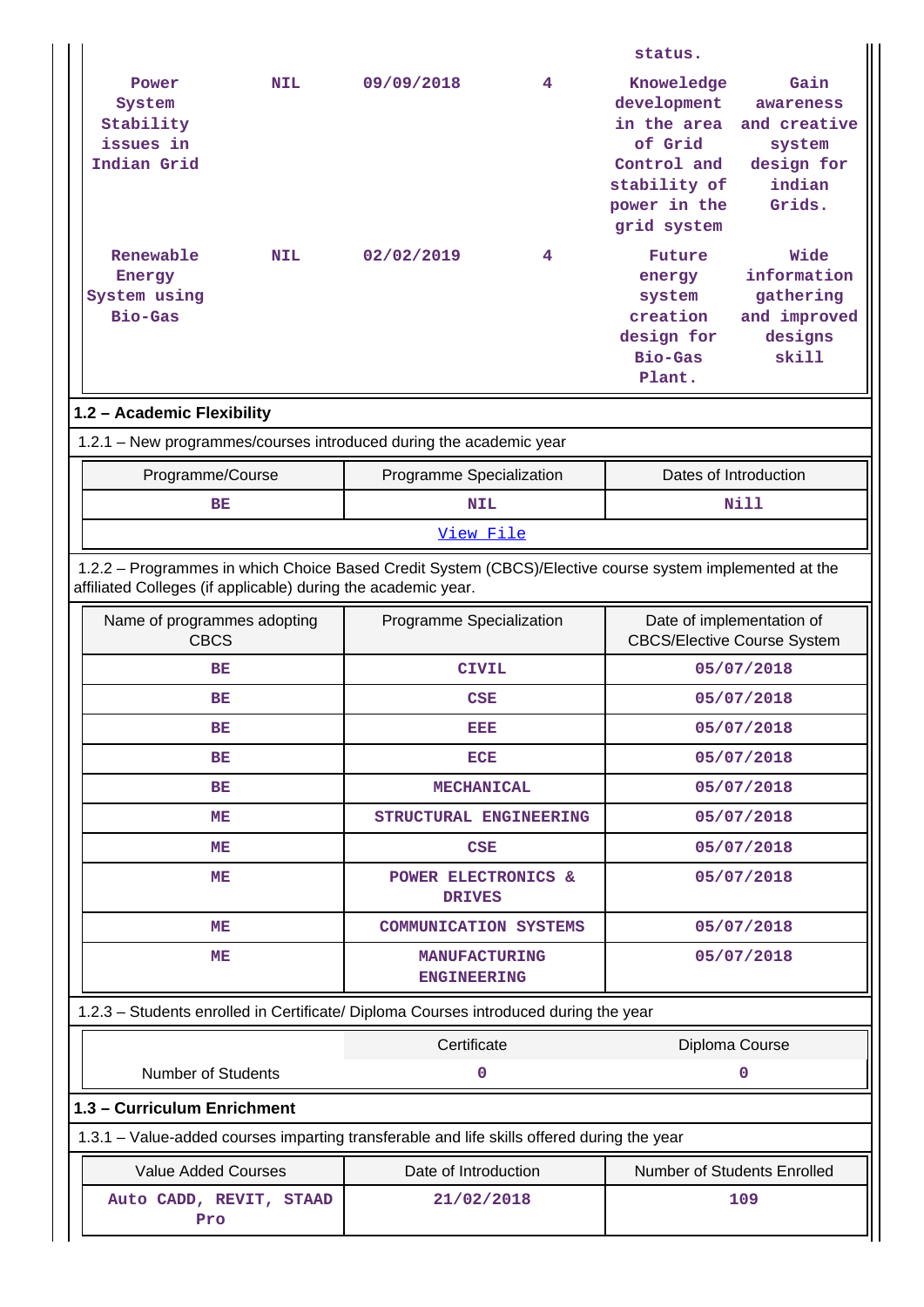| View File                                                                                                                                                                                                                                                                                                                                                                                                                                                                                                                                                                                                                                                                                                                                                                                                                                                                                                                                                                                                                                                                                                                                                                                                                                                                                                                                                                                                                                                                                                                                                                                                                                                                                                                                                                                                                                                                                                                                                                                                                                                                                                                                                      |  |                   |     |  |  |  |  |  |  |
|----------------------------------------------------------------------------------------------------------------------------------------------------------------------------------------------------------------------------------------------------------------------------------------------------------------------------------------------------------------------------------------------------------------------------------------------------------------------------------------------------------------------------------------------------------------------------------------------------------------------------------------------------------------------------------------------------------------------------------------------------------------------------------------------------------------------------------------------------------------------------------------------------------------------------------------------------------------------------------------------------------------------------------------------------------------------------------------------------------------------------------------------------------------------------------------------------------------------------------------------------------------------------------------------------------------------------------------------------------------------------------------------------------------------------------------------------------------------------------------------------------------------------------------------------------------------------------------------------------------------------------------------------------------------------------------------------------------------------------------------------------------------------------------------------------------------------------------------------------------------------------------------------------------------------------------------------------------------------------------------------------------------------------------------------------------------------------------------------------------------------------------------------------------|--|-------------------|-----|--|--|--|--|--|--|
| 1.3.2 - Field Projects / Internships under taken during the year                                                                                                                                                                                                                                                                                                                                                                                                                                                                                                                                                                                                                                                                                                                                                                                                                                                                                                                                                                                                                                                                                                                                                                                                                                                                                                                                                                                                                                                                                                                                                                                                                                                                                                                                                                                                                                                                                                                                                                                                                                                                                               |  |                   |     |  |  |  |  |  |  |
| No. of students enrolled for Field<br>Project/Programme Title<br>Programme Specialization<br>Projects / Internships                                                                                                                                                                                                                                                                                                                                                                                                                                                                                                                                                                                                                                                                                                                                                                                                                                                                                                                                                                                                                                                                                                                                                                                                                                                                                                                                                                                                                                                                                                                                                                                                                                                                                                                                                                                                                                                                                                                                                                                                                                            |  |                   |     |  |  |  |  |  |  |
| BE                                                                                                                                                                                                                                                                                                                                                                                                                                                                                                                                                                                                                                                                                                                                                                                                                                                                                                                                                                                                                                                                                                                                                                                                                                                                                                                                                                                                                                                                                                                                                                                                                                                                                                                                                                                                                                                                                                                                                                                                                                                                                                                                                             |  | Construction Work | 15  |  |  |  |  |  |  |
|                                                                                                                                                                                                                                                                                                                                                                                                                                                                                                                                                                                                                                                                                                                                                                                                                                                                                                                                                                                                                                                                                                                                                                                                                                                                                                                                                                                                                                                                                                                                                                                                                                                                                                                                                                                                                                                                                                                                                                                                                                                                                                                                                                |  | <u>View File</u>  |     |  |  |  |  |  |  |
| 1.4 - Feedback System                                                                                                                                                                                                                                                                                                                                                                                                                                                                                                                                                                                                                                                                                                                                                                                                                                                                                                                                                                                                                                                                                                                                                                                                                                                                                                                                                                                                                                                                                                                                                                                                                                                                                                                                                                                                                                                                                                                                                                                                                                                                                                                                          |  |                   |     |  |  |  |  |  |  |
| 1.4.1 – Whether structured feedback received from all the stakeholders.                                                                                                                                                                                                                                                                                                                                                                                                                                                                                                                                                                                                                                                                                                                                                                                                                                                                                                                                                                                                                                                                                                                                                                                                                                                                                                                                                                                                                                                                                                                                                                                                                                                                                                                                                                                                                                                                                                                                                                                                                                                                                        |  |                   |     |  |  |  |  |  |  |
| <b>Students</b>                                                                                                                                                                                                                                                                                                                                                                                                                                                                                                                                                                                                                                                                                                                                                                                                                                                                                                                                                                                                                                                                                                                                                                                                                                                                                                                                                                                                                                                                                                                                                                                                                                                                                                                                                                                                                                                                                                                                                                                                                                                                                                                                                |  |                   | Yes |  |  |  |  |  |  |
| <b>Teachers</b>                                                                                                                                                                                                                                                                                                                                                                                                                                                                                                                                                                                                                                                                                                                                                                                                                                                                                                                                                                                                                                                                                                                                                                                                                                                                                                                                                                                                                                                                                                                                                                                                                                                                                                                                                                                                                                                                                                                                                                                                                                                                                                                                                |  |                   | Yes |  |  |  |  |  |  |
| <b>Employers</b>                                                                                                                                                                                                                                                                                                                                                                                                                                                                                                                                                                                                                                                                                                                                                                                                                                                                                                                                                                                                                                                                                                                                                                                                                                                                                                                                                                                                                                                                                                                                                                                                                                                                                                                                                                                                                                                                                                                                                                                                                                                                                                                                               |  |                   | Yes |  |  |  |  |  |  |
| Alumni                                                                                                                                                                                                                                                                                                                                                                                                                                                                                                                                                                                                                                                                                                                                                                                                                                                                                                                                                                                                                                                                                                                                                                                                                                                                                                                                                                                                                                                                                                                                                                                                                                                                                                                                                                                                                                                                                                                                                                                                                                                                                                                                                         |  |                   | Yes |  |  |  |  |  |  |
| Parents                                                                                                                                                                                                                                                                                                                                                                                                                                                                                                                                                                                                                                                                                                                                                                                                                                                                                                                                                                                                                                                                                                                                                                                                                                                                                                                                                                                                                                                                                                                                                                                                                                                                                                                                                                                                                                                                                                                                                                                                                                                                                                                                                        |  |                   | Yes |  |  |  |  |  |  |
| (maximum 500 words)                                                                                                                                                                                                                                                                                                                                                                                                                                                                                                                                                                                                                                                                                                                                                                                                                                                                                                                                                                                                                                                                                                                                                                                                                                                                                                                                                                                                                                                                                                                                                                                                                                                                                                                                                                                                                                                                                                                                                                                                                                                                                                                                            |  |                   |     |  |  |  |  |  |  |
| <b>Feedback Obtained</b>                                                                                                                                                                                                                                                                                                                                                                                                                                                                                                                                                                                                                                                                                                                                                                                                                                                                                                                                                                                                                                                                                                                                                                                                                                                                                                                                                                                                                                                                                                                                                                                                                                                                                                                                                                                                                                                                                                                                                                                                                                                                                                                                       |  |                   |     |  |  |  |  |  |  |
| 1.4.2 – How the feedback obtained is being analyzed and utilized for overall development of the institution?<br>. Feedback on curriculum and infrastructure is obtained from the stake holders.<br>Feedback from the stake holders especially from the<br>students, staff, management, alumini, parents and industries that help to assess<br>the infrastructure for teaching facilities, teaching methods, etc., which<br>enhance the learning outcome. . Feedbacks are received from the stakeholders at<br>middle and end of the semester for the courses with respect to the content<br>delivery and course outcomes . The institution frequently collects the feedback<br>on curriculum from students and stakeholders. The Institution forwards the<br>suggestions regarding a particular syllabus to University for corrections. To<br>adopt the revised curriculum, special lectures, FDPs are organized. Additional<br>laboratory hours are provided to conduct experiments beyond the syllabus to<br>enrich the practical knowledge of the students. Also the institute will write<br>to the University if there is any discrepancy in the University Question<br>papers, and other related matters. Student Feedback . Feedback is collected<br>from students once in a semester in the written format. • Feedback is taken<br>during class committee meeting by class Advisors. . Oral feedback is collected<br>by Heads of the Department with details of the syllabus covered. . Random<br>feedback is taken directly by Principal from the students department-wise. .<br>Feedback is also being collected by the respective mentors on regular basis. .<br>The end-semester result analysis also being taken as part of feedback process.<br>• Student's feedback about individual faculty performance review meeting is<br>conducted for the faculty who has secured less than class average by the<br>Management. • Head of the Department along with overall lab in-charge analyzed<br>the feedback about lab in-charge and lab assistants and motivate them to<br>satisfy the student's requirements towards acquiring technical skills. . |  |                   |     |  |  |  |  |  |  |

# **CRITERION II – TEACHING- LEARNING AND EVALUATION**

# **2.1 – Student Enrolment and Profile**

2.1.1 – Demand Ratio during the year

 Name of the Programme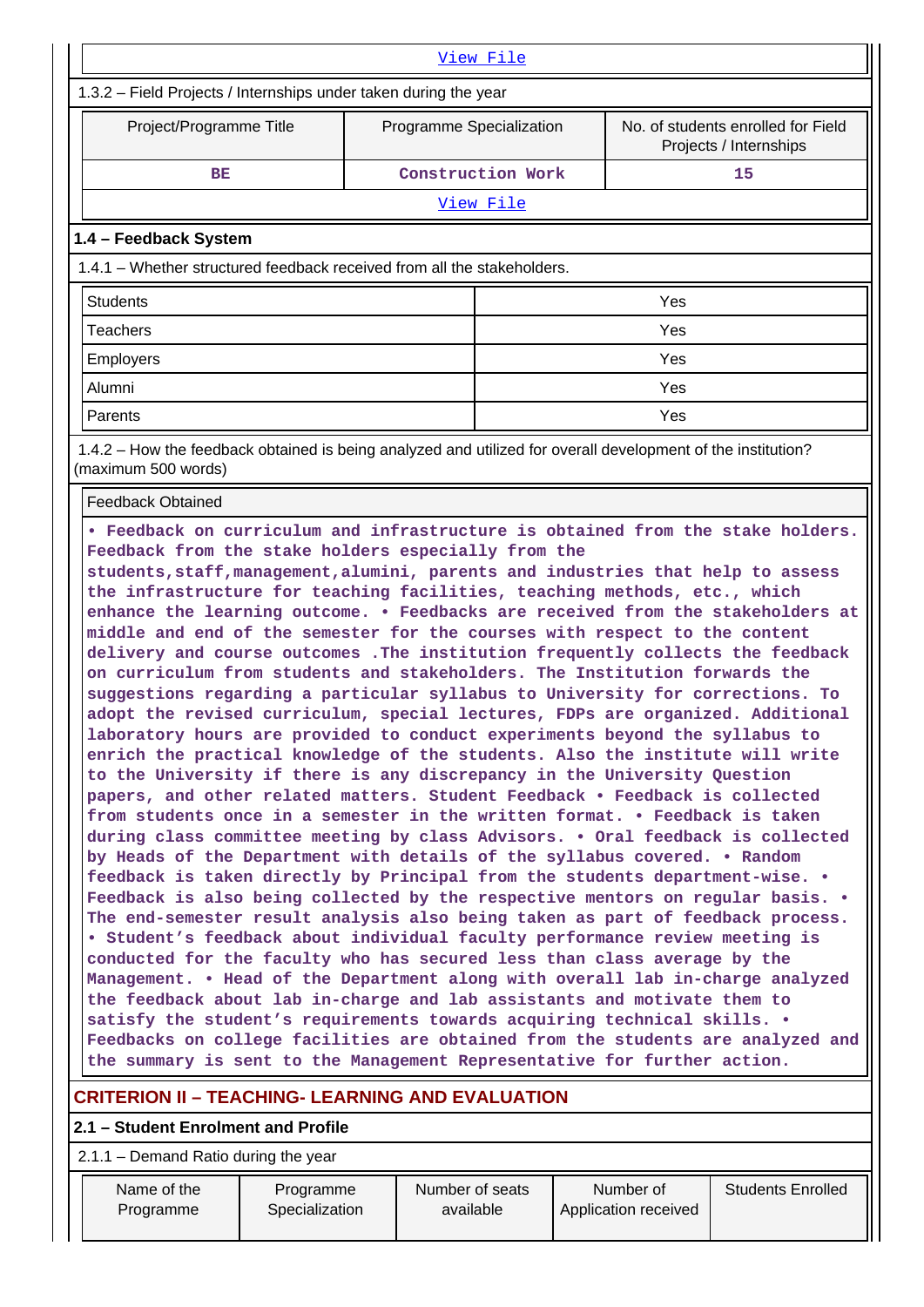|           | BE                                                                                                                                                                                                                                                                                                                                                                                                                                                                                                                                                                                                                                                                                                                                                                                                                                                                                                                                                                                                                                                                                                                                                                                                                                                                                                                                                                                                                                                                                                                                                                                                                                                                                                                                                                                              |     | Civil                                                     |  |                                                | 60                                                          |  | 20                                           | 19                                                                                                                  |  |  |
|-----------|-------------------------------------------------------------------------------------------------------------------------------------------------------------------------------------------------------------------------------------------------------------------------------------------------------------------------------------------------------------------------------------------------------------------------------------------------------------------------------------------------------------------------------------------------------------------------------------------------------------------------------------------------------------------------------------------------------------------------------------------------------------------------------------------------------------------------------------------------------------------------------------------------------------------------------------------------------------------------------------------------------------------------------------------------------------------------------------------------------------------------------------------------------------------------------------------------------------------------------------------------------------------------------------------------------------------------------------------------------------------------------------------------------------------------------------------------------------------------------------------------------------------------------------------------------------------------------------------------------------------------------------------------------------------------------------------------------------------------------------------------------------------------------------------------|-----|-----------------------------------------------------------|--|------------------------------------------------|-------------------------------------------------------------|--|----------------------------------------------|---------------------------------------------------------------------------------------------------------------------|--|--|
| View File |                                                                                                                                                                                                                                                                                                                                                                                                                                                                                                                                                                                                                                                                                                                                                                                                                                                                                                                                                                                                                                                                                                                                                                                                                                                                                                                                                                                                                                                                                                                                                                                                                                                                                                                                                                                                 |     |                                                           |  |                                                |                                                             |  |                                              |                                                                                                                     |  |  |
|           | 2.2 - Catering to Student Diversity                                                                                                                                                                                                                                                                                                                                                                                                                                                                                                                                                                                                                                                                                                                                                                                                                                                                                                                                                                                                                                                                                                                                                                                                                                                                                                                                                                                                                                                                                                                                                                                                                                                                                                                                                             |     |                                                           |  |                                                |                                                             |  |                                              |                                                                                                                     |  |  |
|           | 2.2.1 - Student - Full time teacher ratio (current year data)                                                                                                                                                                                                                                                                                                                                                                                                                                                                                                                                                                                                                                                                                                                                                                                                                                                                                                                                                                                                                                                                                                                                                                                                                                                                                                                                                                                                                                                                                                                                                                                                                                                                                                                                   |     |                                                           |  |                                                |                                                             |  |                                              |                                                                                                                     |  |  |
|           | Year<br>Number of<br>Number of<br>Number of<br>Number of<br>students enrolled<br>students enrolled<br>fulltime teachers<br>fulltime teachers<br>in the institution<br>in the institution<br>available in the<br>available in the<br>(UG)<br>(PG)<br>institution<br>institution<br>teaching only UG<br>teaching only PG<br>courses<br>courses                                                                                                                                                                                                                                                                                                                                                                                                                                                                                                                                                                                                                                                                                                                                                                                                                                                                                                                                                                                                                                                                                                                                                                                                                                                                                                                                                                                                                                                    |     |                                                           |  |                                                | Number of<br>teachers<br>teaching both UG<br>and PG courses |  |                                              |                                                                                                                     |  |  |
|           | 2018                                                                                                                                                                                                                                                                                                                                                                                                                                                                                                                                                                                                                                                                                                                                                                                                                                                                                                                                                                                                                                                                                                                                                                                                                                                                                                                                                                                                                                                                                                                                                                                                                                                                                                                                                                                            |     | 104                                                       |  | 26                                             | 57                                                          |  | 17                                           | 18                                                                                                                  |  |  |
|           | 2.3 - Teaching - Learning Process                                                                                                                                                                                                                                                                                                                                                                                                                                                                                                                                                                                                                                                                                                                                                                                                                                                                                                                                                                                                                                                                                                                                                                                                                                                                                                                                                                                                                                                                                                                                                                                                                                                                                                                                                               |     |                                                           |  |                                                |                                                             |  |                                              |                                                                                                                     |  |  |
|           | 2.3.1 – Percentage of teachers using ICT for effective teaching with Learning Management Systems (LMS), E-<br>learning resources etc. (current year data)                                                                                                                                                                                                                                                                                                                                                                                                                                                                                                                                                                                                                                                                                                                                                                                                                                                                                                                                                                                                                                                                                                                                                                                                                                                                                                                                                                                                                                                                                                                                                                                                                                       |     |                                                           |  |                                                |                                                             |  |                                              |                                                                                                                     |  |  |
|           | Number of<br><b>Teachers on Roll</b>                                                                                                                                                                                                                                                                                                                                                                                                                                                                                                                                                                                                                                                                                                                                                                                                                                                                                                                                                                                                                                                                                                                                                                                                                                                                                                                                                                                                                                                                                                                                                                                                                                                                                                                                                            |     | Number of<br>teachers using<br>ICT (LMS, e-<br>Resources) |  | <b>ICT Tools and</b><br>resources<br>available | Number of ICT<br>enabled<br>Classrooms                      |  | Numberof smart<br>classrooms                 | E-resources and<br>techniques used                                                                                  |  |  |
|           | 92                                                                                                                                                                                                                                                                                                                                                                                                                                                                                                                                                                                                                                                                                                                                                                                                                                                                                                                                                                                                                                                                                                                                                                                                                                                                                                                                                                                                                                                                                                                                                                                                                                                                                                                                                                                              |     | 92                                                        |  | 5                                              | 5                                                           |  | 5                                            | 3                                                                                                                   |  |  |
|           |                                                                                                                                                                                                                                                                                                                                                                                                                                                                                                                                                                                                                                                                                                                                                                                                                                                                                                                                                                                                                                                                                                                                                                                                                                                                                                                                                                                                                                                                                                                                                                                                                                                                                                                                                                                                 |     |                                                           |  | View File of ICT Tools and resources           |                                                             |  |                                              |                                                                                                                     |  |  |
|           |                                                                                                                                                                                                                                                                                                                                                                                                                                                                                                                                                                                                                                                                                                                                                                                                                                                                                                                                                                                                                                                                                                                                                                                                                                                                                                                                                                                                                                                                                                                                                                                                                                                                                                                                                                                                 |     |                                                           |  |                                                |                                                             |  | View File of E-resources and techniques used |                                                                                                                     |  |  |
|           | 2.3.2 - Students mentoring system available in the institution? Give details. (maximum 500 words)                                                                                                                                                                                                                                                                                                                                                                                                                                                                                                                                                                                                                                                                                                                                                                                                                                                                                                                                                                                                                                                                                                                                                                                                                                                                                                                                                                                                                                                                                                                                                                                                                                                                                               |     |                                                           |  |                                                |                                                             |  |                                              |                                                                                                                     |  |  |
|           | Mentoring system is being implemented effectively for first year as well as in every Department by assigning<br>about 8 students for every faculty. Mentors not only continuously observe progress of students under them but<br>also provide them required guidance. Each mentor maintains the academic records of the allotted students.<br>Mentor has direct communication with the allotted students. The Parents/Guardians of poor<br>attendee/performance students are called to meet the Coordinator and corrective and preventive measures are<br>implemented for further improvement. The mentors take initiative to arrange coaching classes. Each mentor<br>maintains the entire student Information, which is examined by the class coordinator and HOD's. The objectives<br>of the practice followed by the Institute are: • Improvement of teacher-student relationship • Counseling students<br>for solving their problems and provide confidence to improve their quality of life. • The system envelops<br>persistent observation of students execution, recognizing qualities, weaknesses and offering passionate backing<br>and particular proposals to enhance the students in all regards • Some of the key responsibilities of mentors are:<br>o Continuously motivate, guide and provide necessary counseling to the mentees in all academic related matters<br>such as choice of electives, project, summer training etc. o Continuously monitor academic performance of<br>students and inform parents whenever need arise. . o Advise students in their career development/professional<br>guidance. o Keep contact with the students even after their graduation. o Encourage students for participation in<br>academic competitions/conferences/Seminars /Workshops |     |                                                           |  |                                                |                                                             |  |                                              |                                                                                                                     |  |  |
|           | Number of students enrolled in the<br>institution                                                                                                                                                                                                                                                                                                                                                                                                                                                                                                                                                                                                                                                                                                                                                                                                                                                                                                                                                                                                                                                                                                                                                                                                                                                                                                                                                                                                                                                                                                                                                                                                                                                                                                                                               |     |                                                           |  | Number of fulltime teachers                    |                                                             |  |                                              | Mentor: Mentee Ratio                                                                                                |  |  |
|           |                                                                                                                                                                                                                                                                                                                                                                                                                                                                                                                                                                                                                                                                                                                                                                                                                                                                                                                                                                                                                                                                                                                                                                                                                                                                                                                                                                                                                                                                                                                                                                                                                                                                                                                                                                                                 | 758 |                                                           |  |                                                | 92                                                          |  |                                              | 1:8                                                                                                                 |  |  |
|           | 2.4 - Teacher Profile and Quality                                                                                                                                                                                                                                                                                                                                                                                                                                                                                                                                                                                                                                                                                                                                                                                                                                                                                                                                                                                                                                                                                                                                                                                                                                                                                                                                                                                                                                                                                                                                                                                                                                                                                                                                                               |     |                                                           |  |                                                |                                                             |  |                                              |                                                                                                                     |  |  |
|           | 2.4.1 - Number of full time teachers appointed during the year                                                                                                                                                                                                                                                                                                                                                                                                                                                                                                                                                                                                                                                                                                                                                                                                                                                                                                                                                                                                                                                                                                                                                                                                                                                                                                                                                                                                                                                                                                                                                                                                                                                                                                                                  |     |                                                           |  |                                                |                                                             |  |                                              |                                                                                                                     |  |  |
|           | No. of sanctioned<br>positions                                                                                                                                                                                                                                                                                                                                                                                                                                                                                                                                                                                                                                                                                                                                                                                                                                                                                                                                                                                                                                                                                                                                                                                                                                                                                                                                                                                                                                                                                                                                                                                                                                                                                                                                                                  |     | No. of filled positions                                   |  | Vacant positions                               |                                                             |  | Positions filled during<br>the current year  | No. of faculty with<br>Ph.D                                                                                         |  |  |
|           | 103                                                                                                                                                                                                                                                                                                                                                                                                                                                                                                                                                                                                                                                                                                                                                                                                                                                                                                                                                                                                                                                                                                                                                                                                                                                                                                                                                                                                                                                                                                                                                                                                                                                                                                                                                                                             |     | 103                                                       |  |                                                | 0                                                           |  | 23                                           | 0                                                                                                                   |  |  |
|           | International level from Government, recognised bodies during the year)                                                                                                                                                                                                                                                                                                                                                                                                                                                                                                                                                                                                                                                                                                                                                                                                                                                                                                                                                                                                                                                                                                                                                                                                                                                                                                                                                                                                                                                                                                                                                                                                                                                                                                                         |     |                                                           |  |                                                |                                                             |  |                                              | 2.4.2 - Honours and recognition received by teachers (received awards, recognition, fellowships at State, National, |  |  |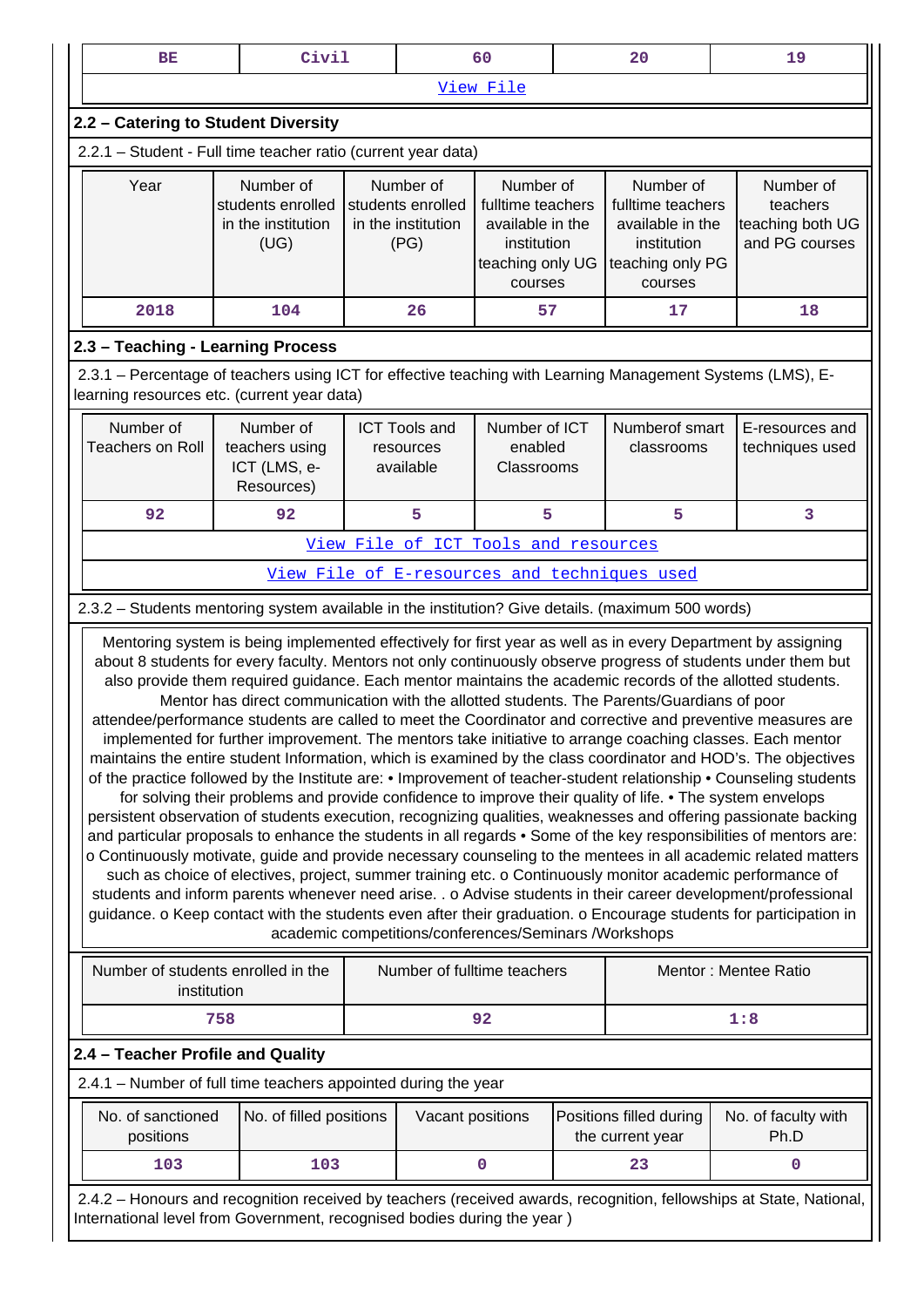| Year of Award                                                                                                                  |                                                                                                   | Name of full time teachers<br>Designation<br>receiving awards from<br>state level, national level,<br>international level |           |            |                                                                                 | Name of the award,<br>fellowship, received from<br>Government or recognized<br>bodies |  |  |
|--------------------------------------------------------------------------------------------------------------------------------|---------------------------------------------------------------------------------------------------|---------------------------------------------------------------------------------------------------------------------------|-----------|------------|---------------------------------------------------------------------------------|---------------------------------------------------------------------------------------|--|--|
| 2018                                                                                                                           | <b>NIL</b>                                                                                        |                                                                                                                           |           | Nill       |                                                                                 | <b>NIL</b>                                                                            |  |  |
| 2019                                                                                                                           |                                                                                                   | <b>NIL</b>                                                                                                                |           | Nill       |                                                                                 | <b>NIL</b>                                                                            |  |  |
| No file uploaded.                                                                                                              |                                                                                                   |                                                                                                                           |           |            |                                                                                 |                                                                                       |  |  |
| 2.5 - Evaluation Process and Reforms                                                                                           |                                                                                                   |                                                                                                                           |           |            |                                                                                 |                                                                                       |  |  |
| 2.5.1 – Number of days from the date of semester-end/ year- end examination till the declaration of results during<br>the year |                                                                                                   |                                                                                                                           |           |            |                                                                                 |                                                                                       |  |  |
| Programme Name                                                                                                                 | Programme Code<br>Last date of the last<br>Semester/year<br>semester-end/year-<br>end examination |                                                                                                                           |           |            | Date of declaration of<br>results of semester-<br>end/ year- end<br>examination |                                                                                       |  |  |
| BE                                                                                                                             | 103,104, 106,<br>105, 114                                                                         |                                                                                                                           | III,V,VII | 17/10/2018 |                                                                                 | 18/01/2019                                                                            |  |  |
|                                                                                                                                |                                                                                                   |                                                                                                                           | View File |            |                                                                                 |                                                                                       |  |  |
| 2.5.2 – Reforms initiated on Continuous Internal Evaluation (CIE) system at the institutional level (250 words)                |                                                                                                   |                                                                                                                           |           |            |                                                                                 |                                                                                       |  |  |

 **• For assessing performance of the students and Continuous Internal Evaluation (CIE) is carried out throughout the semester. Continuous Internal Evaluation is carried out with the help of assignments, internal tests, Mini and major project work, and end semester examination. • We at the institute level prepare and follow academic calendar that is framed as per guidelines provided by AICTE and Anna University. • Some of the reforms are mentioned below: o Conducting additional periodic tests. o Preparation of evaluation plan before start of the semester. o Periodic assignments and its evaluation. o Guiding students based on their performance. o To bring in the transparency in the process of evaluation of assignments and , the test papers those are given back to the students and their queries are resolved by the concerned teacher in the class room session • For smooth and uniform evaluation process the Institute has general Examination Coordinator for examination cell supported by a Coordinator from each department for smooth, transparent and fair conduction of internal examinations. • Time bound evaluation and declaration of results is planned and executed by the examination cell. Staff meetings are conducted periodically to review the evaluation process. • For CIE we organize three internal examinations in a semester and end semester examinations are strictly in accordance with academic calendar. Schedule for display of assignments, examination dates, declaration of results, submission program, parent teacher meet, etc. are all displayed before the semester actually starts and conducted as per academic calendar.**

 2.5.3 – Academic calendar prepared and adhered for conduct of Examination and other related matters (250 words)

 **• For smooth and effective implementation of teaching learning process, every semester we prepare the academic calendar in advance and in concurrence with the academic calendar of the Anna University. • A committee, comprising of Chief Executive Officer, Principal, HODs, and senior faculty prepares and monitors academic calendar taking into consideration various sports, cultural, and co-curricular activities. • Thus the teaching schedule is carried out smoothly also various internal examinations, semester examination dates are planned in advance and conducted without hassle. • This helps students plan their other activities like seminars, project work, training, etc. • The committee continuously monitors the academic calendar vigilantly. The dates for**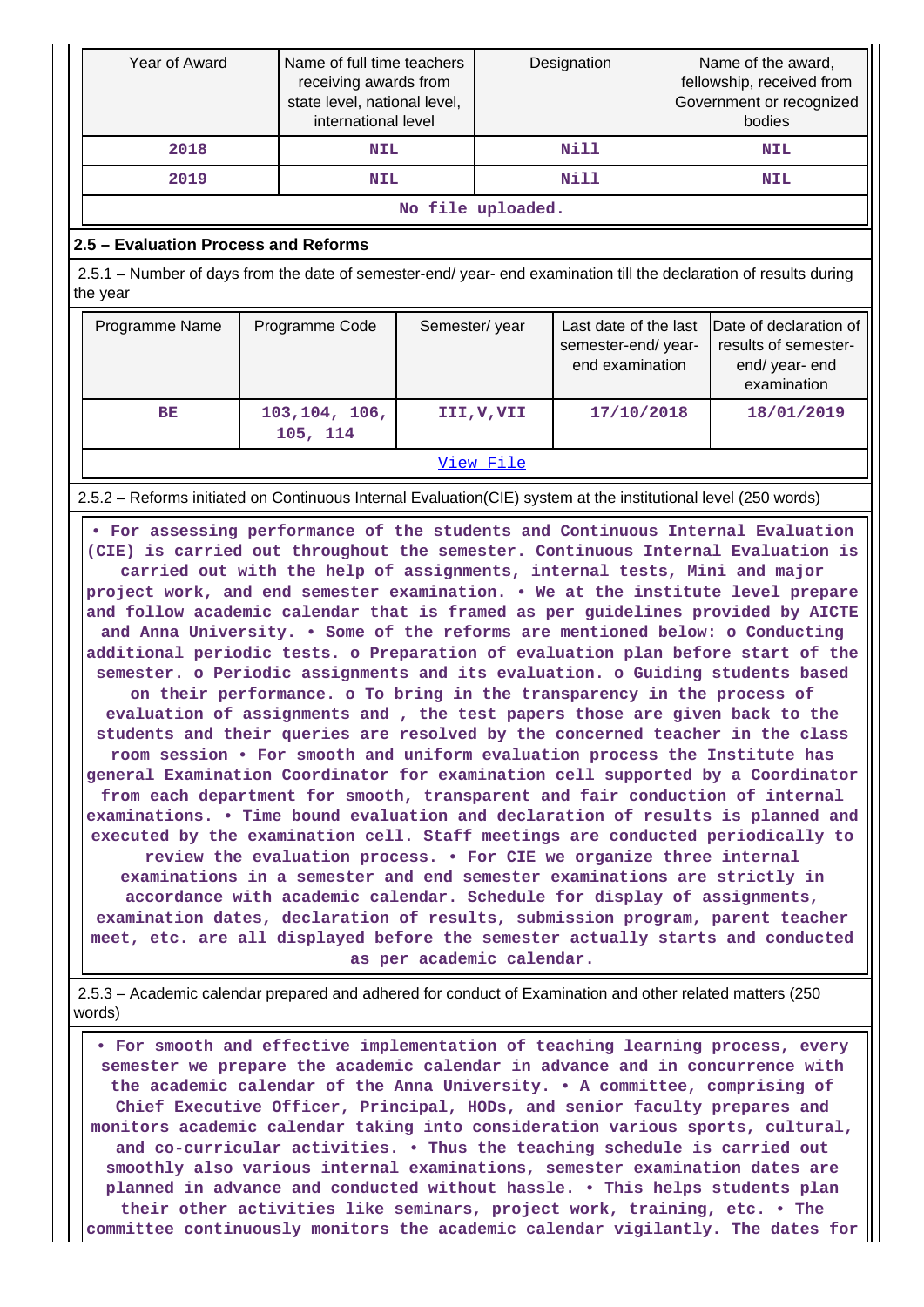**conduction, evaluation and declaration of examination results are strictly observed adhering to the academic calendar. • Academic calendar provides total number of working days scheduled in a semester in advance and in accordance with the time table prepared conduction is monitored against the scheduled. • Every teaching faculty maintains individual course file covering all the activities for the semester. Teaching faculty going on leave invariably makes the alternative arrangement so the students are not put to a loss for their learning hours. Later the faculty compensates for his own lectures or practical lost because of his leaves.**

# **2.6 – Student Performance and Learning Outcomes**

 2.6.1 – Program outcomes, program specific outcomes and course outcomes for all programs offered by the institution are stated and displayed in website of the institution (to provide the weblink)

<http://chendhuran.ac.in/Student%20Performance%20and%20Learning%20Outcomes.pdf>

## 2.6.2 – Pass percentage of students

| Programme<br>Code | Programme<br>Name | Programme<br>Specialization | Number of<br>students<br>appeared in the<br>final year<br>examination | Number of<br>students passed<br>in final year<br>examination | Pass Percentage |  |  |  |  |
|-------------------|-------------------|-----------------------------|-----------------------------------------------------------------------|--------------------------------------------------------------|-----------------|--|--|--|--|
| 103               | BE                | <b>CIVIL</b>                | 61                                                                    | 29                                                           | 47.54           |  |  |  |  |
| View File         |                   |                             |                                                                       |                                                              |                 |  |  |  |  |

# **2.7 – Student Satisfaction Survey**

 2.7.1 – Student Satisfaction Survey (SSS) on overall institutional performance (Institution may design the questionnaire) (results and details be provided as weblink)

<http://chendhuran.ac.in/Student%20Satisfaction%20Survey.pdf>

# **CRITERION III – RESEARCH, INNOVATIONS AND EXTENSION**

## **3.1 – Resource Mobilization for Research**

3.1.1 – Research funds sanctioned and received from various agencies, industry and other organisations

| Nature of the Project | Duration | Name of the funding<br>agency | Total grant<br>sanctioned | Amount received<br>during the year |  |
|-----------------------|----------|-------------------------------|---------------------------|------------------------------------|--|
| Nill                  |          | <b>NIL</b>                    | Nill                      | Nill                               |  |
| View File             |          |                               |                           |                                    |  |

# **3.2 – Innovation Ecosystem**

 3.2.1 – Workshops/Seminars Conducted on Intellectual Property Rights (IPR) and Industry-Academia Innovative practices during the year

| Title of workshop/seminar                                                                            | Name of the Dept. |  |                 |                         | Date |                               |                         |  |
|------------------------------------------------------------------------------------------------------|-------------------|--|-----------------|-------------------------|------|-------------------------------|-------------------------|--|
| <b>NIL</b>                                                                                           | <b>NIL</b>        |  |                 |                         |      |                               |                         |  |
| 3.2.2 - Awards for Innovation won by Institution/Teachers/Research scholars/Students during the year |                   |  |                 |                         |      |                               |                         |  |
| Title of the innovation<br>Name of Awardee                                                           |                   |  | Awarding Agency |                         |      | Date of award                 | Category                |  |
| <b>NIL</b>                                                                                           |                   |  |                 |                         |      | Nill                          | <b>NIL</b>              |  |
|                                                                                                      |                   |  |                 | View File               |      |                               |                         |  |
| 3.2.3 – No. of Incubation centre created, start-ups incubated on campus during the year              |                   |  |                 |                         |      |                               |                         |  |
| Incubation<br>Center                                                                                 | Name              |  | Sponsered By    | Name of the<br>Start-up |      | Nature of Start-<br><b>up</b> | Date of<br>Commencement |  |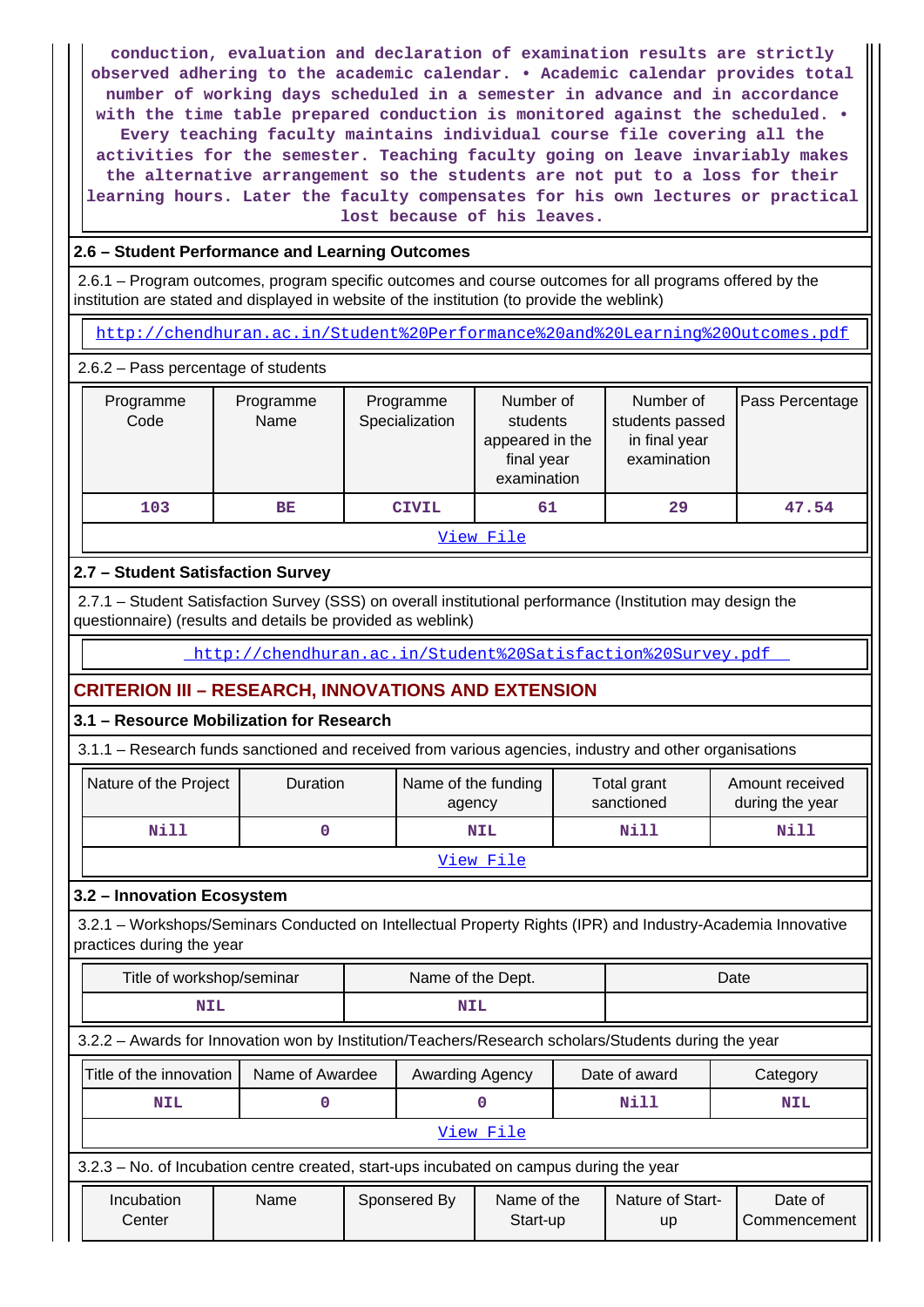| Chendhuran<br>College of<br>Engg Tech<br>3.3 - Research Publications and Awards                                                                                       | Value<br>added course                                                                                                                                      |  | Vingyan                                                                                             |                        | View File | Advanced<br>PCB design |  | Learn<br>about PCB<br>Design,<br>Schematics<br>Design<br>rules, Stack<br>up. | 07/01/2018                                           |                           |  |
|-----------------------------------------------------------------------------------------------------------------------------------------------------------------------|------------------------------------------------------------------------------------------------------------------------------------------------------------|--|-----------------------------------------------------------------------------------------------------|------------------------|-----------|------------------------|--|------------------------------------------------------------------------------|------------------------------------------------------|---------------------------|--|
| 3.3.1 - Incentive to the teachers who receive recognition/awards                                                                                                      |                                                                                                                                                            |  |                                                                                                     |                        |           |                        |  |                                                                              |                                                      |                           |  |
|                                                                                                                                                                       | <b>State</b>                                                                                                                                               |  |                                                                                                     | National               |           |                        |  | International                                                                |                                                      |                           |  |
|                                                                                                                                                                       | $\overline{a}$                                                                                                                                             |  |                                                                                                     |                        |           |                        |  |                                                                              |                                                      |                           |  |
|                                                                                                                                                                       | 3.3.2 - Ph. Ds awarded during the year (applicable for PG College, Research Center)                                                                        |  |                                                                                                     |                        |           |                        |  |                                                                              |                                                      |                           |  |
|                                                                                                                                                                       | Name of the Department                                                                                                                                     |  |                                                                                                     |                        |           |                        |  | Number of PhD's Awarded                                                      |                                                      |                           |  |
|                                                                                                                                                                       | Mechanical Engineering                                                                                                                                     |  |                                                                                                     |                        |           |                        |  | 2                                                                            |                                                      |                           |  |
| 3.3.3 - Research Publications in the Journals notified on UGC website during the year                                                                                 |                                                                                                                                                            |  |                                                                                                     |                        |           |                        |  |                                                                              |                                                      |                           |  |
| <b>Type</b>                                                                                                                                                           |                                                                                                                                                            |  | Department                                                                                          |                        |           | Number of Publication  |  |                                                                              | any)                                                 | Average Impact Factor (if |  |
| International                                                                                                                                                         |                                                                                                                                                            |  | CSE                                                                                                 |                        | 3         |                        |  | 0                                                                            |                                                      |                           |  |
| View File                                                                                                                                                             |                                                                                                                                                            |  |                                                                                                     |                        |           |                        |  |                                                                              |                                                      |                           |  |
|                                                                                                                                                                       | 3.3.4 - Books and Chapters in edited Volumes / Books published, and papers in National/International Conference<br>Proceedings per Teacher during the year |  |                                                                                                     |                        |           |                        |  |                                                                              |                                                      |                           |  |
|                                                                                                                                                                       | Department                                                                                                                                                 |  |                                                                                                     |                        |           |                        |  | <b>Number of Publication</b>                                                 |                                                      |                           |  |
|                                                                                                                                                                       | Mechanical Engineering                                                                                                                                     |  |                                                                                                     |                        |           |                        |  | $\mathbf{2}$                                                                 |                                                      |                           |  |
|                                                                                                                                                                       |                                                                                                                                                            |  |                                                                                                     | No file uploaded.      |           |                        |  |                                                                              |                                                      |                           |  |
| 3.3.5 - Bibliometrics of the publications during the last Academic year based on average citation index in Scopus/<br>Web of Science or PubMed/ Indian Citation Index |                                                                                                                                                            |  |                                                                                                     |                        |           |                        |  |                                                                              |                                                      |                           |  |
| Title of the<br>Paper                                                                                                                                                 | Name of<br>Author                                                                                                                                          |  | Title of journal                                                                                    | Year of<br>publication |           | <b>Citation Index</b>  |  | Institutional<br>affiliation as<br>mentioned in<br>the publication           | Number of<br>citations<br>excluding self<br>citation |                           |  |
| Optimiza<br>tion of<br>Turning<br>Process<br>Parameters<br>for EN24<br>Steel<br>Alloy<br>using Expe<br>rimental<br>Design                                             | $\mathbf{C}$ .<br>Shobha, K.<br>Ganesh<br>Babu, N.<br>Mohammed<br>Raffic                                                                                   |  | <b>Internat</b><br>ional<br>Journal of<br>Trend in<br>Scientific<br>Research<br>and Develo<br>pment |                        | 2019      | $\mathbf 0$            |  | $\mathbf 0$                                                                  |                                                      | $\overline{2}$            |  |
|                                                                                                                                                                       |                                                                                                                                                            |  |                                                                                                     |                        | View File |                        |  |                                                                              |                                                      |                           |  |
| 3.3.6 - h-Index of the Institutional Publications during the year. (based on Scopus/ Web of science)                                                                  |                                                                                                                                                            |  |                                                                                                     |                        |           |                        |  |                                                                              |                                                      |                           |  |
| Title of the<br>Paper                                                                                                                                                 | Name of<br>Author                                                                                                                                          |  | Title of journal                                                                                    | Year of<br>publication |           | h-index                |  | Number of<br>citations                                                       | Institutional<br>affiliation as                      |                           |  |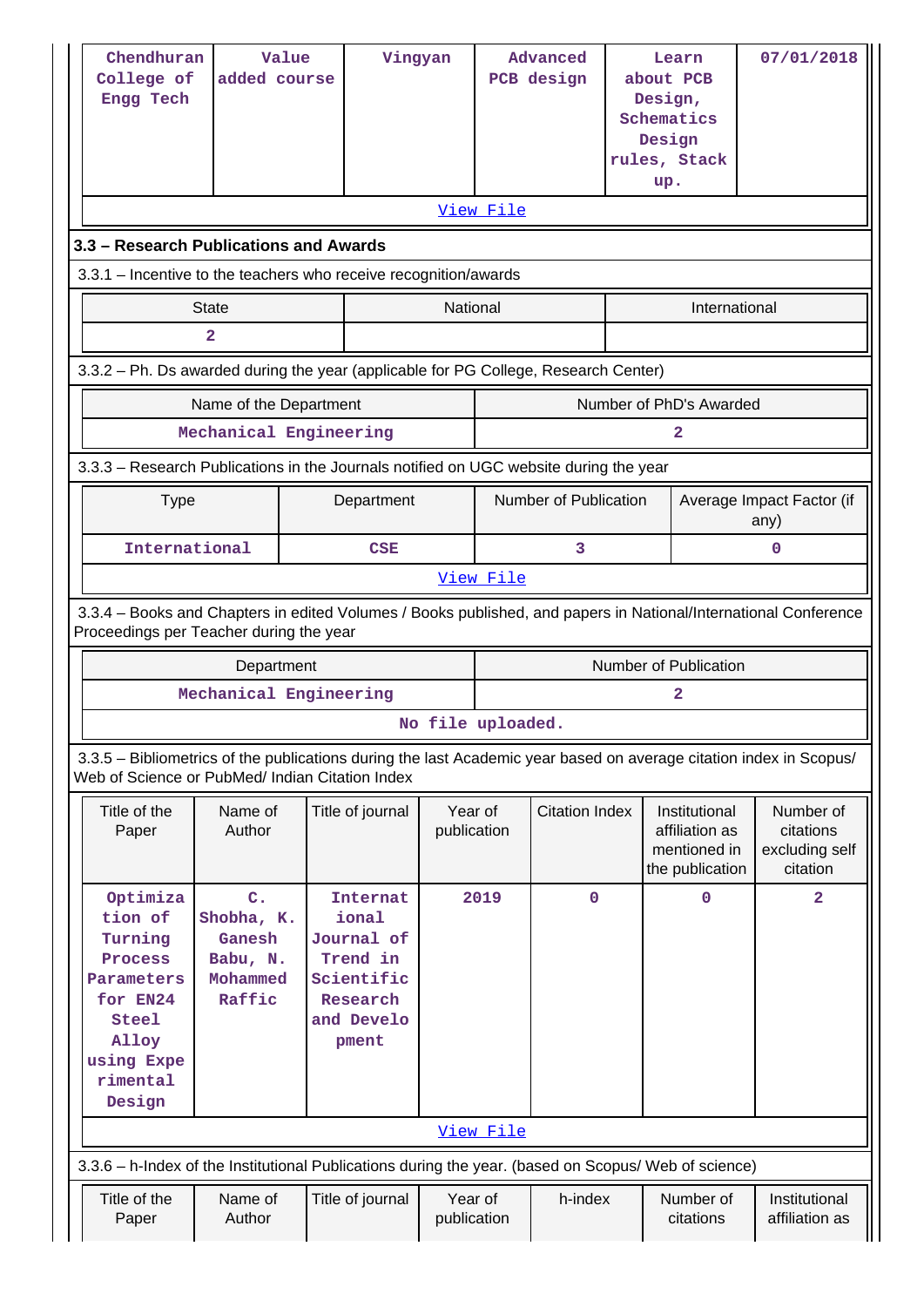|                                                                                                                                                                                                                    |                         |                                                                          |                                                                                                     |                                                                           |             |  |                                                          | excluding self<br>citation |                                        | mentioned in<br>the publication                          |
|--------------------------------------------------------------------------------------------------------------------------------------------------------------------------------------------------------------------|-------------------------|--------------------------------------------------------------------------|-----------------------------------------------------------------------------------------------------|---------------------------------------------------------------------------|-------------|--|----------------------------------------------------------|----------------------------|----------------------------------------|----------------------------------------------------------|
| Optimiza<br>tion of<br>Turning<br>Process<br>Parameters<br>for EN24<br>Steel<br>Alloy<br>using Expe<br>rimental<br>Design                                                                                          |                         | $\mathbf{C}$ .<br>Shobha, K.<br>Ganesh<br>Babu, N.<br>Mohammed<br>Raffic | <b>Internat</b><br>ional<br>Journal of<br>Trend in<br>Scientific<br>Research<br>and Develo<br>pment |                                                                           | 2019        |  | $\overline{a}$                                           | $\overline{\mathbf{2}}$    |                                        | $\mathbf 0$                                              |
|                                                                                                                                                                                                                    | <u>View File</u>        |                                                                          |                                                                                                     |                                                                           |             |  |                                                          |                            |                                        |                                                          |
| 3.3.7 - Faculty participation in Seminars/Conferences and Symposia during the year:                                                                                                                                |                         |                                                                          |                                                                                                     |                                                                           |             |  |                                                          |                            |                                        |                                                          |
| Number of Faculty                                                                                                                                                                                                  |                         |                                                                          | International                                                                                       | National                                                                  |             |  | <b>State</b>                                             |                            |                                        | Local                                                    |
| Attended/Semi<br>nars/Workshops                                                                                                                                                                                    |                         |                                                                          | 0                                                                                                   |                                                                           | $\mathbf 0$ |  | $\mathbf 0$                                              |                            |                                        | 0                                                        |
|                                                                                                                                                                                                                    |                         |                                                                          |                                                                                                     |                                                                           | View File   |  |                                                          |                            |                                        |                                                          |
| 3.4 - Extension Activities                                                                                                                                                                                         |                         |                                                                          |                                                                                                     |                                                                           |             |  |                                                          |                            |                                        |                                                          |
| 3.4.1 – Number of extension and outreach programmes conducted in collaboration with industry, community and<br>Non- Government Organisations through NSS/NCC/Red cross/Youth Red Cross (YRC) etc., during the year |                         |                                                                          |                                                                                                     |                                                                           |             |  |                                                          |                            |                                        |                                                          |
|                                                                                                                                                                                                                    | Title of the activities |                                                                          | Organising unit/agency/<br>collaborating agency                                                     |                                                                           |             |  | Number of teachers<br>participated in such<br>activities |                            |                                        | Number of students<br>participated in such<br>activities |
| Economic and<br>Community<br>Development<br>Workshop                                                                                                                                                               |                         |                                                                          | Rotaract Club of<br>Chendhuran College<br>of Engineering<br>Technology                              |                                                                           | 4           |  |                                                          | 3                          |                                        |                                                          |
|                                                                                                                                                                                                                    |                         |                                                                          |                                                                                                     |                                                                           | View File   |  |                                                          |                            |                                        |                                                          |
| 3.4.2 - Awards and recognition received for extension activities from Government and other recognized bodies<br>during the year                                                                                    |                         |                                                                          |                                                                                                     |                                                                           |             |  |                                                          |                            |                                        |                                                          |
| Name of the activity                                                                                                                                                                                               |                         |                                                                          | Award/Recognition                                                                                   |                                                                           |             |  | <b>Awarding Bodies</b>                                   |                            | Number of students<br><b>Benefited</b> |                                                          |
| <b>NIL</b>                                                                                                                                                                                                         |                         |                                                                          | NIL                                                                                                 |                                                                           |             |  | <b>NIL</b>                                               |                            |                                        | 0                                                        |
|                                                                                                                                                                                                                    |                         |                                                                          |                                                                                                     |                                                                           | View File   |  |                                                          |                            |                                        |                                                          |
| 3.4.3 - Students participating in extension activities with Government Organisations, Non-Government<br>Organisations and programmes such as Swachh Bharat, Aids Awareness, Gender Issue, etc. during the year     |                         |                                                                          |                                                                                                     |                                                                           |             |  |                                                          |                            |                                        |                                                          |
| Name of the scheme                                                                                                                                                                                                 |                         |                                                                          | Organising unit/Agen<br>cy/collaborating<br>agency                                                  | Name of the activity                                                      |             |  | Number of teachers<br>participated in such<br>activites  |                            |                                        | Number of students<br>participated in such<br>activites  |
| Economic and<br>Community<br>Development<br>Workshop                                                                                                                                                               |                         |                                                                          | Rotary Club<br>of Pudukkottai<br>KingTown                                                           | Rotaract Club<br>of Chendhuran<br>College of<br>Engineering<br>Technology |             |  | 3                                                        |                            |                                        | 1                                                        |
|                                                                                                                                                                                                                    |                         |                                                                          |                                                                                                     |                                                                           | View File   |  |                                                          |                            |                                        |                                                          |
|                                                                                                                                                                                                                    | 3.5 - Collaborations    |                                                                          |                                                                                                     |                                                                           |             |  |                                                          |                            |                                        |                                                          |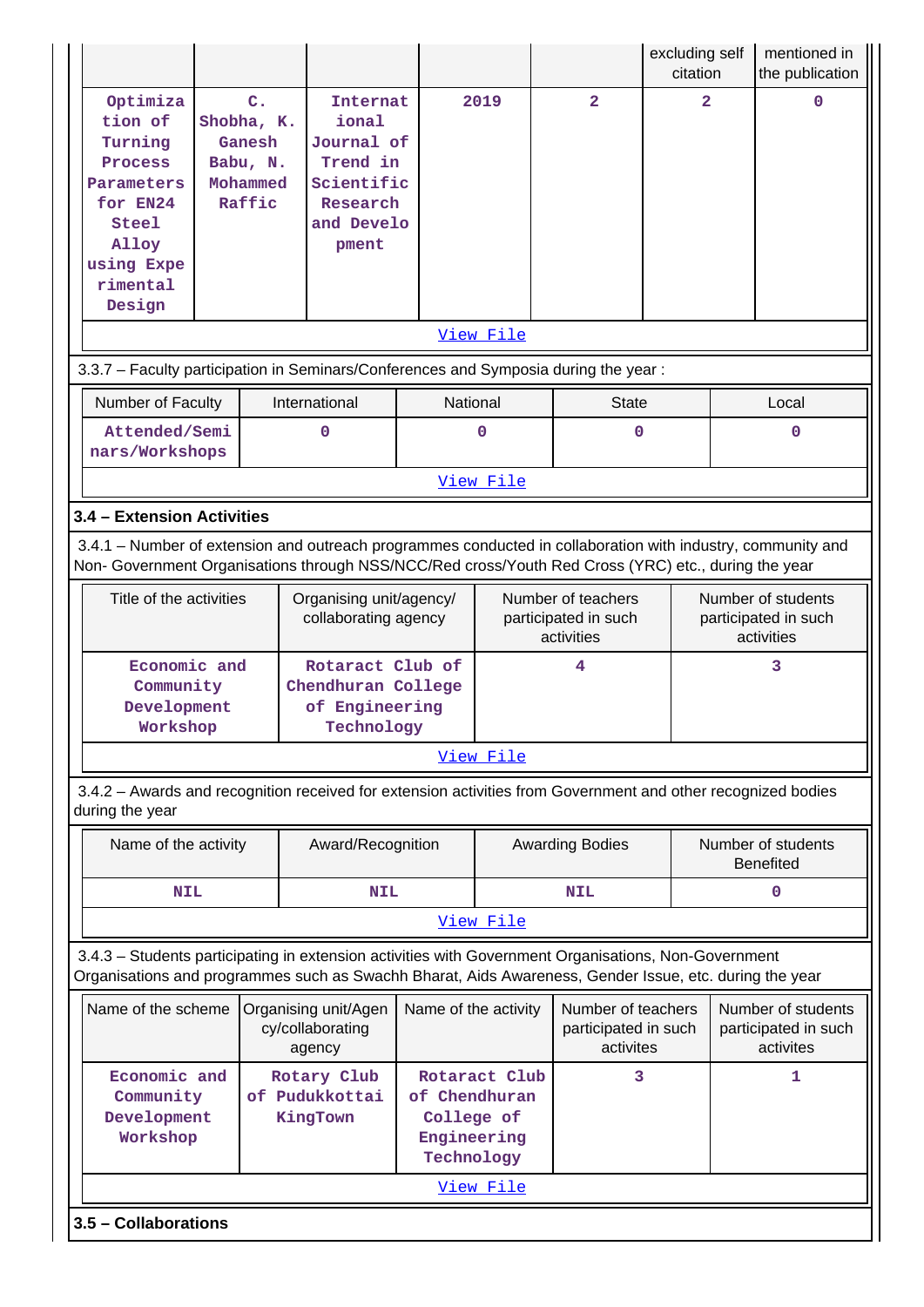| 3.5.1 – Number of Collaborative activities for research, faculty exchange, student exchange during the year                                           |                                                                                                                                                          |               |                                                                                                   |                                                |                    |                                                           |             |  |  |  |
|-------------------------------------------------------------------------------------------------------------------------------------------------------|----------------------------------------------------------------------------------------------------------------------------------------------------------|---------------|---------------------------------------------------------------------------------------------------|------------------------------------------------|--------------------|-----------------------------------------------------------|-------------|--|--|--|
| Nature of activity                                                                                                                                    |                                                                                                                                                          |               | Participant                                                                                       | Source of financial support                    |                    |                                                           | Duration    |  |  |  |
| <b>NIL</b>                                                                                                                                            |                                                                                                                                                          |               | 0                                                                                                 | 0                                              |                    |                                                           | 0           |  |  |  |
|                                                                                                                                                       |                                                                                                                                                          |               |                                                                                                   | View File                                      |                    |                                                           |             |  |  |  |
|                                                                                                                                                       | 3.5.2 - Linkages with institutions/industries for internship, on-the- job training, project work, sharing of research<br>facilities etc. during the year |               |                                                                                                   |                                                |                    |                                                           |             |  |  |  |
| Nature of linkage                                                                                                                                     | Title of the<br>linkage                                                                                                                                  |               | Name of the<br>partnering<br>institution/<br>industry<br>/research lab<br>with contact<br>details | <b>Duration From</b>                           | <b>Duration To</b> |                                                           | Participant |  |  |  |
| Internship                                                                                                                                            | Internship                                                                                                                                               |               | Giddyup<br>Technologies<br>Coimbatore                                                             | 03/12/2018                                     |                    | 08/12/2018                                                | 7           |  |  |  |
|                                                                                                                                                       |                                                                                                                                                          |               |                                                                                                   | View File                                      |                    |                                                           |             |  |  |  |
| 3.5.3 - MoUs signed with institutions of national, international importance, other universities, industries, corporate<br>houses etc. during the year |                                                                                                                                                          |               |                                                                                                   |                                                |                    |                                                           |             |  |  |  |
|                                                                                                                                                       | Organisation<br>Date of MoU signed                                                                                                                       |               |                                                                                                   | Purpose/Activities                             |                    | Number of<br>students/teachers<br>participated under MoUs |             |  |  |  |
| <b>NIL</b>                                                                                                                                            |                                                                                                                                                          |               | Nill                                                                                              | $\mathbf 0$                                    |                    |                                                           | $\mathbf 0$ |  |  |  |
|                                                                                                                                                       |                                                                                                                                                          |               |                                                                                                   | View File                                      |                    |                                                           |             |  |  |  |
| <b>CRITERION IV - INFRASTRUCTURE AND LEARNING RESOURCES</b>                                                                                           |                                                                                                                                                          |               |                                                                                                   |                                                |                    |                                                           |             |  |  |  |
| 4.1 - Physical Facilities                                                                                                                             |                                                                                                                                                          |               |                                                                                                   |                                                |                    |                                                           |             |  |  |  |
| 4.1.1 - Budget allocation, excluding salary for infrastructure augmentation during the year                                                           |                                                                                                                                                          |               |                                                                                                   |                                                |                    |                                                           |             |  |  |  |
|                                                                                                                                                       |                                                                                                                                                          |               | Budget allocated for infrastructure augmentation                                                  | Budget utilized for infrastructure development |                    |                                                           |             |  |  |  |
|                                                                                                                                                       |                                                                                                                                                          | 450000        |                                                                                                   | 400000                                         |                    |                                                           |             |  |  |  |
| 4.1.2 - Details of augmentation in infrastructure facilities during the year                                                                          |                                                                                                                                                          |               |                                                                                                   |                                                |                    |                                                           |             |  |  |  |
|                                                                                                                                                       | <b>Facilities</b>                                                                                                                                        |               |                                                                                                   | <b>Existing or Newly Added</b>                 |                    |                                                           |             |  |  |  |
|                                                                                                                                                       |                                                                                                                                                          | Campus Area   |                                                                                                   |                                                |                    | Existing                                                  |             |  |  |  |
|                                                                                                                                                       |                                                                                                                                                          | Class rooms   |                                                                                                   |                                                |                    | Existing                                                  |             |  |  |  |
|                                                                                                                                                       |                                                                                                                                                          | Laboratories  |                                                                                                   |                                                |                    | Existing                                                  |             |  |  |  |
|                                                                                                                                                       |                                                                                                                                                          | Seminar Halls |                                                                                                   |                                                |                    | Existing                                                  |             |  |  |  |
|                                                                                                                                                       |                                                                                                                                                          |               | Classrooms with LCD facilities                                                                    |                                                |                    | Existing                                                  |             |  |  |  |
|                                                                                                                                                       |                                                                                                                                                          |               | Seminar halls with ICT facilities                                                                 |                                                |                    | Existing                                                  |             |  |  |  |
| during the year (rs. in lakhs)                                                                                                                        |                                                                                                                                                          |               | Value of the equipment purchased                                                                  | Newly Added                                    |                    |                                                           |             |  |  |  |
| purchased (Greater than 1-0 lakh)<br>during the current year                                                                                          | Number of important equipments                                                                                                                           |               |                                                                                                   | Newly Added                                    |                    |                                                           |             |  |  |  |
|                                                                                                                                                       |                                                                                                                                                          |               |                                                                                                   | View File                                      |                    |                                                           |             |  |  |  |
| 4.2 - Library as a Learning Resource                                                                                                                  |                                                                                                                                                          |               |                                                                                                   |                                                |                    |                                                           |             |  |  |  |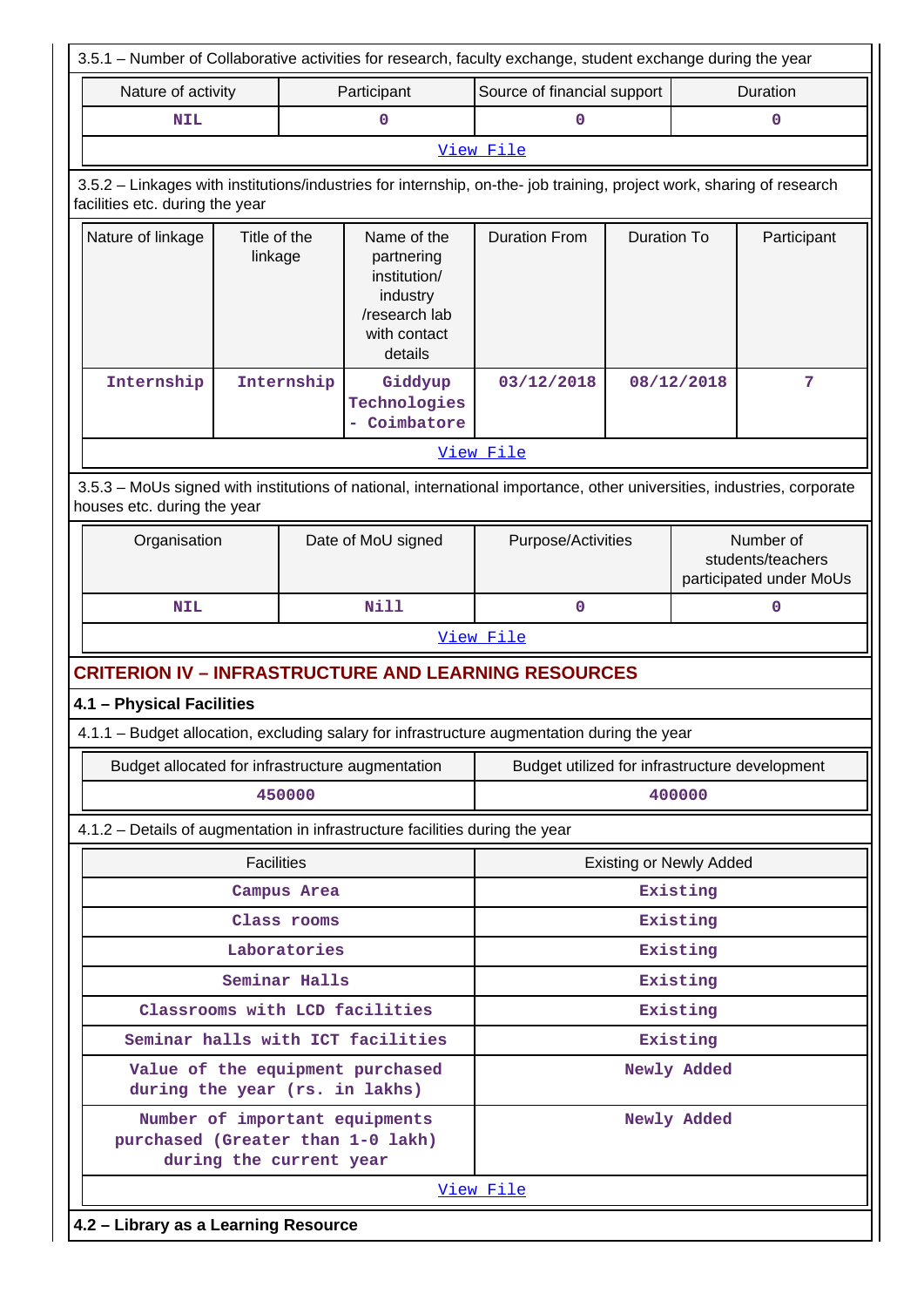| 4.2.1 - Library is automated {Integrated Library Management System (ILMS)}                                                                                                                                                                                               |                                                                                                                                                                                                                                                         |   |            |                                             |                                           |                                                                           |  |                                                                |                 |                    |                                                   |         |               |
|--------------------------------------------------------------------------------------------------------------------------------------------------------------------------------------------------------------------------------------------------------------------------|---------------------------------------------------------------------------------------------------------------------------------------------------------------------------------------------------------------------------------------------------------|---|------------|---------------------------------------------|-------------------------------------------|---------------------------------------------------------------------------|--|----------------------------------------------------------------|-----------------|--------------------|---------------------------------------------------|---------|---------------|
|                                                                                                                                                                                                                                                                          | Name of the ILMS<br>software                                                                                                                                                                                                                            |   |            | Nature of automation (fully<br>or patially) |                                           |                                                                           |  | Version                                                        |                 | Year of automation |                                                   |         |               |
|                                                                                                                                                                                                                                                                          | <b>MODERN LIBRARY</b>                                                                                                                                                                                                                                   |   |            | Fully                                       |                                           |                                                                           |  | <b>NA</b>                                                      |                 | 2009               |                                                   |         |               |
| 4.2.2 - Library Services                                                                                                                                                                                                                                                 |                                                                                                                                                                                                                                                         |   |            |                                             |                                           |                                                                           |  |                                                                |                 |                    |                                                   |         |               |
| Library<br>Service Type                                                                                                                                                                                                                                                  |                                                                                                                                                                                                                                                         |   | Existing   |                                             |                                           | Newly Added                                                               |  |                                                                |                 |                    | Total                                             |         |               |
| <b>Books</b>                                                                                                                                                                                                                                                             | 24443<br>Text                                                                                                                                                                                                                                           |   |            | 8092434                                     |                                           | 1632                                                                      |  | 270000                                                         |                 | 26075              |                                                   | 8362434 |               |
|                                                                                                                                                                                                                                                                          |                                                                                                                                                                                                                                                         |   |            |                                             |                                           | View File                                                                 |  |                                                                |                 |                    |                                                   |         |               |
|                                                                                                                                                                                                                                                                          | 4.2.3 - E-content developed by teachers such as: e-PG- Pathshala, CEC (under e-PG- Pathshala CEC (Under<br>Graduate) SWAYAM other MOOCs platform NPTEL/NMEICT/any other Government initiatives & institutional<br>(Learning Management System (LMS) etc |   |            |                                             |                                           |                                                                           |  |                                                                |                 |                    |                                                   |         |               |
|                                                                                                                                                                                                                                                                          | Name of the Teacher                                                                                                                                                                                                                                     |   |            | Name of the Module                          |                                           |                                                                           |  | Platform on which module<br>is developed                       |                 |                    | Date of launching e-                              | content |               |
| <b>NIL</b>                                                                                                                                                                                                                                                               |                                                                                                                                                                                                                                                         |   | <b>NIL</b> |                                             |                                           | <b>NIL</b>                                                                |  |                                                                |                 |                    | <b>Nill</b>                                       |         |               |
|                                                                                                                                                                                                                                                                          |                                                                                                                                                                                                                                                         |   |            |                                             |                                           | View File                                                                 |  |                                                                |                 |                    |                                                   |         |               |
| 4.3 - IT Infrastructure                                                                                                                                                                                                                                                  |                                                                                                                                                                                                                                                         |   |            |                                             |                                           |                                                                           |  |                                                                |                 |                    |                                                   |         |               |
| 4.3.1 - Technology Upgradation (overall)                                                                                                                                                                                                                                 |                                                                                                                                                                                                                                                         |   |            |                                             |                                           |                                                                           |  |                                                                |                 |                    |                                                   |         |               |
| <b>Type</b>                                                                                                                                                                                                                                                              | <b>Total Co</b><br>Computer<br>mputers<br>Lab                                                                                                                                                                                                           |   | Internet   |                                             | <b>Browsing</b><br>centers                | Computer<br>Centers                                                       |  | Office                                                         | Departme<br>nts |                    | Available<br><b>Bandwidt</b><br>h (MBPS/<br>GBPS) |         | <b>Others</b> |
| Existin<br>g                                                                                                                                                                                                                                                             | 281                                                                                                                                                                                                                                                     | 0 |            | $\mathbf 0$                                 | $\mathbf 0$                               | $\mathbf 0$                                                               |  | 0                                                              | $\mathbf{0}$    |                    | $\mathbf{0}$                                      |         | $\mathbf 0$   |
| Added                                                                                                                                                                                                                                                                    | $\mathbf 0$                                                                                                                                                                                                                                             | 0 |            | $\mathbf 0$                                 | 0                                         | $\mathbf 0$                                                               |  | 0                                                              | $\mathbf 0$     |                    | 0                                                 |         | $\mathbf 0$   |
| Total                                                                                                                                                                                                                                                                    | 281                                                                                                                                                                                                                                                     | 0 |            | $\mathbf{0}$                                | 0                                         | $\mathbf 0$                                                               |  | $\mathbf 0$                                                    | $\mathbf 0$     |                    | 0                                                 |         | $\mathbf 0$   |
| 4.3.2 - Bandwidth available of internet connection in the Institution (Leased line)                                                                                                                                                                                      |                                                                                                                                                                                                                                                         |   |            |                                             |                                           |                                                                           |  |                                                                |                 |                    |                                                   |         |               |
|                                                                                                                                                                                                                                                                          |                                                                                                                                                                                                                                                         |   |            |                                             |                                           | 50 MBPS/ GBPS                                                             |  |                                                                |                 |                    |                                                   |         |               |
| 4.3.3 - Facility for e-content                                                                                                                                                                                                                                           |                                                                                                                                                                                                                                                         |   |            |                                             |                                           |                                                                           |  |                                                                |                 |                    |                                                   |         |               |
|                                                                                                                                                                                                                                                                          |                                                                                                                                                                                                                                                         |   |            | Name of the e-content development facility  |                                           | Provide the link of the videos and media centre and<br>recording facility |  |                                                                |                 |                    |                                                   |         |               |
|                                                                                                                                                                                                                                                                          |                                                                                                                                                                                                                                                         |   | <b>NIL</b> |                                             |                                           |                                                                           |  |                                                                |                 | <u>NIL</u>         |                                                   |         |               |
| 4.4 - Maintenance of Campus Infrastructure                                                                                                                                                                                                                               |                                                                                                                                                                                                                                                         |   |            |                                             |                                           |                                                                           |  |                                                                |                 |                    |                                                   |         |               |
| 4.4.1 – Expenditure incurred on maintenance of physical facilities and academic support facilities, excluding salary<br>component, during the year                                                                                                                       |                                                                                                                                                                                                                                                         |   |            |                                             |                                           |                                                                           |  |                                                                |                 |                    |                                                   |         |               |
|                                                                                                                                                                                                                                                                          | Expenditure incurred on<br>Assigned Budget on<br>academic facilities<br>maintenance of academic<br>facilities                                                                                                                                           |   |            |                                             | Assigned budget on<br>physical facilities |                                                                           |  | Expenditure incurredon<br>maintenance of physical<br>facilites |                 |                    |                                                   |         |               |
|                                                                                                                                                                                                                                                                          | 2150000                                                                                                                                                                                                                                                 |   |            | 1900000                                     |                                           |                                                                           |  | 4700000                                                        |                 |                    |                                                   | 4150000 |               |
| 4.4.2 - Procedures and policies for maintaining and utilizing physical, academic and support facilities - laboratory,<br>library, sports complex, computers, classrooms etc. (maximum 500 words) (information to be available in<br>institutional Website, provide link) |                                                                                                                                                                                                                                                         |   |            |                                             |                                           |                                                                           |  |                                                                |                 |                    |                                                   |         |               |

 $\perp$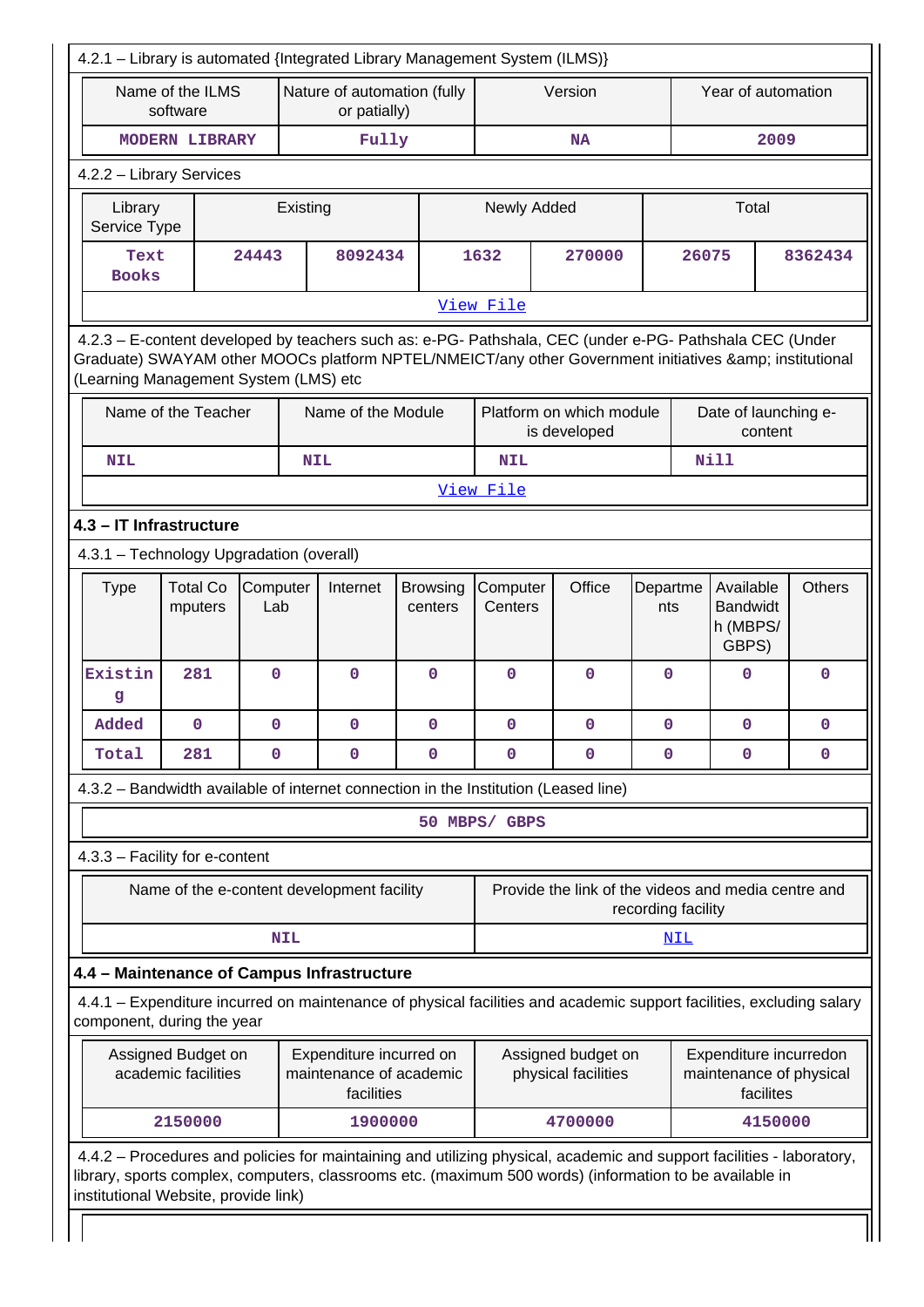**Computers are available for specific use in some departments. The teachers liberally take help of the ICT resources to enrich their prescribed curriculum with the help of internet. The college has adequate computer facility for its faculty. Faculty members are provided with computers with internet browsing facility for preparation of teaching/learning materials in their respective departments. Also Multimedia projectors, OHPs are available within the college**

**for the faculty use. The college also has seminar halls equipped with projectors and are available as and when requested by particular teacher. The college also has a multi media hall. Internet facility and Library is thrown open to faculty members for learning materials. Also the faculty is provided with Audio-Visual aids which facilitate multimedia teaching. The institution has always been placing the students at the centre of the teaching learning process. The vision and the mission of the institution have always been to provide holistic knowledge to its students. Keeping the students? learning at the centre of everything, the college understands that the teachers have to be reoriented from time to time. The times have changed. So has changed the way of imparting the knowledge. Use of technology has become very vital in imparting quality based education. The institution encourages the staff to undergo training on the computer-aided teaching and training. The college also has been conducting week-long sessions, in tune with the orientation courses, for the college faculty on the use of computers. The computer department also organizes training sessions on the use of Internet for learning resources. Well equipped computer Labs, LCD and OHPs are available to the faculty for computer aided teaching. The computer faculty is always available for any need based**

**assistance in the use of ICT. Regular maintenance activities are carried out in both buildings and department laboratories. Annual stock verification is carryout every semester to upgrade the laboratories and facilities. According to the curriculum, the laboratories are updated every semester. Depends upon the manufacturer recommendation, the equipments are serviced at periodic interval to keep the sensitive calibration. As and when required, the**

**institution takes up calibration and other servicing measures for the equipment/instruments through suppliers and service personnel periodically and in some cases through annual maintenance services. The departments maintain the complete records of such services. Necessary precautions are taken depending on the equipment before installing them. • Stock registers and service requests are maintained in corresponding registers. • Water supply provision is made near needed equipments/lab and 24 hour water supply is ensured. • Periodic maintenance and calibration of the equipment from suppliers, is made on demand.**

<http://chendhuran.ac.in/Procedures%20and%20policies.pdf>

### **CRITERION V – STUDENT SUPPORT AND PROGRESSION**

#### **5.1 – Student Support**

5.1.1 – Scholarships and Financial Support

|                                         | Name/Title of the scheme | Number of students | <b>Amount in Rupees</b> |  |  |  |  |
|-----------------------------------------|--------------------------|--------------------|-------------------------|--|--|--|--|
| Financial Support<br>from institution   | Nill                     | Nill               | <b>Nill</b>             |  |  |  |  |
| Financial Support<br>from Other Sources |                          |                    |                         |  |  |  |  |
| a) National                             | Nill                     | Nill               | Nill                    |  |  |  |  |
| b) International                        | Nill                     | Nill               | Nill                    |  |  |  |  |
| View File                               |                          |                    |                         |  |  |  |  |

 5.1.2 – Number of capability enhancement and development schemes such as Soft skill development, Remedial coaching, Language lab, Bridge courses, Yoga, Meditation, Personal Counselling and Mentoring etc.,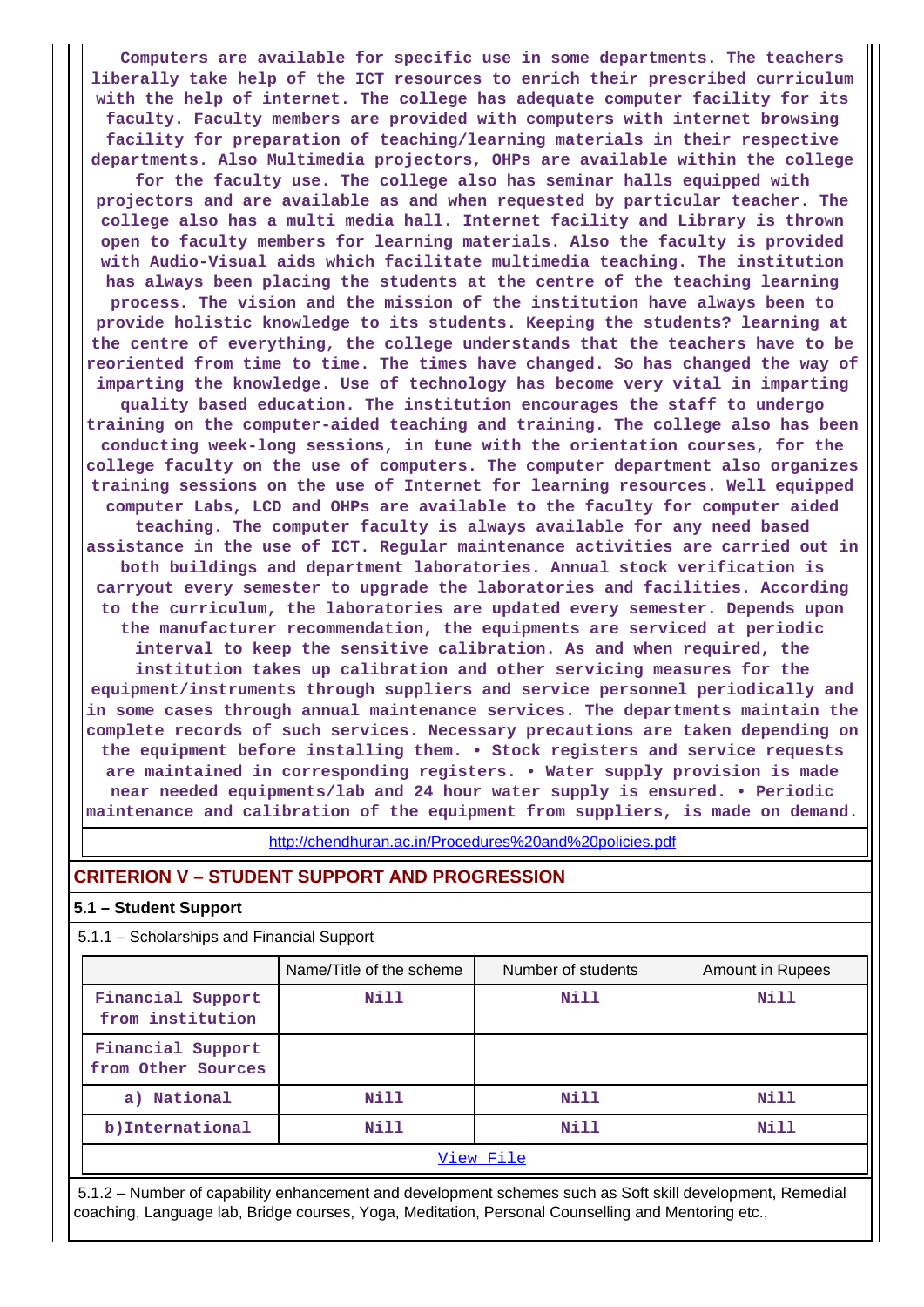| Name of the capability<br>enhancement scheme                                                                                                                   |                                                             |            | Date of implemetation                                                | Number of students<br>enrolled                                                                                                                                                         |                                                              | Agencies involved                                               |                                                |  |
|----------------------------------------------------------------------------------------------------------------------------------------------------------------|-------------------------------------------------------------|------------|----------------------------------------------------------------------|----------------------------------------------------------------------------------------------------------------------------------------------------------------------------------------|--------------------------------------------------------------|-----------------------------------------------------------------|------------------------------------------------|--|
| Soft skill<br>development                                                                                                                                      |                                                             |            | 13/02/2019                                                           | 90                                                                                                                                                                                     |                                                              | RR.Ganesan, 7th<br>Sense Academy,<br>Pudukkottai.<br>9443827035 |                                                |  |
|                                                                                                                                                                |                                                             |            |                                                                      | View File                                                                                                                                                                              |                                                              |                                                                 |                                                |  |
| 5.1.3 - Students benefited by guidance for competitive examinations and career counselling offered by the<br>institution during the year                       |                                                             |            |                                                                      |                                                                                                                                                                                        |                                                              |                                                                 |                                                |  |
| Year                                                                                                                                                           | Name of the<br>scheme                                       |            | Number of<br>benefited<br>students for<br>competitive<br>examination | Number of<br>benefited<br>students by<br>career<br>counseling<br>activities                                                                                                            | Number of<br>students who<br>have passedin<br>the comp. exam |                                                                 | Number of<br>studentsp placed                  |  |
| 2018                                                                                                                                                           |                                                             | <b>NIL</b> | 0                                                                    | $\mathbf 0$                                                                                                                                                                            |                                                              | $\mathbf 0$                                                     | 0                                              |  |
| 2019                                                                                                                                                           |                                                             | <b>NIL</b> | $\mathbf 0$                                                          | $\mathbf 0$                                                                                                                                                                            |                                                              | 0                                                               | 0                                              |  |
|                                                                                                                                                                |                                                             |            |                                                                      | No file uploaded.                                                                                                                                                                      |                                                              |                                                                 |                                                |  |
| 5.1.4 - Institutional mechanism for transparency, timely redressal of student grievances, Prevention of sexual<br>harassment and ragging cases during the year |                                                             |            |                                                                      |                                                                                                                                                                                        |                                                              |                                                                 |                                                |  |
|                                                                                                                                                                | Total grievances received                                   |            |                                                                      | Number of grievances redressed                                                                                                                                                         |                                                              |                                                                 | Avg. number of days for grievance<br>redressal |  |
|                                                                                                                                                                | $\mathbf 0$                                                 |            |                                                                      | <b>Nill</b>                                                                                                                                                                            |                                                              |                                                                 | Nill                                           |  |
| 5.2 - Student Progression                                                                                                                                      |                                                             |            |                                                                      |                                                                                                                                                                                        |                                                              |                                                                 |                                                |  |
| 5.2.1 - Details of campus placement during the year                                                                                                            |                                                             |            |                                                                      |                                                                                                                                                                                        |                                                              |                                                                 |                                                |  |
|                                                                                                                                                                | On campus                                                   |            |                                                                      |                                                                                                                                                                                        | Off campus                                                   |                                                                 |                                                |  |
| Nameof<br>organizations<br>visited                                                                                                                             | Number of<br>students<br>participated                       |            | Number of<br>stduents placed                                         | Nameof<br>organizations<br>visited                                                                                                                                                     | Number of<br>students<br>participated                        |                                                                 | Number of<br>stduents placed                   |  |
| <b>TVS</b><br>Upasana                                                                                                                                          |                                                             | 20         | 6                                                                    | OM Sakthi<br>Industries,<br>Chennai                                                                                                                                                    | 15                                                           |                                                                 | 8                                              |  |
|                                                                                                                                                                |                                                             |            |                                                                      | View File                                                                                                                                                                              |                                                              |                                                                 |                                                |  |
| 5.2.2 - Student progression to higher education in percentage during the year                                                                                  |                                                             |            |                                                                      |                                                                                                                                                                                        |                                                              |                                                                 |                                                |  |
| Year                                                                                                                                                           | Number of<br>students<br>enrolling into<br>higher education |            | Programme<br>graduated from                                          | Depratment<br>graduated from                                                                                                                                                           | Name of<br>institution joined                                |                                                                 | Name of<br>programme<br>admitted to            |  |
| 2018                                                                                                                                                           | $\overline{\mathbf{2}}$                                     |            | $_{\rm PG}$                                                          | <b>MECHANICAL</b>                                                                                                                                                                      | Chendhuran<br>College of<br>Engineering<br>and<br>Technology |                                                                 | Manufactur<br>ing<br>Engineering               |  |
|                                                                                                                                                                |                                                             |            |                                                                      | View File                                                                                                                                                                              |                                                              |                                                                 |                                                |  |
|                                                                                                                                                                |                                                             |            |                                                                      | 5.2.3 - Students qualifying in state/ national/ international level examinations during the year<br>(eg:NET/SET/SLET/GATE/GMAT/CAT/GRE/TOFEL/Civil Services/State Government Services) |                                                              |                                                                 |                                                |  |
|                                                                                                                                                                | Items                                                       |            |                                                                      | Number of students selected/ qualifying                                                                                                                                                |                                                              |                                                                 |                                                |  |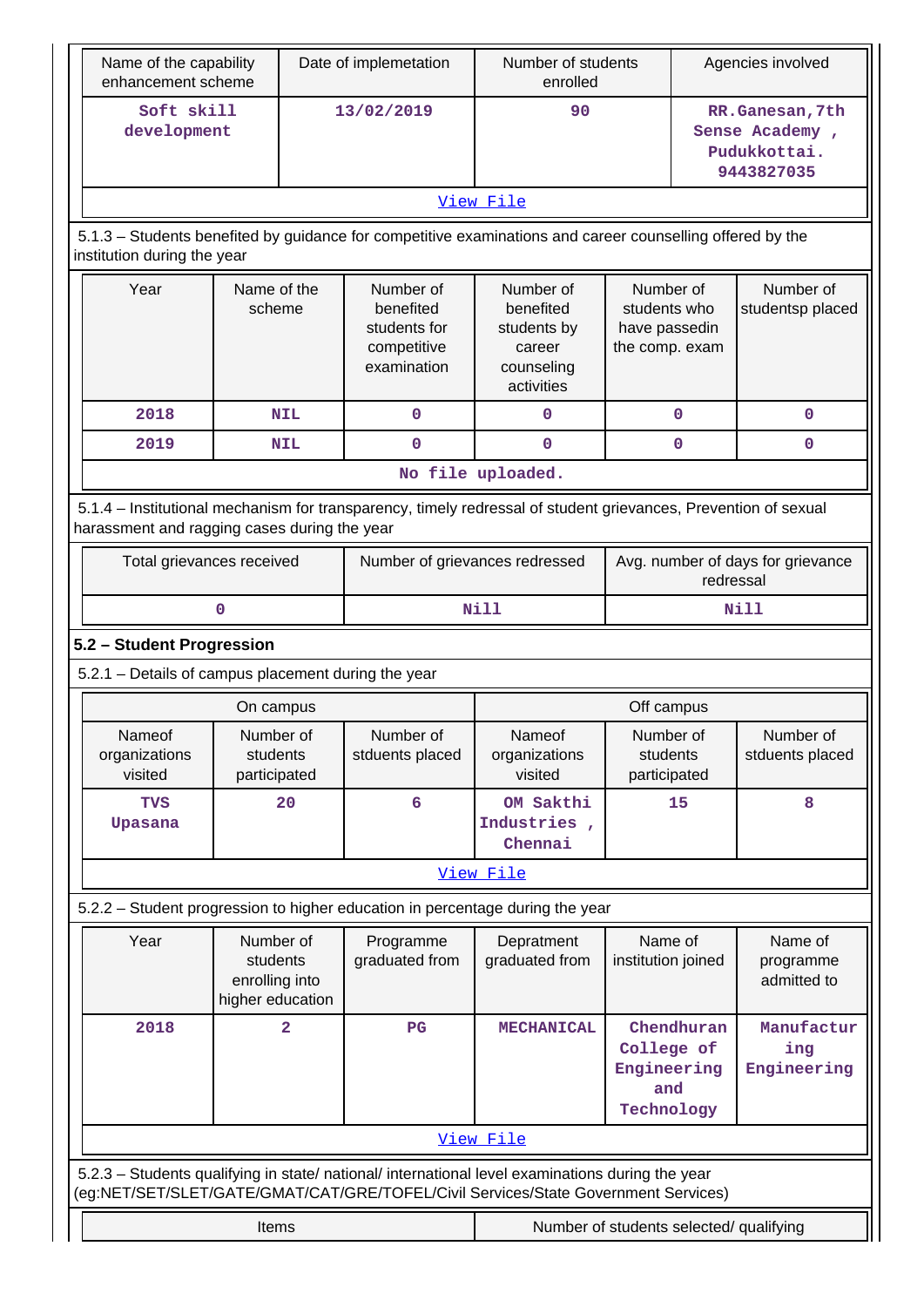|                                                                                                                                                                                                                                                                                                                                                                                                                                                                                                                                                                                                                                                                                                                                                                                                                                                                                                                                                                                                                                                                                                                                                                                                                                                                                                                                                                                                                                                                                                                                                                                                                       | <b>GATE</b>                                                                                             |                           |                                   | $\mathbf 0$            |                                     |  |                      |                        |  |
|-----------------------------------------------------------------------------------------------------------------------------------------------------------------------------------------------------------------------------------------------------------------------------------------------------------------------------------------------------------------------------------------------------------------------------------------------------------------------------------------------------------------------------------------------------------------------------------------------------------------------------------------------------------------------------------------------------------------------------------------------------------------------------------------------------------------------------------------------------------------------------------------------------------------------------------------------------------------------------------------------------------------------------------------------------------------------------------------------------------------------------------------------------------------------------------------------------------------------------------------------------------------------------------------------------------------------------------------------------------------------------------------------------------------------------------------------------------------------------------------------------------------------------------------------------------------------------------------------------------------------|---------------------------------------------------------------------------------------------------------|---------------------------|-----------------------------------|------------------------|-------------------------------------|--|----------------------|------------------------|--|
|                                                                                                                                                                                                                                                                                                                                                                                                                                                                                                                                                                                                                                                                                                                                                                                                                                                                                                                                                                                                                                                                                                                                                                                                                                                                                                                                                                                                                                                                                                                                                                                                                       | Civil Services                                                                                          |                           |                                   | $\mathbf{0}$           |                                     |  |                      |                        |  |
|                                                                                                                                                                                                                                                                                                                                                                                                                                                                                                                                                                                                                                                                                                                                                                                                                                                                                                                                                                                                                                                                                                                                                                                                                                                                                                                                                                                                                                                                                                                                                                                                                       |                                                                                                         |                           |                                   | View File              |                                     |  |                      |                        |  |
| 5.2.4 - Sports and cultural activities / competitions organised at the institution level during the year                                                                                                                                                                                                                                                                                                                                                                                                                                                                                                                                                                                                                                                                                                                                                                                                                                                                                                                                                                                                                                                                                                                                                                                                                                                                                                                                                                                                                                                                                                              |                                                                                                         |                           |                                   |                        |                                     |  |                      |                        |  |
|                                                                                                                                                                                                                                                                                                                                                                                                                                                                                                                                                                                                                                                                                                                                                                                                                                                                                                                                                                                                                                                                                                                                                                                                                                                                                                                                                                                                                                                                                                                                                                                                                       | Activity                                                                                                |                           | Level                             | Number of Participants |                                     |  |                      |                        |  |
|                                                                                                                                                                                                                                                                                                                                                                                                                                                                                                                                                                                                                                                                                                                                                                                                                                                                                                                                                                                                                                                                                                                                                                                                                                                                                                                                                                                                                                                                                                                                                                                                                       | Kho-Kho (Men)                                                                                           |                           | Anna University Zonal<br>Level    |                        |                                     |  | 12                   |                        |  |
|                                                                                                                                                                                                                                                                                                                                                                                                                                                                                                                                                                                                                                                                                                                                                                                                                                                                                                                                                                                                                                                                                                                                                                                                                                                                                                                                                                                                                                                                                                                                                                                                                       |                                                                                                         |                           |                                   | View File              |                                     |  |                      |                        |  |
| 5.3 - Student Participation and Activities                                                                                                                                                                                                                                                                                                                                                                                                                                                                                                                                                                                                                                                                                                                                                                                                                                                                                                                                                                                                                                                                                                                                                                                                                                                                                                                                                                                                                                                                                                                                                                            |                                                                                                         |                           |                                   |                        |                                     |  |                      |                        |  |
| 5.3.1 – Number of awards/medals for outstanding performance in sports/cultural activities at national/international<br>level (award for a team event should be counted as one)                                                                                                                                                                                                                                                                                                                                                                                                                                                                                                                                                                                                                                                                                                                                                                                                                                                                                                                                                                                                                                                                                                                                                                                                                                                                                                                                                                                                                                        |                                                                                                         |                           |                                   |                        |                                     |  |                      |                        |  |
| Year                                                                                                                                                                                                                                                                                                                                                                                                                                                                                                                                                                                                                                                                                                                                                                                                                                                                                                                                                                                                                                                                                                                                                                                                                                                                                                                                                                                                                                                                                                                                                                                                                  | Name of the<br>award/medal                                                                              | National/<br>Internaional | Number of<br>awards for<br>Sports |                        | Number of<br>awards for<br>Cultural |  | Student ID<br>number | Name of the<br>student |  |
| 2018                                                                                                                                                                                                                                                                                                                                                                                                                                                                                                                                                                                                                                                                                                                                                                                                                                                                                                                                                                                                                                                                                                                                                                                                                                                                                                                                                                                                                                                                                                                                                                                                                  | Gold                                                                                                    | National                  |                                   | 1                      | <b>Nill</b>                         |  | 16CS43               | M. Sayitha             |  |
|                                                                                                                                                                                                                                                                                                                                                                                                                                                                                                                                                                                                                                                                                                                                                                                                                                                                                                                                                                                                                                                                                                                                                                                                                                                                                                                                                                                                                                                                                                                                                                                                                       |                                                                                                         |                           |                                   | View File              |                                     |  |                      |                        |  |
|                                                                                                                                                                                                                                                                                                                                                                                                                                                                                                                                                                                                                                                                                                                                                                                                                                                                                                                                                                                                                                                                                                                                                                                                                                                                                                                                                                                                                                                                                                                                                                                                                       | 5.3.2 - Activity of Student Council & amp; representation of students on academic & amp; administrative |                           |                                   |                        |                                     |  |                      |                        |  |
| bodies/committees of the institution (maximum 500 words)<br>The management shows keen interest in the creation and enhancement of<br>infrastructure in the Institution for smooth running of all the academic, co-<br>curricular and extracurricular activities and ensures effective teaching<br>learning processes including seminar halls, hostels for boys and girls,<br>establishment of labs and other research facilities, improvement in academic<br>and administrative infrastructure, maintenance of existing buildings, water<br>supply, inter and intra net connectivity etc. Necessary budget is allocated to<br>upgrade and create the required infrastructure. The students are motivated and<br>guided by the staff to equip themselves to participate in various<br>national/international level competitions. • On-duty is provided to the<br>students to participate in co-curricular and extracurricular activities. . The<br>students who win prizes in national and international level events are awarded<br>in the annual day function. . Institution supports the students with<br>registration fee, travelling allowance and dearness allowance to participate in<br>national and international level competitions. • Assessment tests are<br>rescheduled for the benefits of such students. . Special coaching and<br>additional laboratory classes are conducted on holidays to compensate the<br>classes missed by the students due to their participation in such events.<br>5.4 - Alumni Engagement<br>5.4.1 - Whether the institution has registered Alumni Association?<br><b>No</b> |                                                                                                         |                           |                                   |                        |                                     |  |                      |                        |  |
| 5.4.2 - No. of enrolled Alumni:                                                                                                                                                                                                                                                                                                                                                                                                                                                                                                                                                                                                                                                                                                                                                                                                                                                                                                                                                                                                                                                                                                                                                                                                                                                                                                                                                                                                                                                                                                                                                                                       |                                                                                                         |                           |                                   |                        |                                     |  |                      |                        |  |
|                                                                                                                                                                                                                                                                                                                                                                                                                                                                                                                                                                                                                                                                                                                                                                                                                                                                                                                                                                                                                                                                                                                                                                                                                                                                                                                                                                                                                                                                                                                                                                                                                       |                                                                                                         |                           | 193                               |                        |                                     |  |                      |                        |  |
|                                                                                                                                                                                                                                                                                                                                                                                                                                                                                                                                                                                                                                                                                                                                                                                                                                                                                                                                                                                                                                                                                                                                                                                                                                                                                                                                                                                                                                                                                                                                                                                                                       | 5.4.3 - Alumni contribution during the year (in Rupees):                                                |                           |                                   |                        |                                     |  |                      |                        |  |
|                                                                                                                                                                                                                                                                                                                                                                                                                                                                                                                                                                                                                                                                                                                                                                                                                                                                                                                                                                                                                                                                                                                                                                                                                                                                                                                                                                                                                                                                                                                                                                                                                       |                                                                                                         |                           | $\mathbf 0$                       |                        |                                     |  |                      |                        |  |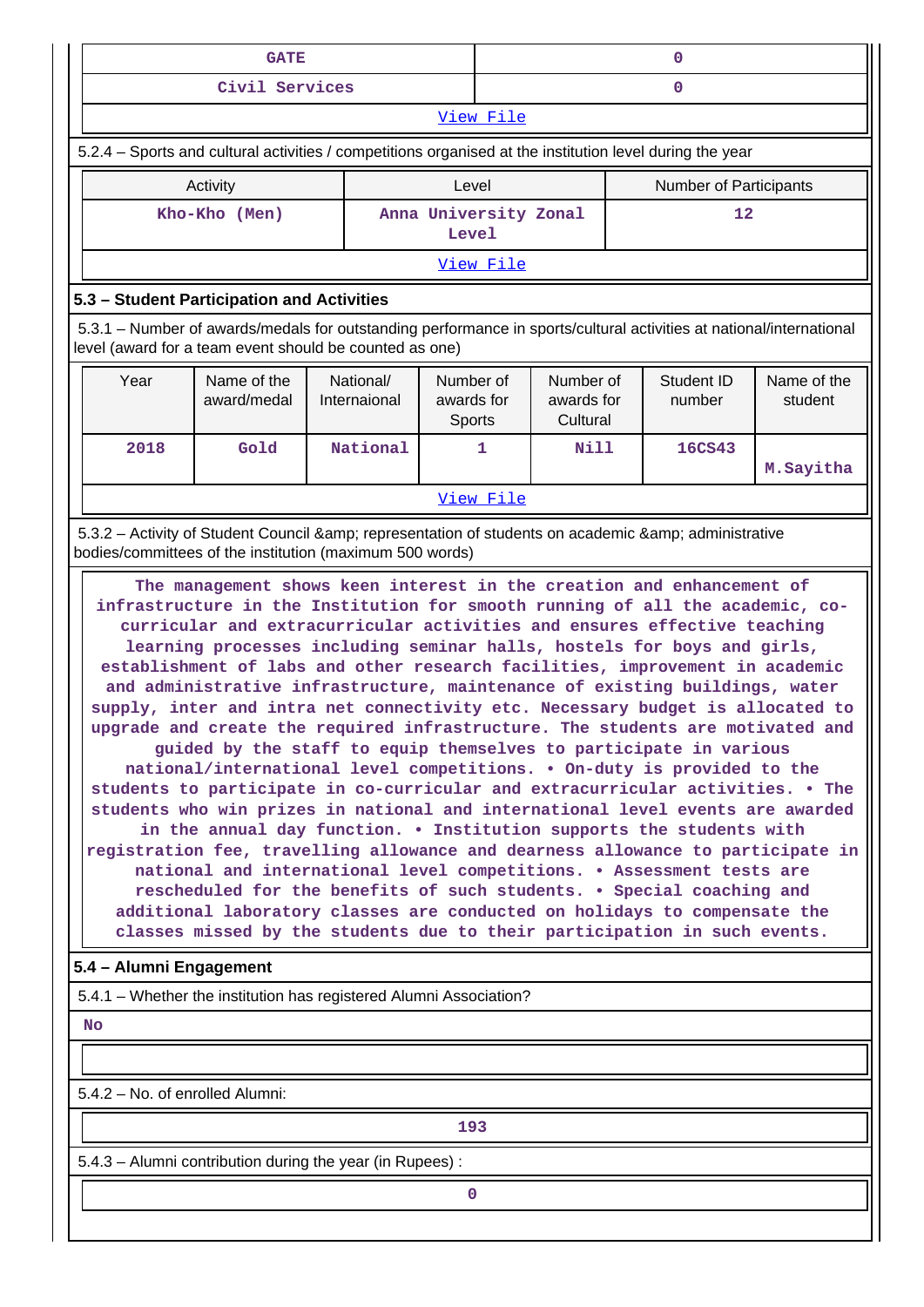5.4.4 – Meetings/activities organized by Alumni Association :

**Alumin are invaited for their junior student interaction**

# **CRITERION VI – GOVERNANCE, LEADERSHIP AND MANAGEMENT**

### **6.1 – Institutional Vision and Leadership**

 6.1.1 – Mention two practices of decentralization and participative management during the last year (maximum 500 words)

 **Decentralization Administration and Academic activities are decentralized. It can be specifically stated that, (i) Admission of students for Under Graduate and Post Graduate programmes can be done by the principal. The principal scrutinize the registered application forms with the help of the admission committee and prepare the merit list. The selected candidates are admitted after verification of the original certificates as per the prescribed norms. The Head of the Departments are authorized to purchase the books required for the concerned Departments with individual faculties recommendations based on their subject updates and needs. She / He collects the list of required books and journals in consultation with the colleagues and students and also the list of books prescribed by the parent University. The head of the departments prepare the indent and purchase the books through the librarian. Participative Management Stake holders of the organization are taken into consideration in decision making, analysis of the problems, formulating strategies and implementation of solutions. The views of the teachers, students, alumni, parents and common publics are taken as a whole as aspects considered in decision making and implementation.**

6.1.2 – Does the institution have a Management Information System (MIS)?

*Yes* 

#### **6.2 – Strategy Development and Deployment**

6.2.1 – Quality improvement strategies adopted by the institution for each of the following (with in 100 words each):

| <b>Strategy Type</b>   | <b>Details</b>                                                                                                                                                                                                                                                                                                                                                                                                                                                                    |
|------------------------|-----------------------------------------------------------------------------------------------------------------------------------------------------------------------------------------------------------------------------------------------------------------------------------------------------------------------------------------------------------------------------------------------------------------------------------------------------------------------------------|
| Curriculum Development | • This institution is affiliated to<br>Anna University - Chennai. University<br>has the authority to monitor and<br>implement syllabus. Hence it is the<br>moral duty of the institution to take<br>necessary steps to supplement the<br>curriculum with value additions towards<br>the fulfillment of the industry<br>expectations • Enriching the curriculum<br>with . Guest Lectures . Seminars .<br>Certified courses . Work shops .<br>Industrial Visits . In-Plant Training |
| Teaching and Learning  | • The faculty members are assigned<br>subjects before the commencement of the<br>semester and submit the teaching plan<br>and question bank to the Principal<br>through the HOD and Academic Director.<br>• The daily attendance, lectures<br>delivered in classes and practical's<br>conducted in labs were noted in log<br>book by the individual faculties. This<br>is reviewed by the HOD weekly and<br>counter signed by Principal every                                     |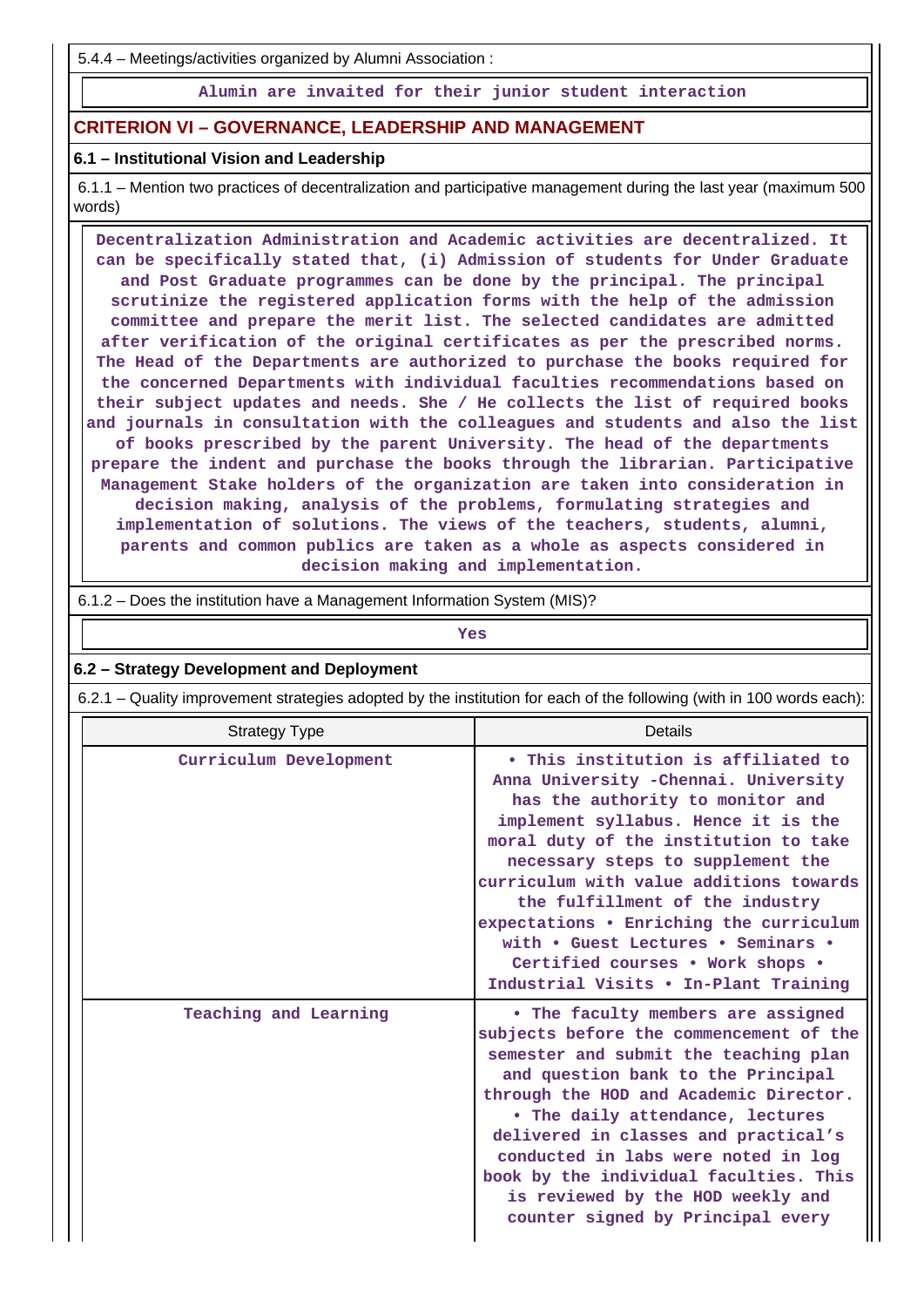|                                                               | Fifteen days once. . Class notes are<br>hand written and PPTs maintained based<br>on our curriculum and syllabus. . Use<br>of NPTEL videos for various IITs and<br>NITs handling class in effective<br>manner. . Use of practical working of<br>machines and animations of concepts<br>through videos in digital class room<br>increase the understanding level of<br>students. . Encouraging students to<br>attend in-plant training, internship,<br>seminars, workshops, paper<br>presentation, technical quiz,<br>departmental events and cultural events<br>conducted by various institutions among<br>the state. . Principal, HOD's and<br>Faculty members meet with students and<br>parents personally to discuss the<br>progress of the students. . Student<br>mentor system wherein over 15 students<br>are counseled by each Faculty<br>effectively. . The effectiveness of the<br>teaching learning process is reviewed<br>regularly in the following ways: •<br>Feedbacks are collected from the<br>students and parents. . Results of<br>assessments test. . Results of end<br>semester examination. |
|---------------------------------------------------------------|------------------------------------------------------------------------------------------------------------------------------------------------------------------------------------------------------------------------------------------------------------------------------------------------------------------------------------------------------------------------------------------------------------------------------------------------------------------------------------------------------------------------------------------------------------------------------------------------------------------------------------------------------------------------------------------------------------------------------------------------------------------------------------------------------------------------------------------------------------------------------------------------------------------------------------------------------------------------------------------------------------------------------------------------------------------------------------------------------------------|
| Examination and Evaluation                                    | • The examination section conducts<br>three assessment tests for each subject<br>in every semester with necessary time<br>interval. . The portion coverage for<br>first assessment test is two units and<br>next two units for second assessment<br>test and all the five units for third<br>assessment. . Each assessment test<br>questions were prepared by individual<br>subject staffs and checked by<br>corresponding HOD and approved by the<br>Principal individually. . Retest will<br>be conducted those who want to improve<br>their internal mark in each assessment.<br>Separate question paper will be taken<br>to conduct retest to improve<br>performance of the student. . During<br>the end of the semester coaching class<br>will be conducted.                                                                                                                                                                                                                                                                                                                                                |
| Research and Development                                      | • Formulation of research committee.<br>. Allocation of budget for in house R<br>D. • Adequate journals, reference<br>books, internet and lab facilities are<br>made available and specially provided<br>if required for particular project. .<br>Incentives and rewards for<br>publications/ research.                                                                                                                                                                                                                                                                                                                                                                                                                                                                                                                                                                                                                                                                                                                                                                                                          |
| Library, ICT and Physical<br>Infrastructure / Instrumentation | • Each department have classroom are<br>operable with ICT to facilitate the                                                                                                                                                                                                                                                                                                                                                                                                                                                                                                                                                                                                                                                                                                                                                                                                                                                                                                                                                                                                                                      |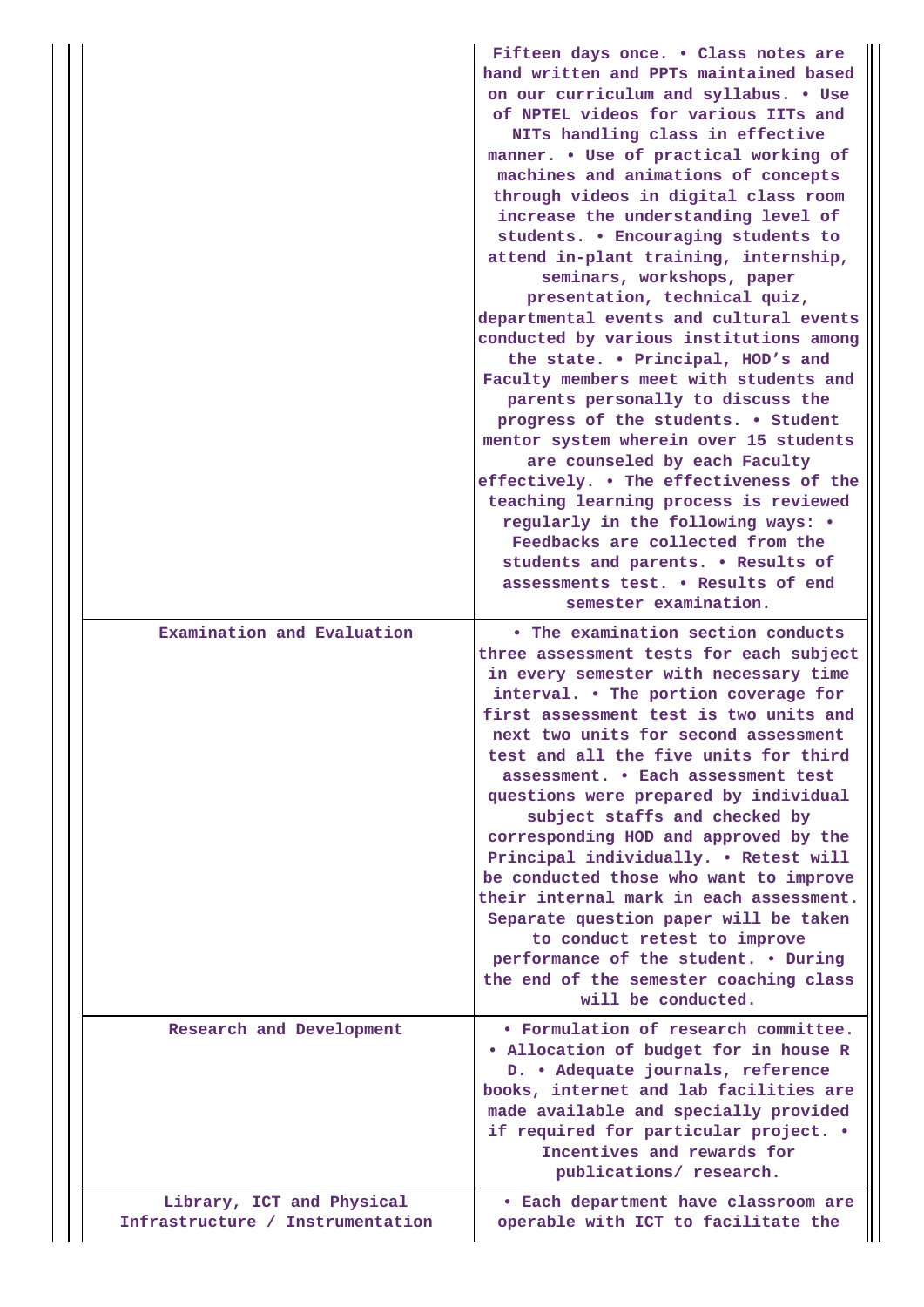|                                      | teaching and learning process with<br>surveillance cameras. • An exclusive<br>conference hall with a capacity to<br>accommodate 400 persons exists for<br>organizing technical activities. .<br>Library Hour has been included in the<br>regular time-table. . Question Papers<br>of various subjects for UG and PG of<br>past more than five years are available<br>in library for student reference. .<br>Employment details, Employment news<br>papers are available in Library. .<br>General Knowledge, aptitude reading<br>material and hand books are also<br>provided to students for various<br>competitive examinations.                                                                                                                                                                               |
|--------------------------------------|-----------------------------------------------------------------------------------------------------------------------------------------------------------------------------------------------------------------------------------------------------------------------------------------------------------------------------------------------------------------------------------------------------------------------------------------------------------------------------------------------------------------------------------------------------------------------------------------------------------------------------------------------------------------------------------------------------------------------------------------------------------------------------------------------------------------|
| Human Resource Management            | . The college strongly believes that<br>human resource is the primary source of<br>the institution. . The college follows<br>a well defined recruitment procedure as<br>per the guidelines of AICTE and Anna<br>University for the all vacant position<br>from principal to last employee of the<br>institution. . The faculty members who<br>are recruited are treated well and they<br>work with the job satisfaction. . The<br>college provides sponsorships to attend<br>career advancement programmes.                                                                                                                                                                                                                                                                                                     |
| Industry Interaction / Collaboration | College adapts the following<br>activities regard to industry<br>interaction . Subject and technical<br>Experts are invited from various<br>industries and create subject and<br>practical awareness among students<br>which leads to create awareness among<br>students to make innovative projects. .<br>Signing of MOUs and accreditation by<br>industries. . Consultancy services are<br>provided to the industry. . Students<br>are permitted to do their project work<br>in industry . Faculty those who are<br>attended training in industries share<br>their knowledge and experience with<br>others in the department. . Students<br>are permitted for Industrial visit and<br>to undergo in-plant training in<br>industry. . Internships provide work<br>experience opportunities to our<br>students. |
| Admission of Students                | The admission process (government<br>quota) is done by Tamil Nadu<br>Engineering Admissions (TNEA)<br>counseling. The admission process<br>(Management quota) is done by<br>consortium of Self Financing College.<br>College is maintaining the student<br>admission related details in college                                                                                                                                                                                                                                                                                                                                                                                                                                                                                                                 |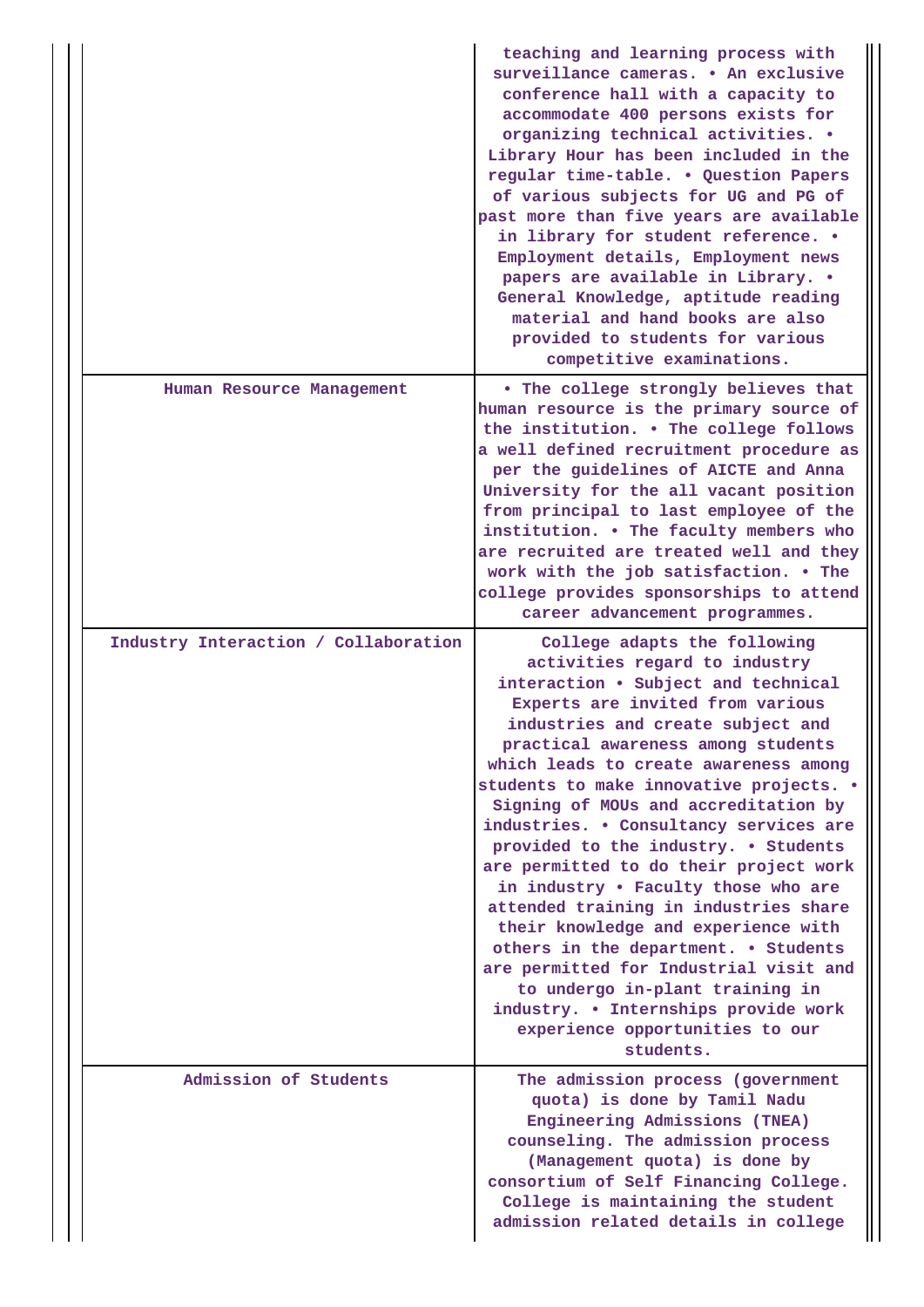| office. The college analyzes the       |
|----------------------------------------|
| student profiles after their admission |
| in, • Academic background, • Cut off   |
| marks - community wise, . Levels of    |
| disability, • Geographical background, |
| • Gender categorization, • District    |
| wise data analysis, . School of study, |
| • Board of study, • Medium of study, • |
| Economic status, . Curricular/Extra-   |
| curricular activities. • Sports        |
| activities                             |
|                                        |

| 6.2.2 – Implementation of e-governance in areas of operations: |                                                                                                                                                                                                                                                                                                                                                                                                                                                                                                                                                         |
|----------------------------------------------------------------|---------------------------------------------------------------------------------------------------------------------------------------------------------------------------------------------------------------------------------------------------------------------------------------------------------------------------------------------------------------------------------------------------------------------------------------------------------------------------------------------------------------------------------------------------------|
| E-governace area                                               | <b>Details</b>                                                                                                                                                                                                                                                                                                                                                                                                                                                                                                                                          |
| Examination                                                    | The internal Examination and model<br>examination are conducted and result<br>analysis for each subject is done by<br>the departments. The student attendance<br>percentage, internal examination marks<br>and University result are sent to the<br>parents by post and SMS. The<br>communication between the students and<br>parents is improved by organizing<br>regular parents meeting. Test analysis<br>for internal examinations and<br>University examinations are analyzed.<br>Review Meetings are conducted after<br>each internal examination |
| Planning and Development                                       | The committee meets periodically to<br>discuss the progress of the college.<br>Institution is committed to the aspects<br>of continuous improvement and evolves<br>suitable strategies for the betterment<br>of quality. Some members of the<br>management trust serve as members of<br>the college academic council. It<br>monitors the preparation of academic<br>calendar and prospectus of the college.<br>Recommends to conducts motivational<br>lectures, seminars, workshops and<br>conference to achieve academic<br>excellence.                |
| Administration                                                 | Top Management strongly believes that<br>providing academic leadership at<br>various levels improves the efficiency<br>of the academic process. Principal is<br>the Head of the Institution and<br>monitors the academic and<br>administrative affairs with the<br>assistance of the Directors (RD) and<br>Director (Academics). Each Department<br>has a Head who is assisted by the<br>Coordinators.                                                                                                                                                  |
| Finance and Accounts                                           | The source of finance for the<br>institution is students' tuition fee<br>and Laboratory fee, management                                                                                                                                                                                                                                                                                                                                                                                                                                                 |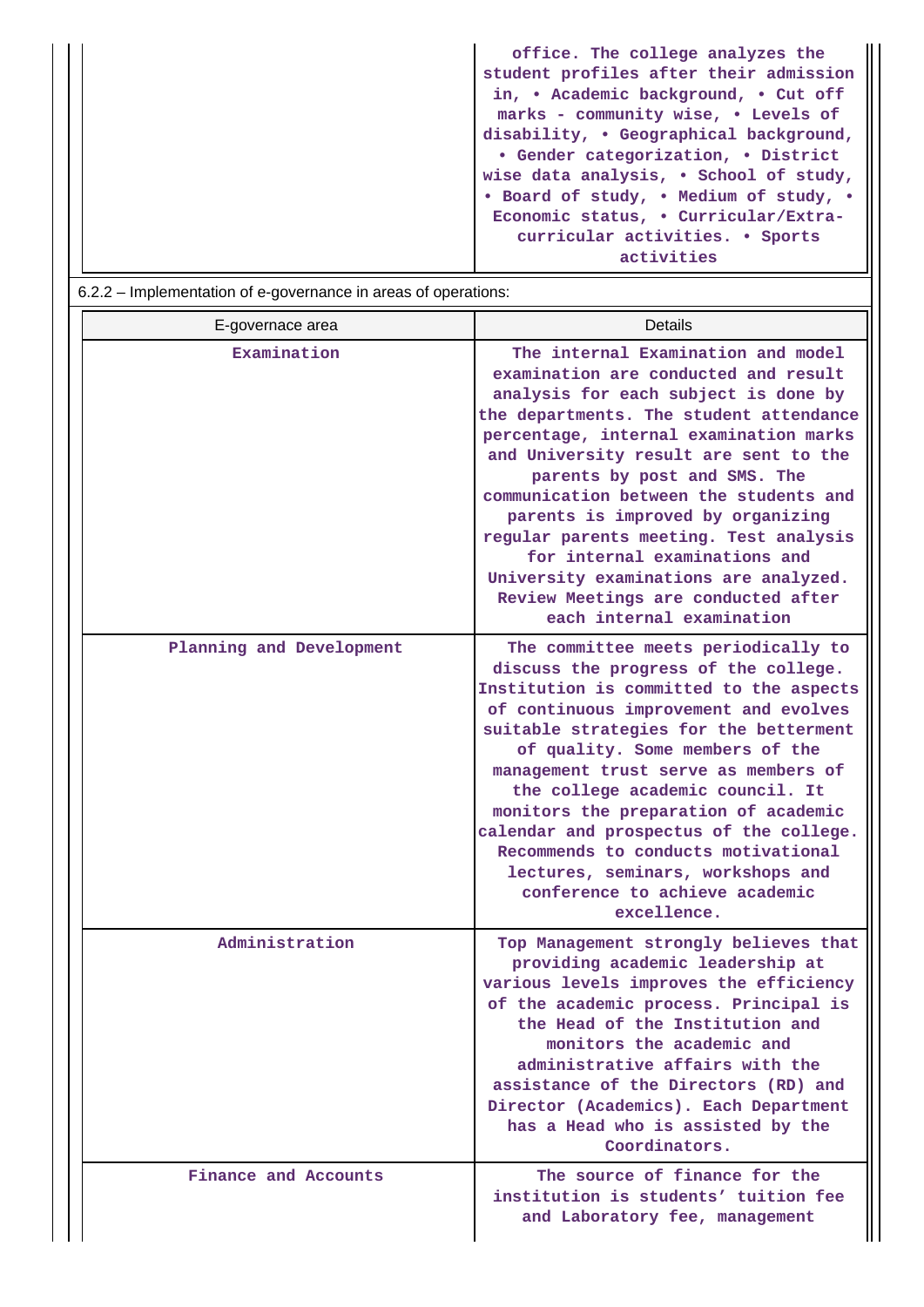|                               | contribution, etc. Online transactions<br>are facilitated TALLY software is used  <br>to maintain the college accounts in the<br>office |
|-------------------------------|-----------------------------------------------------------------------------------------------------------------------------------------|
| Student Admission and Support | Internet and Wi-Fi facility has been<br>provided throughout the campus                                                                  |

# **6.3 – Faculty Empowerment Strategies**

 6.3.1 – Teachers provided with financial support to attend conferences / workshops and towards membership fee of professional bodies during the year

| Year      | Name of Teacher     | Name of conference/<br>workshop attended<br>for which financial<br>support provided | Name of the<br>professional body for<br>which membership<br>fee is provided | Amount of support |  |  |  |
|-----------|---------------------|-------------------------------------------------------------------------------------|-----------------------------------------------------------------------------|-------------------|--|--|--|
| 2018      | M.Kirithika<br>Devi |                                                                                     | Anna<br>University<br>Trichy                                                | 200               |  |  |  |
| View File |                     |                                                                                     |                                                                             |                   |  |  |  |

 6.3.2 – Number of professional development / administrative training programmes organized by the College for teaching and non teaching staff during the year

| Year      | Title of the<br>professional<br>development<br>programme<br>organised for<br>teaching staff | Title of the<br>administrative<br>training<br>programme<br>organised for<br>non-teaching<br>staff | From date  | To Date    | Number of<br>participants<br>(Teaching<br>staff) | Number of<br>participants<br>(non-teaching<br>staff) |  |  |  |
|-----------|---------------------------------------------------------------------------------------------|---------------------------------------------------------------------------------------------------|------------|------------|--------------------------------------------------|------------------------------------------------------|--|--|--|
| 2019      | <b>GURU</b><br><b>DHIKSHA</b>                                                               | <b>GURU</b><br><b>DHIKSHA</b>                                                                     | 14/06/2019 | 15/06/2019 | 47                                               | 20                                                   |  |  |  |
| View File |                                                                                             |                                                                                                   |            |            |                                                  |                                                      |  |  |  |

 6.3.3 – No. of teachers attending professional development programmes, viz., Orientation Programme, Refresher Course, Short Term Course, Faculty Development Programmes during the year

| Title of the<br>professional<br>development<br>programme                        | Number of teachers<br>who attended | From Date  | To date    | Duration |  |  |  |  |
|---------------------------------------------------------------------------------|------------------------------------|------------|------------|----------|--|--|--|--|
| National<br>Conference on<br>Computing<br>Technologies<br>Today's and<br>Beyond | $\overline{2}$                     | 11/02/2019 | 11/02/2019 | 01       |  |  |  |  |
| One day<br>Training<br>Programme for<br>RRC Programme<br>officer                | 1                                  | 23/03/2018 | 23/03/2018 | 01       |  |  |  |  |
| View File                                                                       |                                    |            |            |          |  |  |  |  |
| 6.3.4 – Faculty and Staff recruitment (no. for permanent recruitment):          |                                    |            |            |          |  |  |  |  |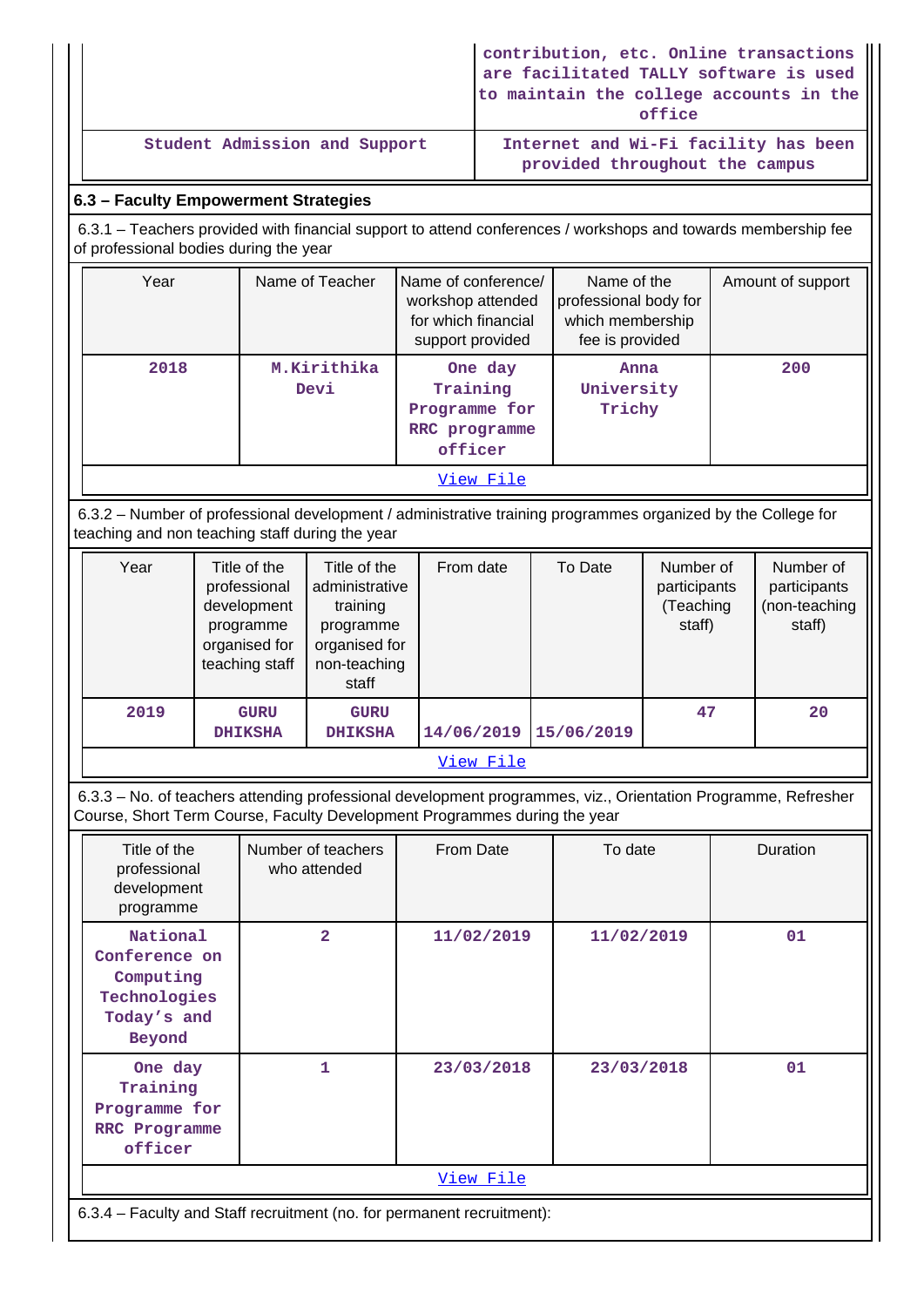|           | Teaching  | Non-teaching |           |  |  |
|-----------|-----------|--------------|-----------|--|--|
| Permanent | Full Time | Permanent    | Full Time |  |  |
|           |           |              |           |  |  |

6.3.5 – Welfare schemes for

| Teaching                  | Non-teaching              | <b>Students</b>           |
|---------------------------|---------------------------|---------------------------|
| • Salary will be          | • Salary will be          | • Merit scholarships      |
| credited in account every | credited in account every | and fee concessions       |
| month. . Banking          | month. . Banking          | provided for deserving    |
| facilities created by the | facilities created by the | students. . Medical       |
| institution. • Insurance  | institution. • Insurance  | treatment at a            |
| is provided for all the   | is provided for all the   | concessional rate in a    |
| staff members. . In case  | staff members. . In case  | leading hospital. . RO    |
| of any sudden accident    | of any sudden accident    | plant drinking water      |
| the top management        | the top management        | facilities inside the     |
| provides some fund. .     | provides some fund. .     | campus. . Awards provided |
| Sanctioning to avail the  | Sanctioning to avail the  | to University Rank        |
| bank loan. . One third of | bank loan. . One third of | Holders for each          |
| bus fees are only taken   | bus fees are only taken   | department. • Separate    |
| for teaching staff and    | for teaching staff and    | hostel facilities for     |
| 100 free for non-teaching | 100 free for non-teaching | boys and girls. .         |
| staff. . ATM facility is  | staff. . ATM facility is  | Transport facility from   |
| provided inside the       | provided inside the       | nearby towns and          |
| campus. . EPF is being    | campus. . EPF is being    | villages. . Internet and  |
| deducted from the staff   | deducted from the staff   | Wi-Fi facility has been   |
| salary. . Casual Leave    | salary. . Casual Leave    | provided throughout the   |
| Carryover will be         | Carryover will be         | campus.                   |
| provided after every      | provided after every      |                           |
| academic year. . Two      | academic year. . Two      |                           |
| times a day refreshments  | times a day refreshments  |                           |
| are provided with a cup   | are provided with a cup   |                           |
| of tea. . Providing       | of tea. . Providing       |                           |
| uniform to the            | uniform to the            |                           |
| ministerial staff and     | ministerial staff and     |                           |
| lady staffs. . Conduction | lady staffs. . Conduction |                           |
| of Medical Camp Yearly    | of Medical Camp Yearly    |                           |
| once for all. • Internet  | once for all. • Internet  |                           |
| and Wi-Fi facility has    | and Wi-Fi facility has    |                           |
| been provided throughout  | been provided throughout  |                           |
| the campus.               | the campus.               |                           |

## **6.4 – Financial Management and Resource Mobilization**

6.4.1 – Institution conducts internal and external financial audits regularly (with in 100 words each)

 **The financial resources of the college are managed in a very effective and fool proof manner. • Annual Budget for the institution is prepared at the beginning of the year, considering the potential income and expenditure involved. • The departments also come up with their annual budget based on which the required funds are allocated for the year. Every department will prepare the advance budget required for the next academic year in terms of obtaining lab equipment, laboratory facilities and infrastructure and up-gradation of computational systems. • The budget submitted by the HOD?s is carefully scrutinized by the principal and consent is sought from the chairman. • All the incomes are deposited in the bank and all the expenditure are incurred through City Union Bank. • All transactions are supported by vouchers. • Only duly authorized persons operate the transactions through the bank. All bills/invoices/vouchers**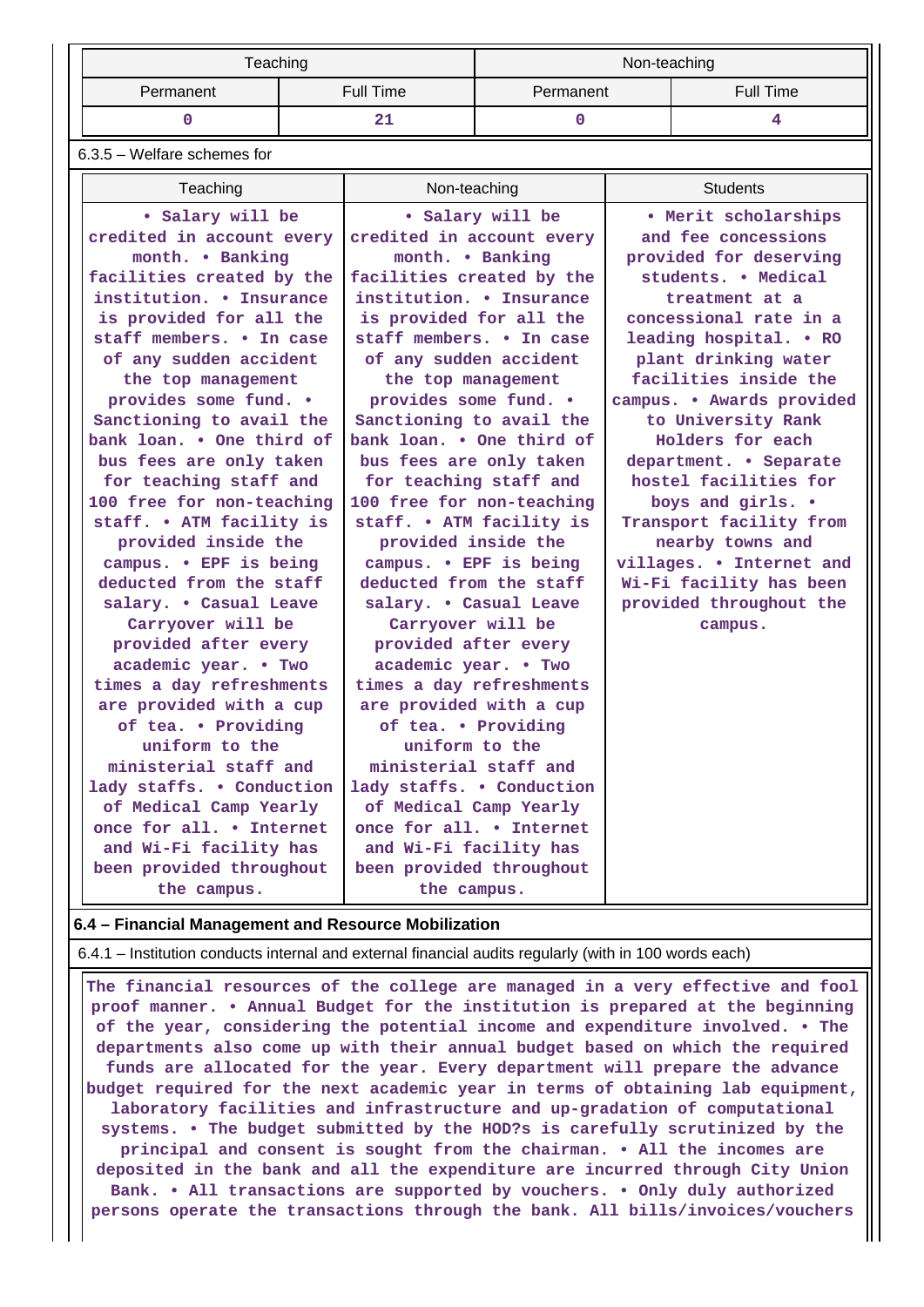# **are scrutinized by account staff and approved by the Administrative officer. • Audited financial statements including Income and Expenditure Account, Balance Sheet etc. are prepared by qualified auditors and submitted to banks and other regulatory agencies.**

 6.4.2 – Funds / Grants received from management, non-government bodies, individuals, philanthropies during the year(not covered in Criterion III)

| Name of the non government<br>funding agencies /individuals | Funds/ Grnats received in Rs. | Purpose                                                                                           |  |  |  |  |  |
|-------------------------------------------------------------|-------------------------------|---------------------------------------------------------------------------------------------------|--|--|--|--|--|
| Perfect IT Solutions                                        | 60600                         | Online Examination For<br>Tamilnadu Forest Uniform<br>Services Requirement<br>Committee (TNFUSRC) |  |  |  |  |  |
|                                                             |                               |                                                                                                   |  |  |  |  |  |

#### **No file uploaded.**

#### 6.4.3 – Total corpus fund generated

#### **41580825**

# **6.5 – Internal Quality Assurance System**

6.5.1 – Whether Academic and Administrative Audit (AAA) has been done?

| Audit Type     | External         |         | Internal |                       |  |  |
|----------------|------------------|---------|----------|-----------------------|--|--|
|                | Yes/No<br>Agency |         | Yes/No   | Authority             |  |  |
| Academic       | <b>No</b>        |         | Yes      | College<br>Management |  |  |
| Administrative | Yes              | Auditor | No       | No                    |  |  |

6.5.2 – Activities and support from the Parent – Teacher Association (at least three)

 **The institution arranges Parent-Teacher Meeting once in a Semester. Need based interactions will be made by the departments in addition. CCET messages(SMS) informs about student attendance performance and regularity details to parents mobile number. All necessary information about the Institution and student progress is periodically informed to Parents through letters. The following supports are discussed • Improved Value Added Courses depends on employability. • Effective implementation of Internship and In-plant training. • Regular arrangement of Industrial Visit to leading companies. • Details of the last year student placed companies and upcoming campus interview options.**

6.5.3 – Development programmes for support staff (at least three)

 **The college supports for any effort that allow teachers in empowering them. All the staff members are permitted to attend • International/National conferences • International/National Workshops • International/National Seminars • Workshops Seminars • Faculty development programmes • Faculty members are encouraged to register for their higher studies. • All the staff members are encouraged to apply for Research Projects • Training on Ms-office Applications • Training on Access in Internet Resource • Training on Tally for the maintenance of Accounts**

6.5.4 – Post Accreditation initiative(s) (mention at least three)

 **• NBA Accreditation for UG and PG Programs. • Motivate to increase Research scholar's strength. • To tie-up with concern Industries and Universities in India Abroad (MOUs).**

6.5.5 – Internal Quality Assurance System Details

a) Submission of Data for AISHE portal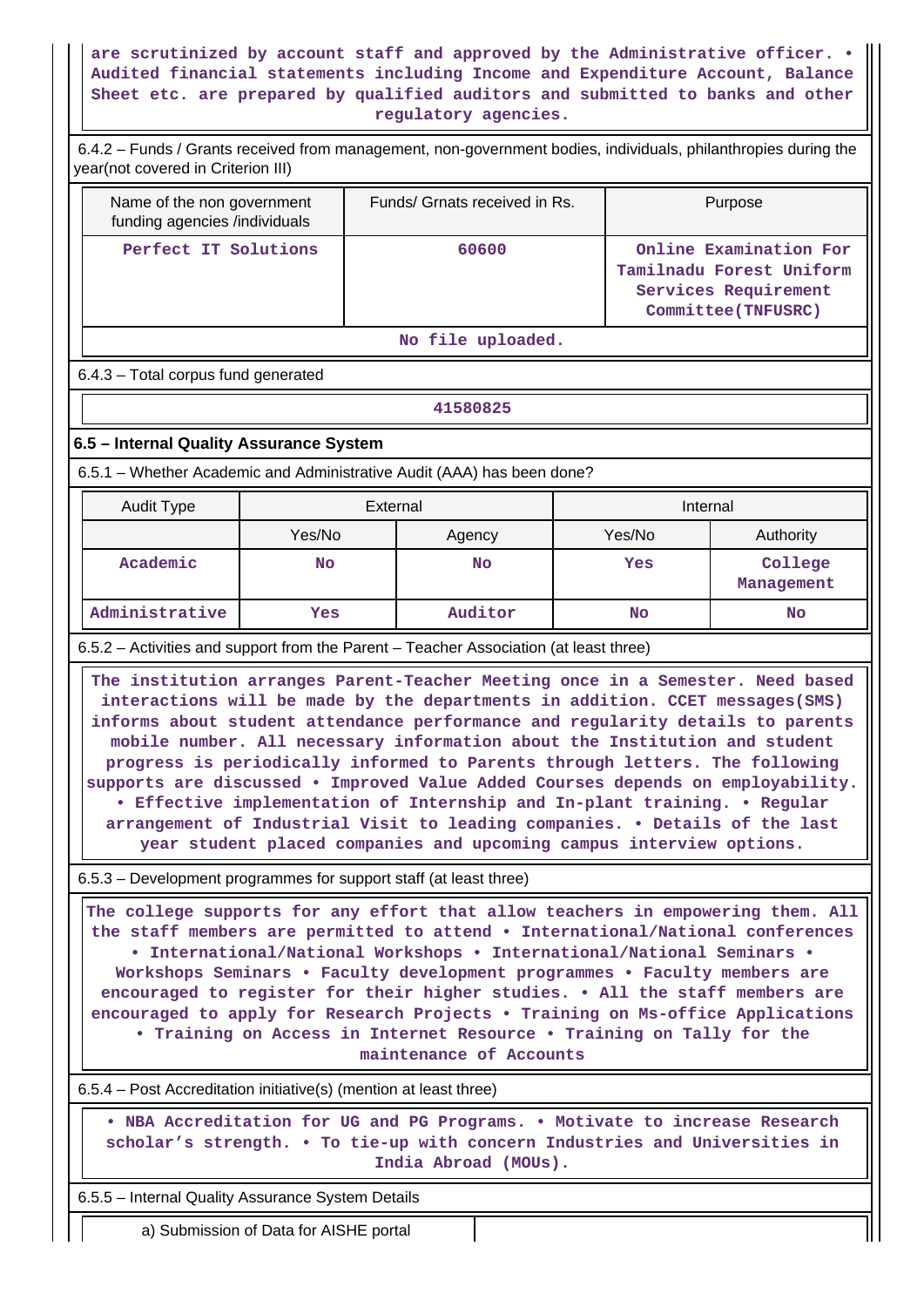|                                                           |                                                                                                             |                  |            |            |             | Yes                    |                           |  |  |
|-----------------------------------------------------------|-------------------------------------------------------------------------------------------------------------|------------------|------------|------------|-------------|------------------------|---------------------------|--|--|
|                                                           | b) Participation in NIRF                                                                                    |                  |            | Yes        |             |                        |                           |  |  |
|                                                           | c)ISO certification                                                                                         |                  |            | <b>No</b>  |             |                        |                           |  |  |
|                                                           | d)NBA or any other quality audit                                                                            |                  |            |            |             | <b>No</b>              |                           |  |  |
|                                                           | 6.5.6 - Number of Quality Initiatives undertaken during the year                                            |                  |            |            |             |                        |                           |  |  |
| Year                                                      | Name of quality<br>Date of<br>initiative by IQAC<br>conducting IQAC                                         |                  |            |            |             | <b>Duration To</b>     | Number of<br>participants |  |  |
| 2018                                                      | <b>State</b><br><b>Level</b><br>Technical<br>Symposium<br>-SCOPEMIZM<br>2019                                |                  | 15/02/2019 | 15/02/2019 |             | 15/02/2019             | 170                       |  |  |
|                                                           |                                                                                                             |                  |            | View File  |             |                        |                           |  |  |
|                                                           | <b>CRITERION VII - INSTITUTIONAL VALUES AND BEST PRACTICES</b>                                              |                  |            |            |             |                        |                           |  |  |
|                                                           | 7.1 - Institutional Values and Social Responsibilities                                                      |                  |            |            |             |                        |                           |  |  |
| year)                                                     | 7.1.1 – Gender Equity (Number of gender equity promotion programmes organized by the institution during the |                  |            |            |             |                        |                           |  |  |
| Title of the<br>programme                                 | Period from                                                                                                 |                  | Period To  |            |             | Number of Participants |                           |  |  |
|                                                           |                                                                                                             |                  |            |            |             | Female                 | Male                      |  |  |
| Visaka<br>13/04/2019<br>Committee<br>awareness<br>Program |                                                                                                             | 13/04/2019<br>53 |            |            | $\mathbf 0$ |                        |                           |  |  |
| Malala Day                                                | 12/07/2018                                                                                                  |                  |            | 12/07/2018 |             | 106                    | $\mathbf 0$               |  |  |
|                                                           | 7.1.2 - Environmental Consciousness and Sustainability/Alternate Energy initiatives such as:                |                  |            |            |             |                        |                           |  |  |

Percentage of power requirement of the University met by the renewable energy sources

**The institution is located in a pollution free and eco friendly environment with a land coverage of 23 acres. The institution is committed to its responsibilities to the environment and consciously monitors the up keep and maintenance of the campus. Larger number of trees are planted in and around the campus to make it a smoke free and clean. The college has spent a lot of money, energy and time for gardening to provide a congenial environment in the college and hostels. The institution regularly plants tree saplings and hence around 30 of the campus area is covered with trees Separate team of workers are appointed to maintain trees and flowering plants. The institution regularly monitors and maintains the sanitary process, which keep the environment clean and healthy. Alternate Energy initiatives • To conserve the electric power in the campus, the institute has commissioned two solar plants are installed in the roof top of main building and another one in the ladies hostel. • Two electric power generators are installed in our campus as alternate energy initiative. • Solar lighting system is also installed in our campus to conserve the electric power in the campus. Description Capacity Available Available Number Kirloskar Green (KG125WS2/KG100WS2) 125 KVA 01 Kirloskar Green (KG82.5WS2/KG62.5WS2) 63 KVA 01 Kirloskar (4R1040T) 63 KVA 01 Solar Panel 15 KVA 02**

7.1.3 – Differently abled (Divyangjan) friendliness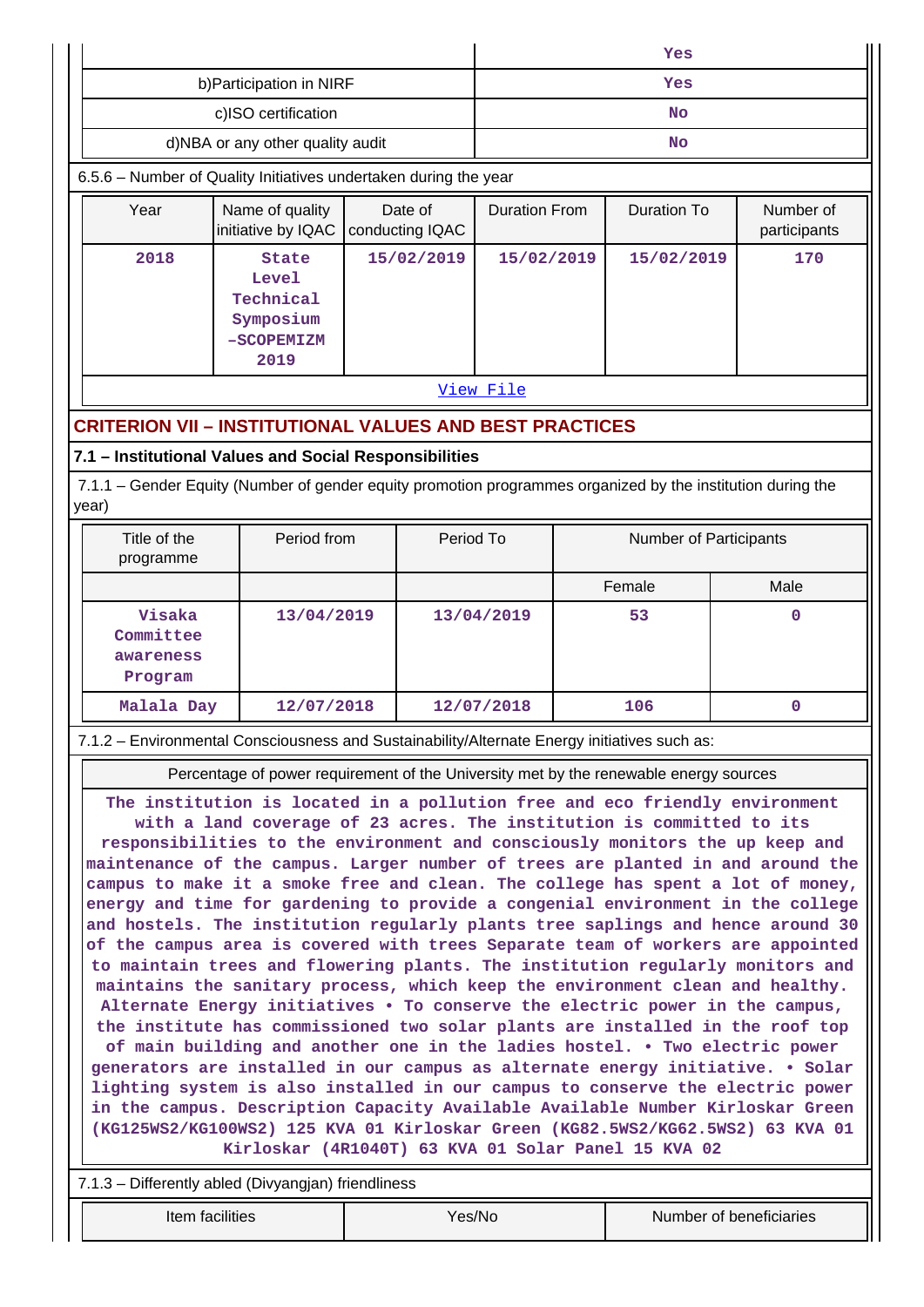| Physical facilities                                                                                                                                                                                      |                                    | Yes |                     |                                                                                                   | $\mathbf{O}$ |                          |                                                          |                                                                                                                                                                                                                                                                                                                                                                                                                                                                                                                                                                        |    |
|----------------------------------------------------------------------------------------------------------------------------------------------------------------------------------------------------------|------------------------------------|-----|---------------------|---------------------------------------------------------------------------------------------------|--------------|--------------------------|----------------------------------------------------------|------------------------------------------------------------------------------------------------------------------------------------------------------------------------------------------------------------------------------------------------------------------------------------------------------------------------------------------------------------------------------------------------------------------------------------------------------------------------------------------------------------------------------------------------------------------------|----|
|                                                                                                                                                                                                          | Provision for lift                 |     |                     | Yes                                                                                               |              |                          | 0                                                        |                                                                                                                                                                                                                                                                                                                                                                                                                                                                                                                                                                        |    |
|                                                                                                                                                                                                          | Ramp/Rails                         |     | Yes                 |                                                                                                   |              | 0                        |                                                          |                                                                                                                                                                                                                                                                                                                                                                                                                                                                                                                                                                        |    |
| <b>Braille</b><br>Software/facilities                                                                                                                                                                    |                                    |     | <b>No</b>           |                                                                                                   |              | 0                        |                                                          |                                                                                                                                                                                                                                                                                                                                                                                                                                                                                                                                                                        |    |
|                                                                                                                                                                                                          | <b>Rest Rooms</b>                  |     | Yes                 |                                                                                                   |              |                          | $\mathbf{O}$                                             |                                                                                                                                                                                                                                                                                                                                                                                                                                                                                                                                                                        |    |
| Scribes for examination                                                                                                                                                                                  |                                    |     |                     |                                                                                                   | Yes          |                          |                                                          | $\mathbf 0$                                                                                                                                                                                                                                                                                                                                                                                                                                                                                                                                                            |    |
| Special skill<br>development for<br>differently abled<br>students                                                                                                                                        |                                    |     | <b>No</b>           |                                                                                                   |              | $\Omega$                 |                                                          |                                                                                                                                                                                                                                                                                                                                                                                                                                                                                                                                                                        |    |
|                                                                                                                                                                                                          | 7.1.4 - Inclusion and Situatedness |     |                     |                                                                                                   |              |                          |                                                          |                                                                                                                                                                                                                                                                                                                                                                                                                                                                                                                                                                        |    |
| Year<br>Number of<br>Number of<br>initiatives to<br>initiatives<br>address<br>taken to<br>locational<br>engage with<br>advantages<br>and<br>and disadva<br>contribute to<br>local<br>ntages<br>community |                                    |     | Date                | Duration                                                                                          |              | Name of<br>initiative    | <b>Issues</b><br>addressed                               | Number of<br>participating<br>students<br>and staff                                                                                                                                                                                                                                                                                                                                                                                                                                                                                                                    |    |
| 2018                                                                                                                                                                                                     | 4                                  | 4   |                     | 14/05/2<br>019                                                                                    | $\mathbf{1}$ |                          | Motivat<br>ional<br>Program<br>for<br>school<br>students | Valviyal<br>thiran                                                                                                                                                                                                                                                                                                                                                                                                                                                                                                                                                     | 52 |
|                                                                                                                                                                                                          |                                    |     | View File           |                                                                                                   |              |                          |                                                          |                                                                                                                                                                                                                                                                                                                                                                                                                                                                                                                                                                        |    |
|                                                                                                                                                                                                          |                                    |     |                     | 7.1.5 - Human Values and Professional Ethics Code of conduct (handbooks) for various stakeholders |              |                          |                                                          |                                                                                                                                                                                                                                                                                                                                                                                                                                                                                                                                                                        |    |
|                                                                                                                                                                                                          | Title                              |     | Date of publication |                                                                                                   |              | Follow up(max 100 words) |                                                          |                                                                                                                                                                                                                                                                                                                                                                                                                                                                                                                                                                        |    |
|                                                                                                                                                                                                          | <b>CCET Prospectus</b>             |     |                     |                                                                                                   | 08/01/2018   |                          |                                                          | · Student ethics, moral<br>values and discipline are<br>given a prior weightage<br>in the educational<br>practices of the<br>institution . Students<br>and Staff members are<br>instructed to follow<br>proper dress code and the<br>UG students are<br>instructed to wear<br>uniform during their<br>Practical hours . Human<br>values are imparted<br>through curricular<br>practices on Value<br>Education, Gender<br>Studies, Soft skill<br>Development and<br>Environmental Studies<br>that cover under course<br>syllabus for the Under<br>Graduate programmes . |    |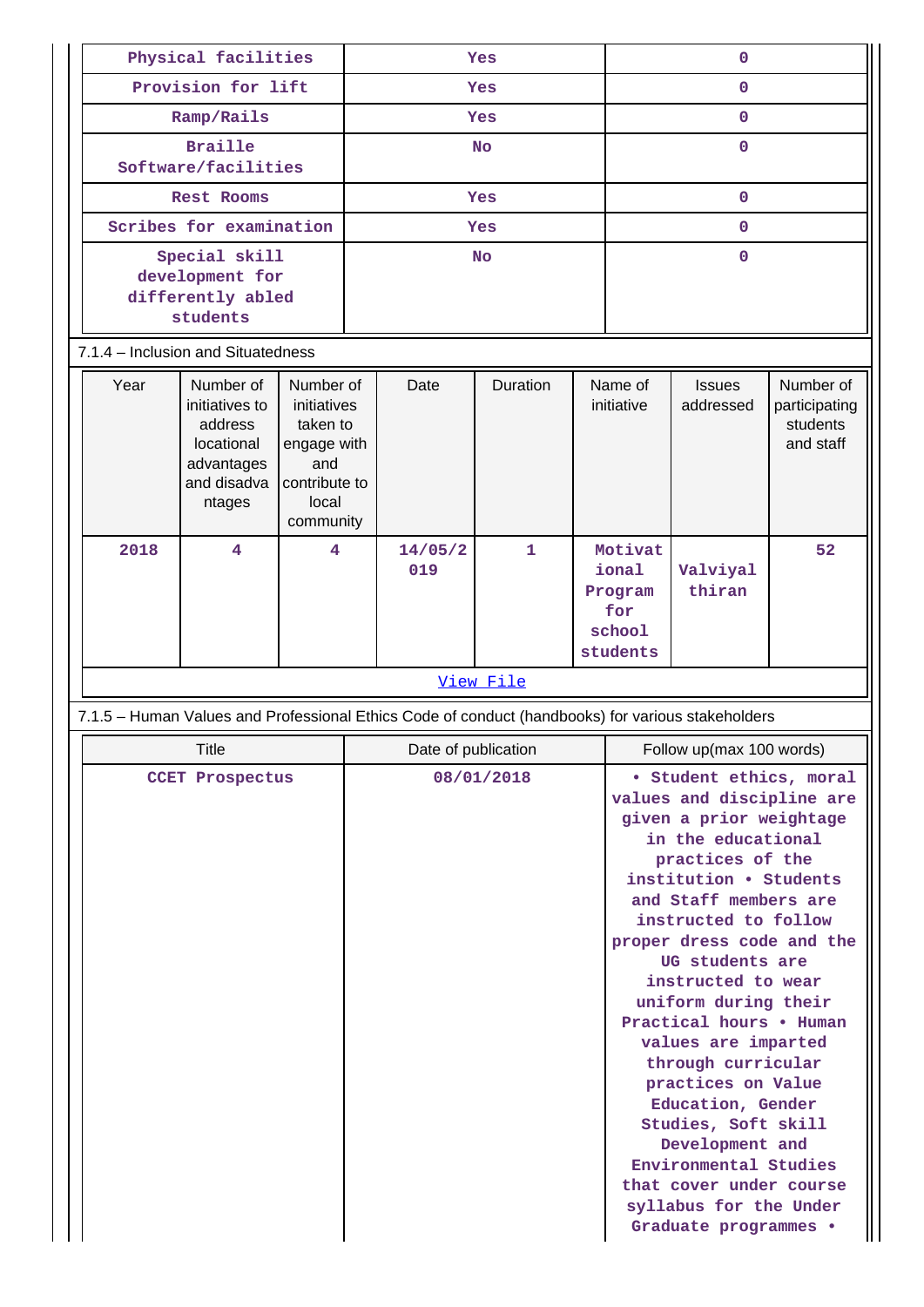|                                                                           | Awareness on the        |  |
|---------------------------------------------------------------------------|-------------------------|--|
|                                                                           | importance of clean     |  |
|                                                                           | environment and the     |  |
|                                                                           | menace of the use of    |  |
|                                                                           | polythene are always    |  |
|                                                                           | created among the       |  |
|                                                                           | students. . Antiragging |  |
|                                                                           | committee is formed as  |  |
|                                                                           | per the quidelines from |  |
|                                                                           | UGC and Anna University |  |
| Activities conducted for promotion of universal Values and Ethiop<br>71 C |                         |  |

#### - Activities conducted for promotion of universal Values and Ethics

| Activity                              | ∍Duration From | Duration To | Number of participants |  |
|---------------------------------------|----------------|-------------|------------------------|--|
| 30th Road safety<br>awareness program | 04/02/2019     | 10/02/2019  | 20                     |  |
| View File                             |                |             |                        |  |

#### 7.1.7 – Initiatives taken by the institution to make the campus eco-friendly (at least five)

 **Energy conservation ? Students and Faculty members are being informed through circulars, notifications and conducting awareness Programme about the importance of energy conservation.The stickers reading "Switch off Fans Lights when not required" are pasted in the staff rooms, class rooms and all the laboratories. Utilization of renewable energy • Solar panels have been installed on roof-top of the academic and administrative block which is used for the purpose of water pumping and we also created awareness among the students and faculty members. Water Management • Rain water harvesting structure has been constructed at necessary places inside the campus . Carbon free environment • Ours is a zero carbon emission campus as we do not use refrigerators, air conditioners and other carbon emitting equipments beyond the permitted scale and point. Green Campus • Tree Plantation activities are carried out on a regular basis through NSS and Rotaract club activities.**

#### **7.2 – Best Practices**

7.2.1 – Describe at least two institutional best practices

 **Best Practice I Mentoring System • As part of the Student Mentoring System, about 5 students are assigned to a faculty as their mentor. • The Parents/Guardians of poor attendee/performance students are called to meet the Coordinator and corrective and preventive measures are implemented for further improvement. • The mentors take initiative to arrange coaching classes. • Each mentor maintains the entire student Information, which is examined by the HOD and the class coordinator Best Practice II Development Activities on Skills and Personality of Students • Basic training on soft skills, quantitative aptitude, logical reasoning and verbal reasoning are conducted along with regular classes throughout the semester by in house experts. • Advanced training on soft skills, quantitative aptitude, logical reasoning and Verbal reasoning are arranged during the semester holidays through expert drawn from leading training houses. • Mock interviews and group discussion are conducted through in-house experts and corporate human resource managers. • In addition, technical skill development activities are periodically conducted.**

 Upload details of two best practices successfully implemented by the institution as per NAAC format in your institution website, provide the link

<http://www.chendhuran.ac.in/Practices%20for%20students.pdf>

### **7.3 – Institutional Distinctiveness**